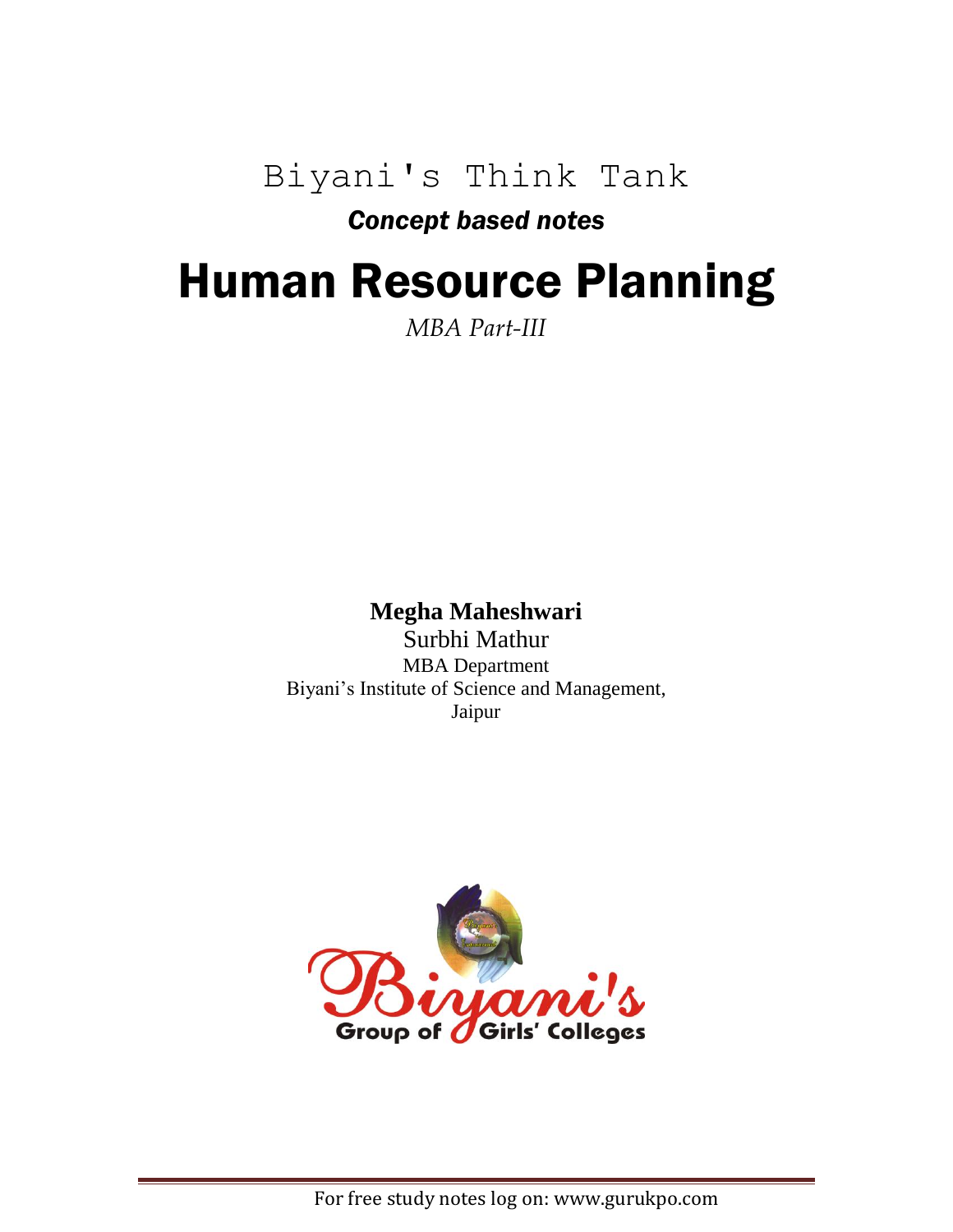*Published by :* **Think Tanks Biyani Group of Colleges**

*Concept & Copyright :* **Biyani Shikshan Samiti** Sector-3, Vidhyadhar Nagar, Jaipur-302 023 (Rajasthan) Ph : 0141-2338371, 2338591-95 □ Fax : 0141-2338007 E-mail : acad@biyanicolleges.org Website :www.gurukpo.com; www.biyanicolleges.org

**First Edition : 2011 Second Edition: 2012**

> While every effort is taken to avoid errors or omissions in this Publication, any mistake or omission that may have crept in is not intentional. It may be taken note of that neither the publisher nor the author will be responsible for any damage or loss of any kind arising to anyone in any manner on account of such errors and omissions.

*Leaser Type Setted by :* **Biyani College Printing Department**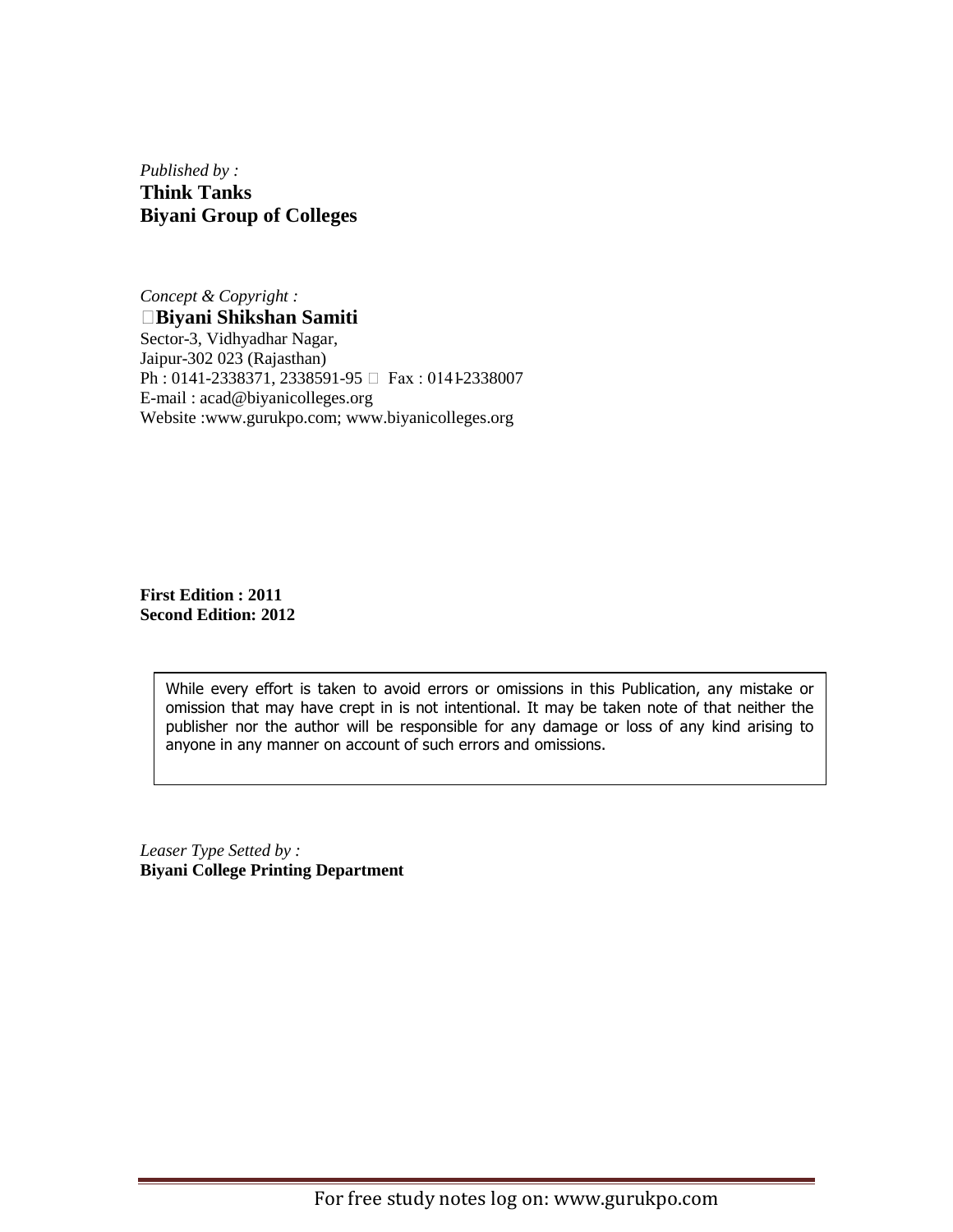## **Preface**

am glad to present this book, especially designed to serve the needs of the students. The book has been written keeping in mind the general weakness in understanding the fundamental concepts of the topics. The book is self-explanatory and adopts the "Teach Yourself" style. It is based on question-answer pattern. The language of book is quite easy and understandable based on scientific approach.

Any further improvement in the contents of the book by making corrections, omission and inclusion is keen to be achieved based on suggestions from the readers for which the author shall be obliged.

I acknowledge special thanks to Mr. Rajeev Biyani, *Chairman* & Dr. Sanjay Biyani, *Director* (*Acad.*) Biyani Group of Colleges, who are the backbones and main concept provider and also have been constant source of motivation throughout this Endeavour. They played an active role in coordinating the various stages of this Endeavour and spearheaded the publishing work.

I look forward to receiving valuable suggestions from professors of various educational institutions, other faculty members and students for improvement of the quality of the book. The reader may feel free to send in their comments and suggestions to the under mentioned address.

**Megha Maheshwari**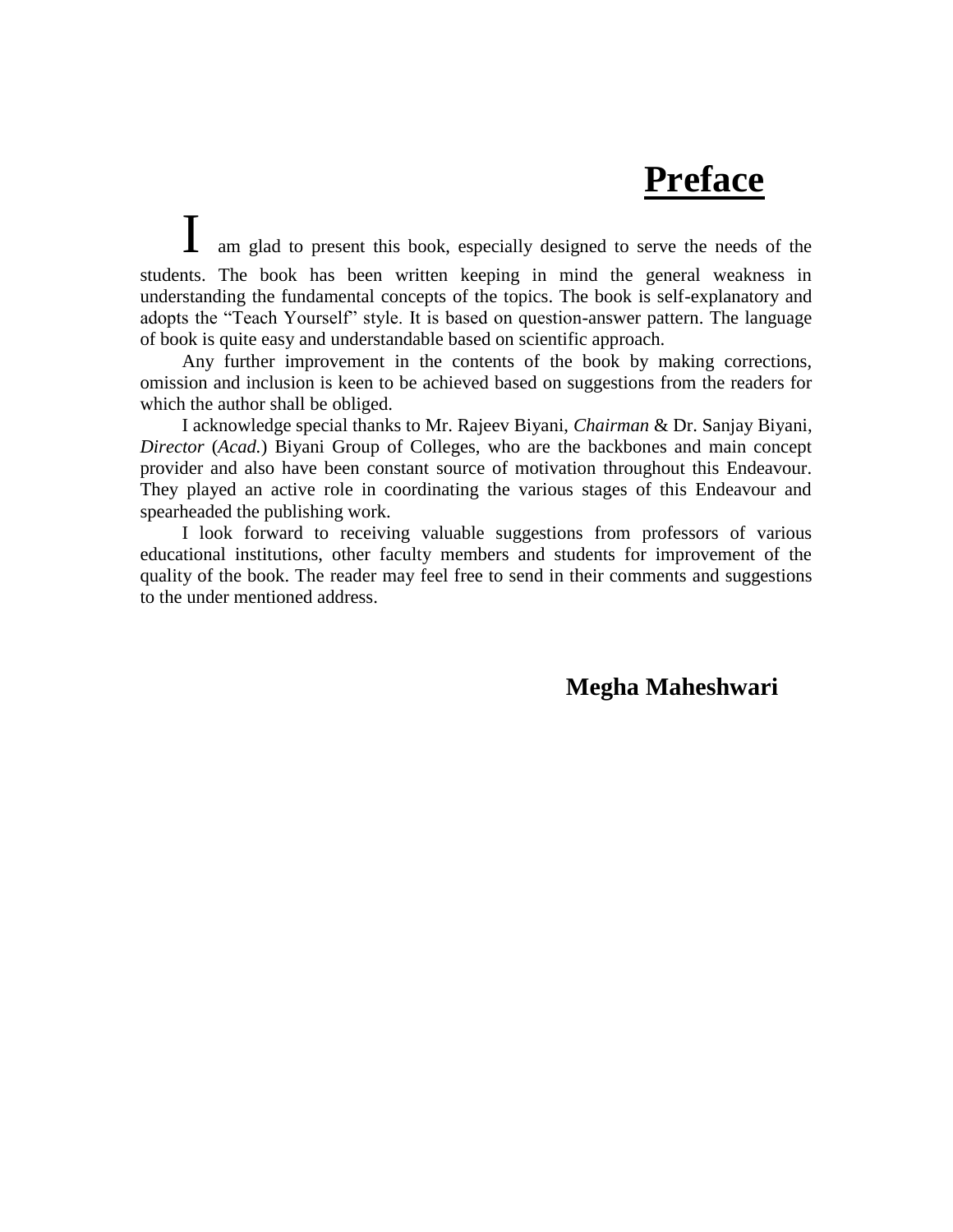## **Contents**

| S.No | <b>Title of Chapter</b>                 |
|------|-----------------------------------------|
|      | Introduction                            |
| 2    | HR Planning & Corporate Strategies      |
| 3    | <b>Job Analysis</b>                     |
| 4    | <b>HR</b> Forecasting                   |
| 5    | Career Planning & Succession Management |
| 6    | Key Terms & Terminologies               |

## **Annexure**

- 1. Bibliography
- 2. Solved question papers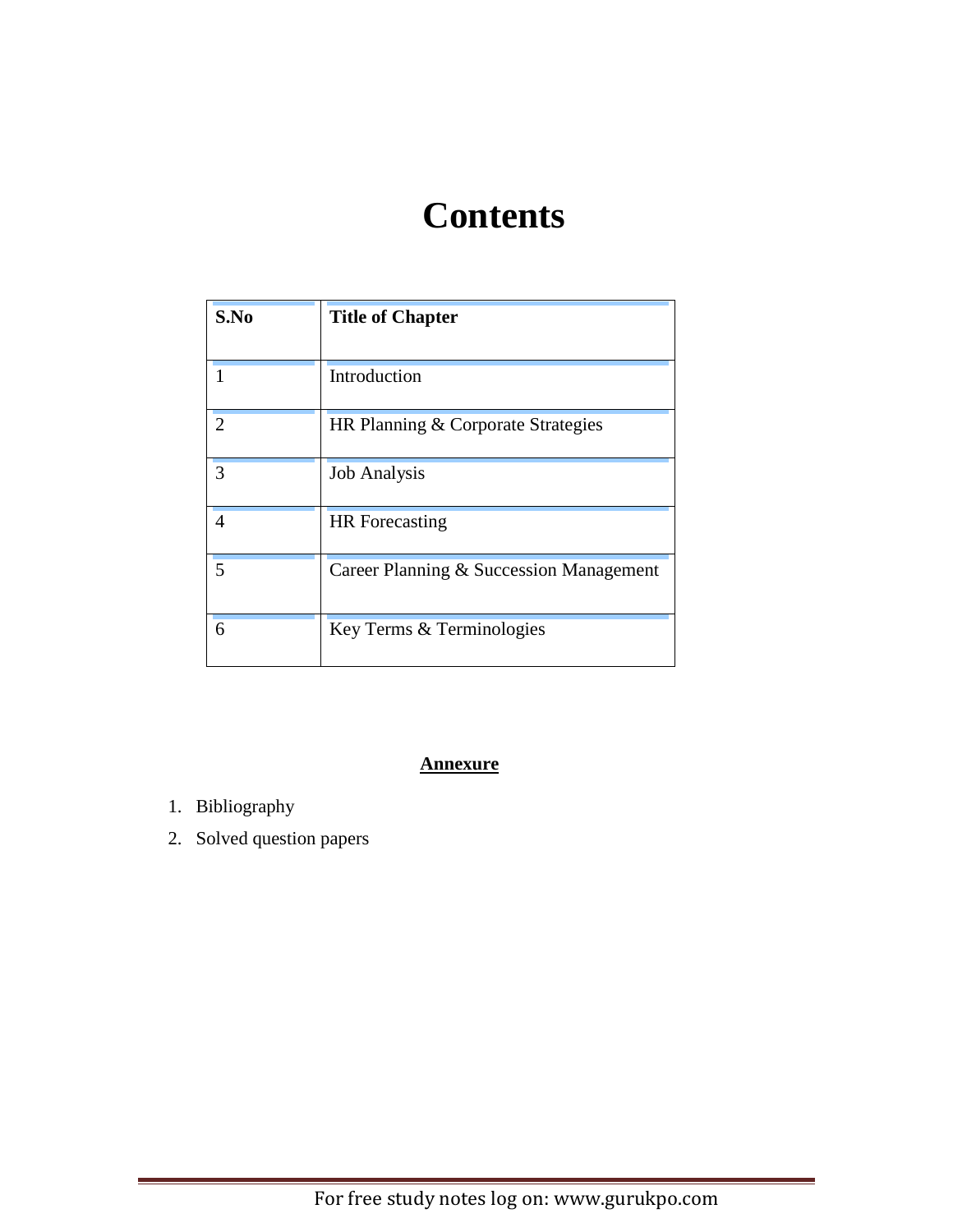## **Syllabus**

## **Objectives:**

To understand the purpose, process and applications of human resource planning in the context of different organizational strategies. To create a critical appreciation and knowledge of understanding the determinants of human resource requirements. And the means for meeting those requirements. To create practical awareness about the current trends in human resource planning in global companies.

## **Section A**

**Introduction**: definition and concept of HRP, benefits, process, HRP components.

**HR planning and corporate strategies**: HR planning as a strategic process-employees as resources-goal attainment, linking HR process to strategy, involvement in strategic planning process, strategic HR Planning model, staffing system.

**Job analysis**: meaning and definition, job analysis process, techniques of job analysis, methods and practice of job analysis, competency based approach.

**HR Forecasting**: Forecasting Manpower Needs, the Forecasting Process, Inventorying available talent, Projecting Future Talent Supply, forecasting Staffing Requirements. Index analysis-expert forecasts-delphi technique-nominal group technique-HR budget and staffing table, scenario forecasting and regression analysis.

**Career planning and succession management**: definitions, concepts, stages of career development process and organizational HR Policies, carrier Anchors – Stages of growth and career, career processes Succession management process and Management development programmes, objectives of MDP's, Job rotation, Auditing MDP's management development methods, challenges of succession management, Replacement analysis.

## **Section B**

Case and Problems

Dean, Rajasthan Technical University, Kota/ 2008-2009/Prof. Surendra Kumar Vyas, Chairman BoS, Department of Management & Technology, Engineering College, Bikaner.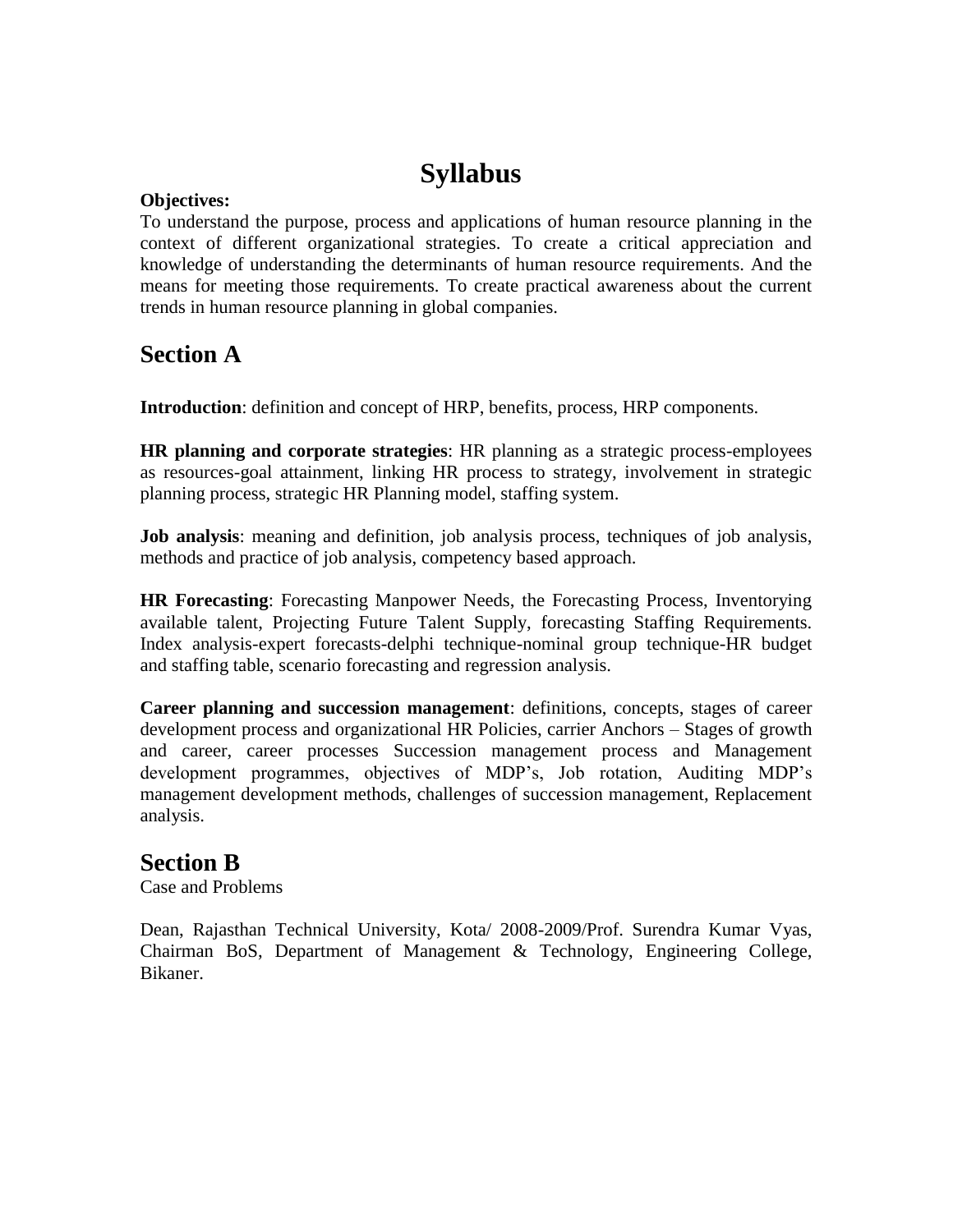## **Unit 1 Introduction**

#### **Q. 1 What is Human Resources Planning?**

Ans. E.W Vetter viewed human resources planning as "a process by which an organization should move from its current manpower position to its desired manpower position. Through planning management strives to have the right number and right kind of people at the right places at the right time, doing things which result in both the organization and the individual receiving maximum long-run benefit".

> According to Leon C Megginson human resources planning is an integrated approach to performing the planning aspects of the personnel function in order to have a sufficient supply of adequately developed and motivated people to perform the duties and tasks required to meet organizational objectives and satisfy the individual needs and goals of organizational members.

#### **Q. 2 What are the components of Human Resources Planning?**

- **Ans**. Estimating Manpower Requirement
	- Workload analysis
	- Workforce analysis
	- Absenteeism
	- Labor turnover
	- Recruitment & Selection
	- Induction & development
	- Personnel Development
	- Ensuring quality to products & services
	- Overall assessment & performance & fine- tuning

## **Q.3 What are the Objectives of Human Resources Planning ?**

**Ans.** The important objectives of manpower planning in an organization are-

1. To recruit and retain the human resources of required quantity and quality.

2. To foresee the employee turnover and make the arrangements for minimizing turnover and filling up of consequent vacancies.

3. To meet the needs of the program of expansion, diversification etc.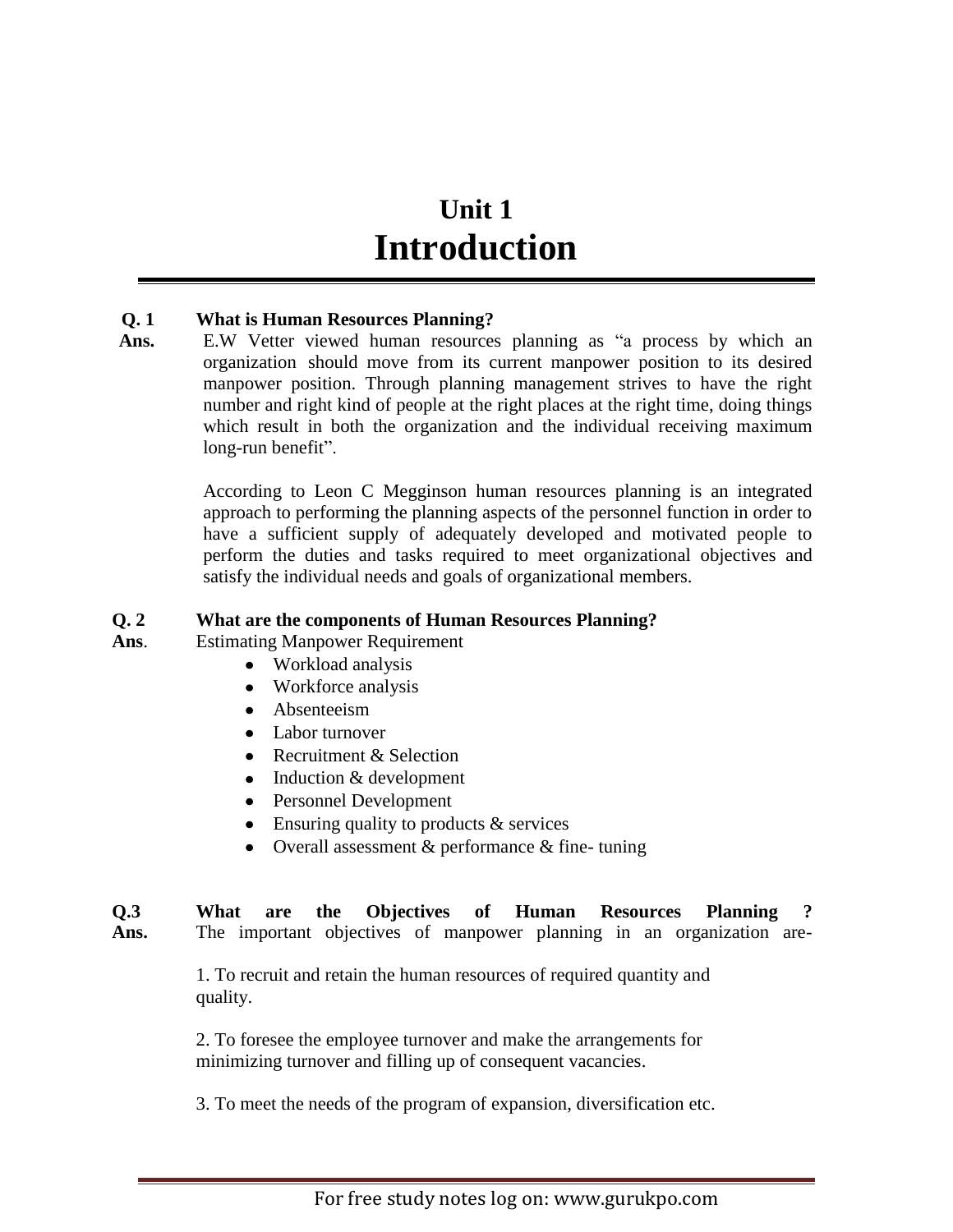4. To foresee the impact of technology on work, existing employees and future human resources requirements

5. To improve the standards skill .knowledge,, ability, discipline etc.,

6. To assess the surplus or shortage of human resources and take measures accordingly.,

7. To maintain congenial industrial relations by maintaining optimum level and structure of human resources;

8. To minimize imbalances caused due to non-availability of human resources of right kind, right number in right time and right place;

9. To make the best use of its human resources; and

10. To estimate the cost of human resources.

#### **Q.4 What are the Advantages of using HRP?**

Ans Human resource planning can be defined as the process of identifying the number of people required by an organization in terms of quantity and quality. All human resource management activities start with human resource planning. So we can say that human resource planning is the principle/primary activity of human resource management. The process of HRP plays a very important role in the organization. The importance of HRP can be explained as follows.

#### **1. Anticipating future requirements:-**

Thru this process of HRP, the company is able to find out how many people will be required in future. Based on this requirement the company could take further actions. This method also helps the company to identify the number of jobs which will become vacant in the near future.

#### **2. Recruitment and selection process:-**

The recruitment and selection process is a very costly affair for a company. Many companies spend lakhs of rupees on this process. Therefore recruitment and selection must be carried out only if it is extremely necessary. HRP process helps to identify whether recruitment and selection are necessary or not.

#### **3. Placement of personnel:-**

Since the HRP process is conducted for the entire organization, we can identify the requirements for each and every department. Based on the requirement, we can identify existing employees and place them on those jobs which are vacant.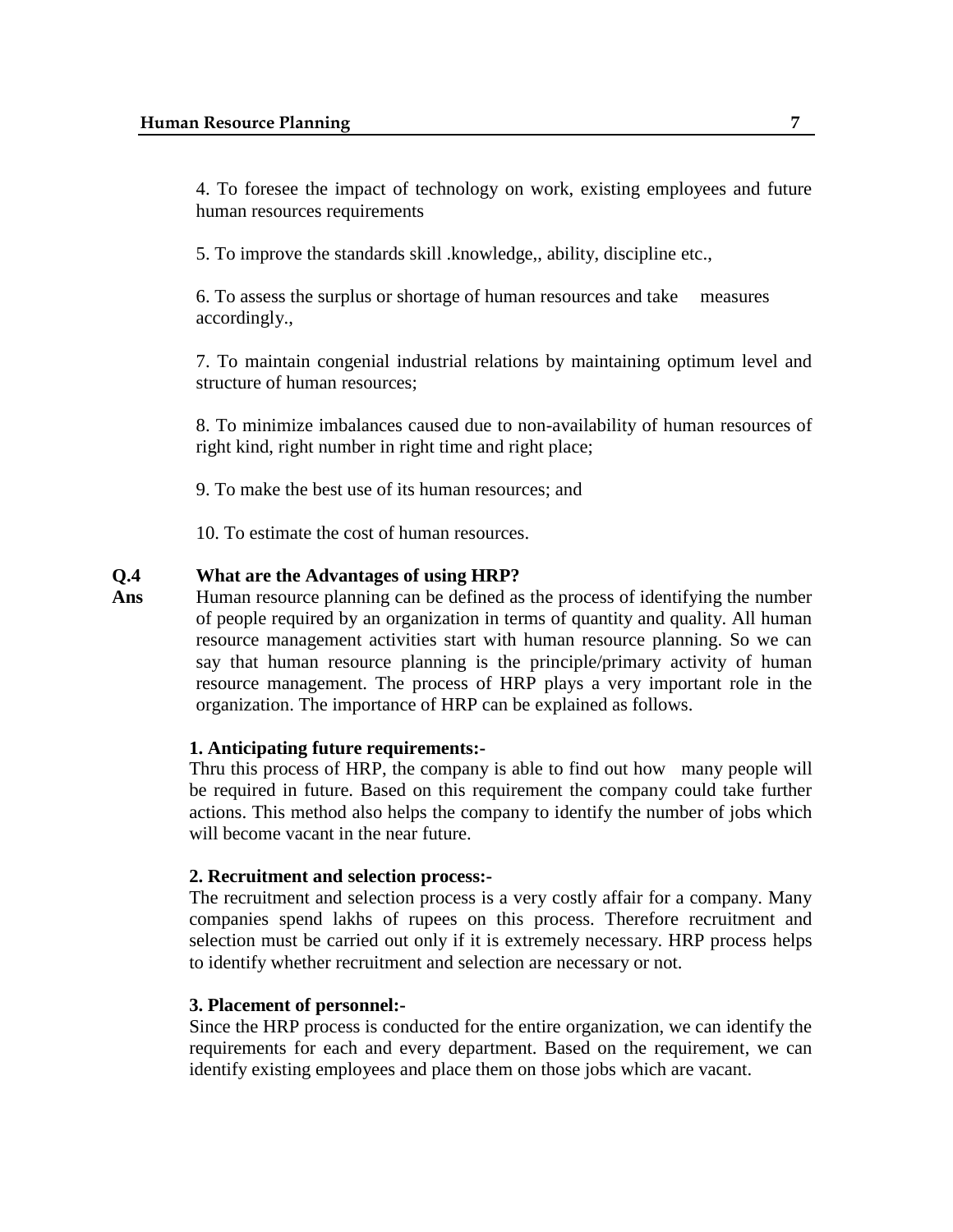#### **4. Performance appraisal:-**

HRP make performance appraisal more meaningful. Since feedback is provided in performance appraisal and employee is informed about his future chances in same company, the employee is motivated to work better. Information for all this is collected from HRP process.

#### **5. Promotion opportunity:-**

HRP identifies vacancies in the entire organization including all the branches of all the company. Therefore when the company implements promotion policy it can undertake its activities in a very smooth manner.

#### **Q. 5 What are Limitations of human resource planning?**

#### **Ans. 1. The future is uncertain:-**

The future in any country is uncertain i.e. there are political, cultural, technological changes taking place every day. This effects the employment situation. Accordingly the company may have to appoint or remove people. Therefore HRP can only be a guiding factor. We cannot rely too much on it and do every action according to it.

#### **2. Conservative attitude of top management:-**

Much top management adopts a conservative attitude and is not ready to make changes.

#### **3. Problem of surplus staff:-**

HRP gives a clear out solution for excess staff i.e. Termination, layoff, VRS. However when certain employees are removed from company it mostly affects the psyche of the existing employee, and they start feeling insecure, stressed out and do not believe in the company. This is a limitation of HRP i.e. it does not provide alternative solution like re-training so that employee need not be removed from the company.

#### **4. Time consuming activity:-**

HRP collects information from all departments, regarding demand and supply of personnel. This information is collected in detail and each and every job is considered. Therefore the activity takes up a lot of time.

#### **5. Expensive process:-**

The solution provided by process of HRP incurs expense. E.g. VRS, overtime, etc. company has to spend a lot of money in carrying out the activity. Hence we can say the process is expensive.

#### **Q.6 What are Reasons for increased importance for HRP?**  *OR*

 **What are the Factors affecting HRP in the organization?**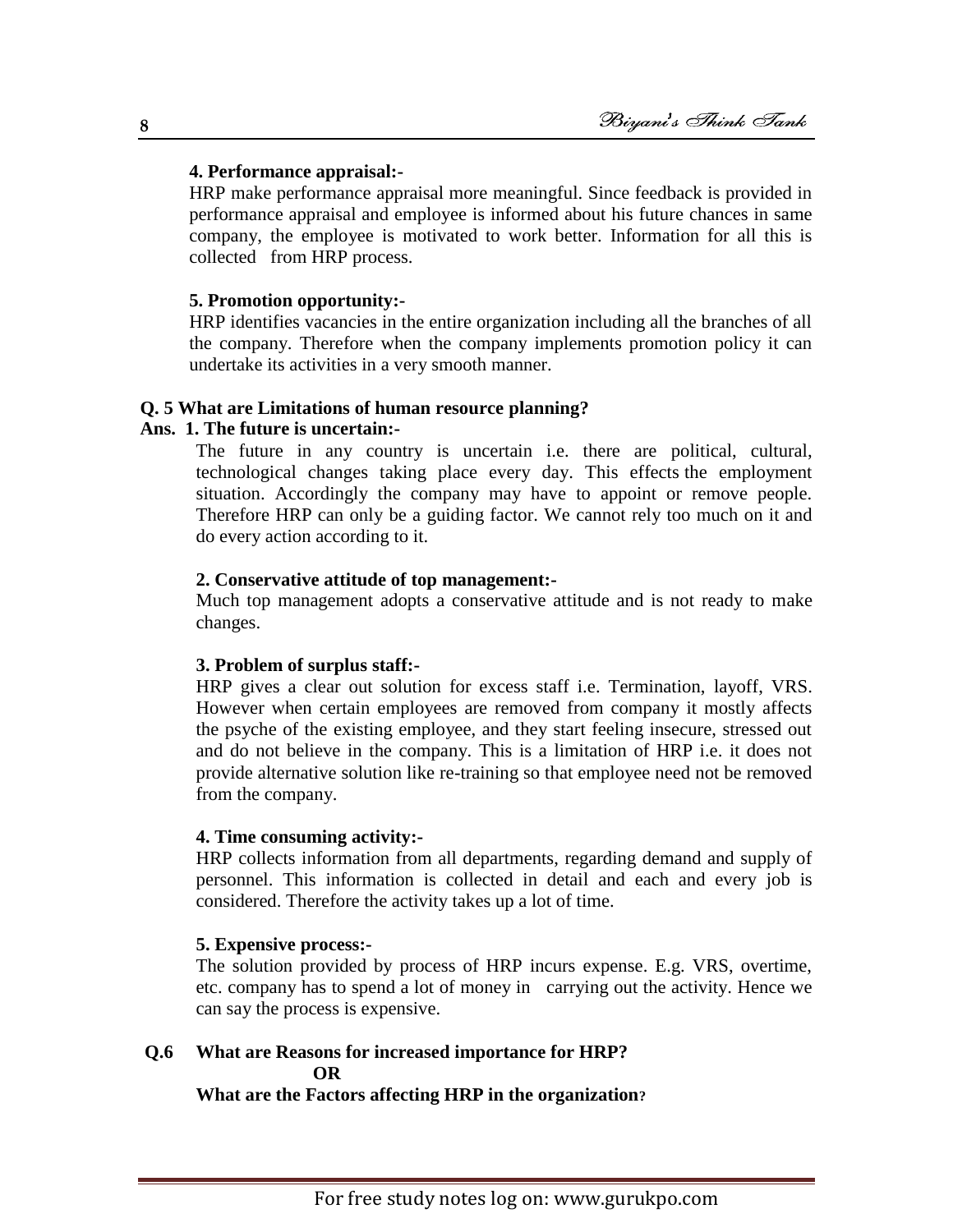#### **Ans**. **1. Employment:-**

HRP is affected by the employment situation in the country i.e. in countries where there is greater unemployment; there may be more pressure on the company, from government to appoint more people. Similarly some company may force shortage of skilled labor and they may have to appoint people from other countries.

#### **2. Technical changes in the society:-**

Technology changes at a very fast speed and new people having the required knowledge are required for the company. In some cases, company may retain existing employees and teach them the new technology and in some cases, the companies have to remove existing people and appoint new.

#### **3. Organizational changes:-**

Changes take place within the organization from time to time i.e. the company diversify into new products or close down business in some areas etc. in such cases the HRP process i.e. appointing or removing people will change according to situation.

#### **4. Demographic changes:-**

Demographic changes refer to things referring to age, population, composition of work force etc. A number of people retire every year. A new batch of graduates with specialization turns out every year. This can change the appointment or the removal in the company.

#### **5. Shortage of skill due to labor turnover:-**

Industries having high labor turnover rate, the HRP will change constantly i.e. many new appointments will take place. This also affects the way HRP is implemented.

#### **6. Multicultural workforce:-**

Workers from different countries travel to other countries in search of job. When a company plans it's HRP it needs to take into account this factor also.

#### **7. Pressure groups:-**

Company has to keep in mind certain pleasure. Groups like human rights activist, woman activist, media etc. as they are very capable for creating problems for the company, when issues concerning these groups arise, appointment or retrenchment becomes difficult.

#### **Q.7 Discuss the process of Human Resource Planning**.

**Ans. 1. Analyzing the Corporate Level Strategies**: – Human Resource Planning should start with analyzing corporate level strategies which include expansion, diversification, mergers, acquisitions, reduction in operations, technology to be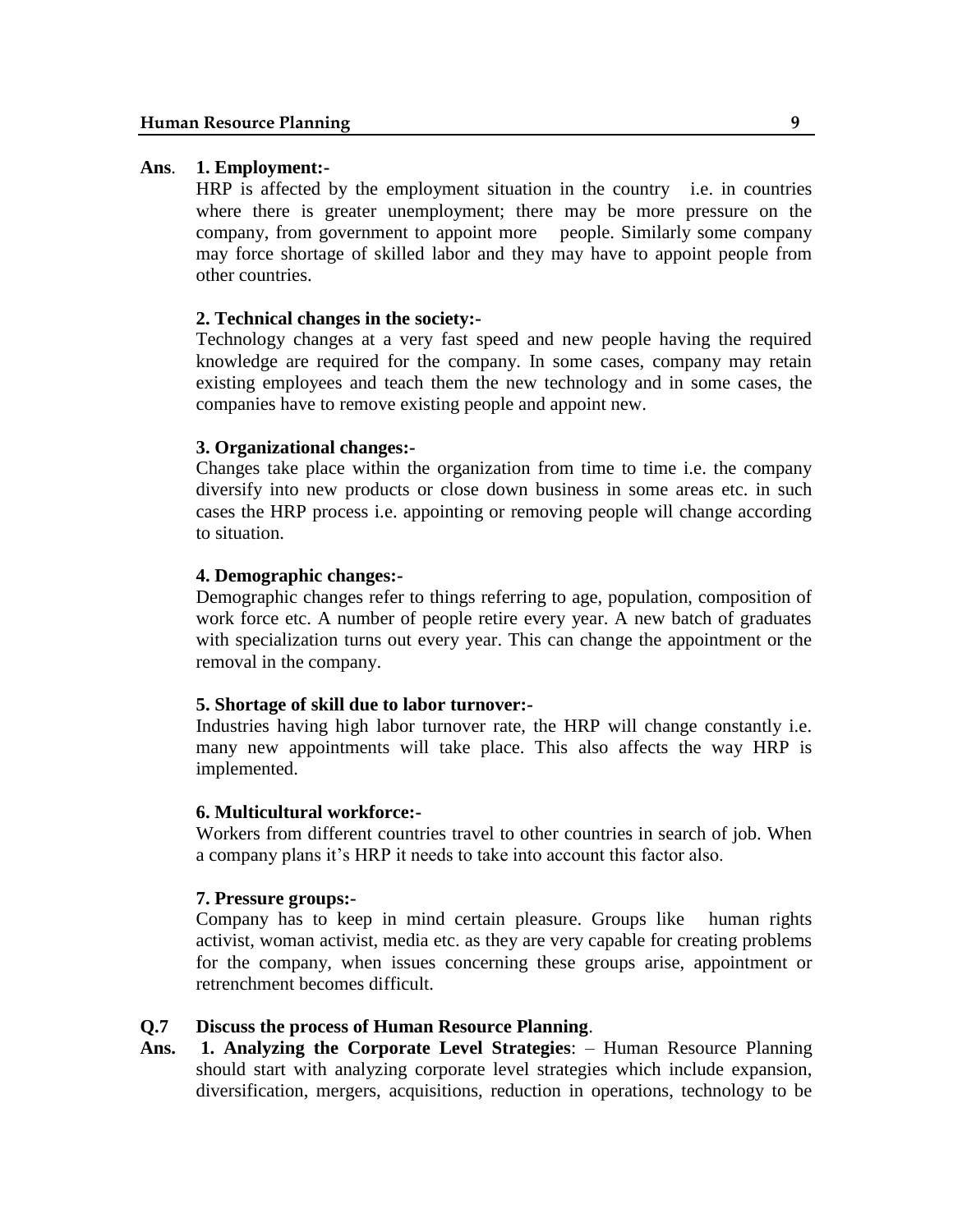used, method of production etc. Therefore Human Resource Planning should begin with analyzing the corporate plans of the organization before setting out on fulfilling its tasks.

**2. Demand forecasting**: – Forecasting the overall human resource requirement in accordance with the organizational plans is one of the key aspects of demand forecasting. Forecasting of quality of human resources like skills, knowledge, values and capabilities needed in addition to quantity of human resources is done through the following methods: -

a. Executive or Managerial Judgment: – Here the managers decide the number of employees in the future. They adopt one of the three approaches mentioned below: -

**Bottom-Up approach**: – Here the concerned supervisors send their proposals to the top officials who compare these with the organizational plans, make necessary adjustments and finalize them.

**Top-Down approach**: – Here the management prepares the requirements and sends the information downwards to the supervisory –level who finalizes the draft and approves it.

**Participative Approach:** – Here the supervisors and the management sit together and projections are made after joint consultations.

#### **Drawbacks**

The chief drawback of these methods is that estimation of manpower is made using guesswork.

**b. Statistical Techniques**: – These methods use statistical methods and mathematical techniques to forecast and predict the supply and demand of Human Resources in the future.

**Ratio-Trend analysis**: – In this method depending on the past data regarding number of employees in each department, like production department, sales department, marketing department and workload level, etc ratios for manpower are estimated. Past values are plotted and extrapolated to get fairly accurate future projections.

**c. Work Study method**: – This technique is suitable to study the correlation between volume of work and labor i.e. demand for human resources is estimated based on the workload. Work study method is more appropriate for repetitive and manual jobs when it is possible to measure work and set standards.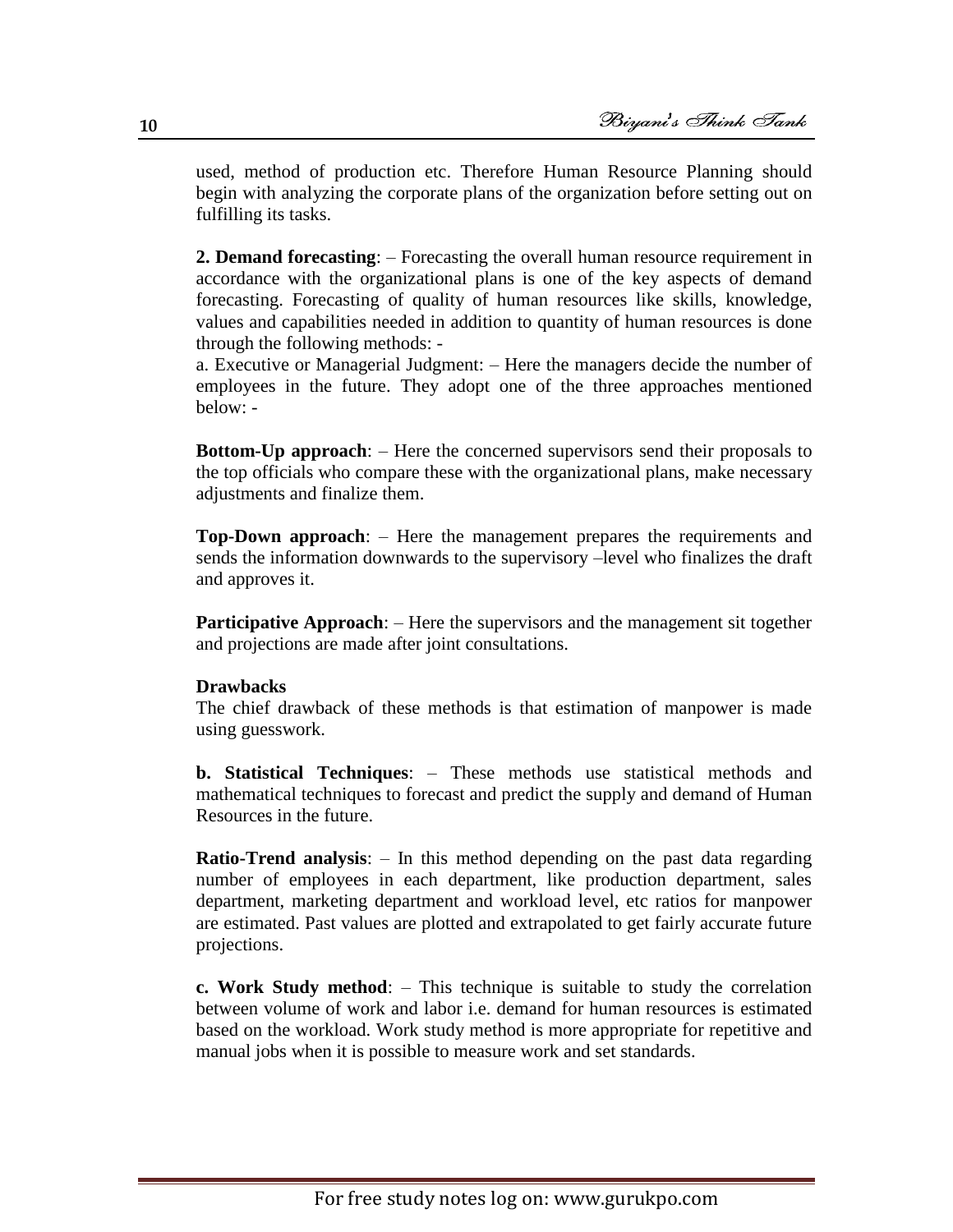**d. Delphi Technique**: – '*Delphi*' Technique is named after the Greek Oracle at the city of Delphi. In this method, the views of different experts related to the industry are taken into consideration and then a consensus about the Human Resource requirement is arrived at. Delphi technique is used primarily to assess long-term needs of human resource.

- **3. Analyzing Human Resource Supply**: Every organization has two sources of supply of Human Resources: Internal & External. Internally, human resources can be obtained for certain posts through promotions and transfers. In order to judge the internal supply of human resources in future human resource inventory or human resource audit is necessary. Human resource inventory helps in determining and evaluating the quantity of internal human resources available. Once the future internal supply is estimated, supply of external human resources is analyzed.
	- **4. Estimating manpower gaps**: Manpower gaps can be identified by comparing demand and supply forecasts. Such comparison will reveal either deficit or surplus of Human Resources in the future. Deficit suggests the number of persons to be recruited from outside, whereas surplus implies redundant employees to be re-deployed or terminated. Employees estimated to be deficient can be trained while employees with higher, better skills may be given more enriched jobs.
	- **5. Action Planning**: Once the manpower gaps are identified, plans are prepared to bridge these gaps. Plans to meet the surplus manpower may be redeployment in other departments and retrenchment. People may be persuaded to quit voluntarily through a golden handshake. Deficit can be met through recruitment, selection, transfer and promotion. In view of shortage of certain skilled employees, the organization has to take care not only of recruitment but also retention of existing employees. Hence, the organization has to plan for retaining of existing employees.
	- **6. Modify the Organizational plans**: If future supply of human resources form all the external sources is estimated to be inadequate or less than the requirement, the manpower planner has to suggest to the management regarding the alterations or modifications in the organizational plans.
	- **7. Controlling and Review**: After the action plans are implemented, human resource structure and the processes should be controlled and reviewed with a view to keep them in accordance with action plans.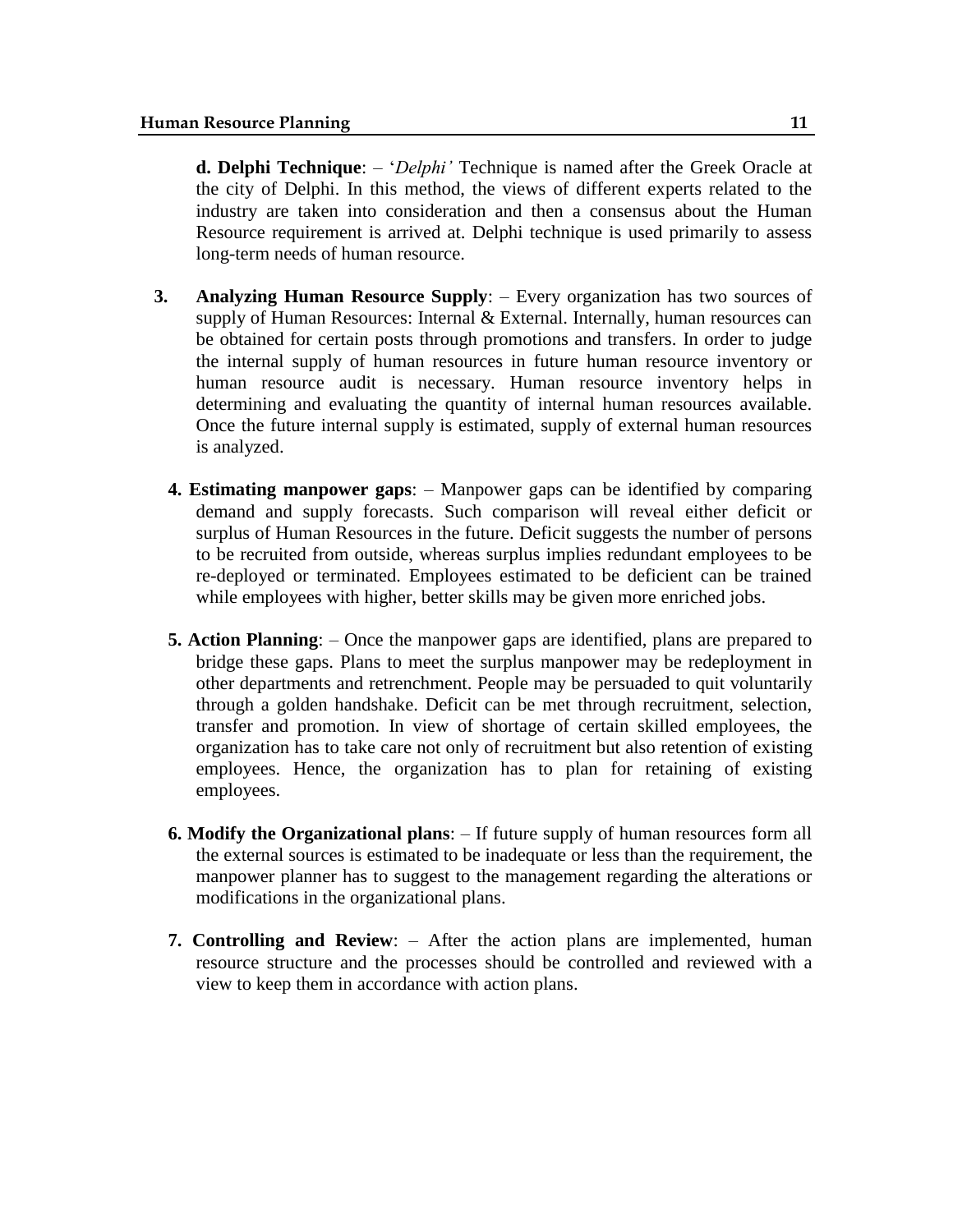## **Case Study**

## **How FCO Meet Business Needs through Workforce Planning**

The staffing needs of an organization change constantly. Without proper planning, an organization may suffer from skills shortages. It may be unable to provide a good service because it does not have sufficient staff with the right experience. Workforce planning involves estimating the present and future staffing requirements of the organization. It needs to take into account that:

- existing employees may retire, resign or get promoted  $\bullet$
- new technology may change working methods and require different skill sets
- More staff (or staff with different skills) may be needed to fulfill new  $\bullet$ business or operational requirements.

The process helps the FCO to identify what skills it needs to deliver its strategic objectives. It helps it assess the skills available within the existing workforce and see where there might be gaps in the future. Workforce planning involves thinking ahead to fit individuals with the right skills into different parts of the organization.

The FCO has to undertake this planning in the context of the current political and economic environment. Workforce planning can be a challenge. As an organization with operations in countries across the world, the FCO has to ensure balanced workloads for employees both within the UK and overseas. It faces the challenge of rotating staff between different overseas postings.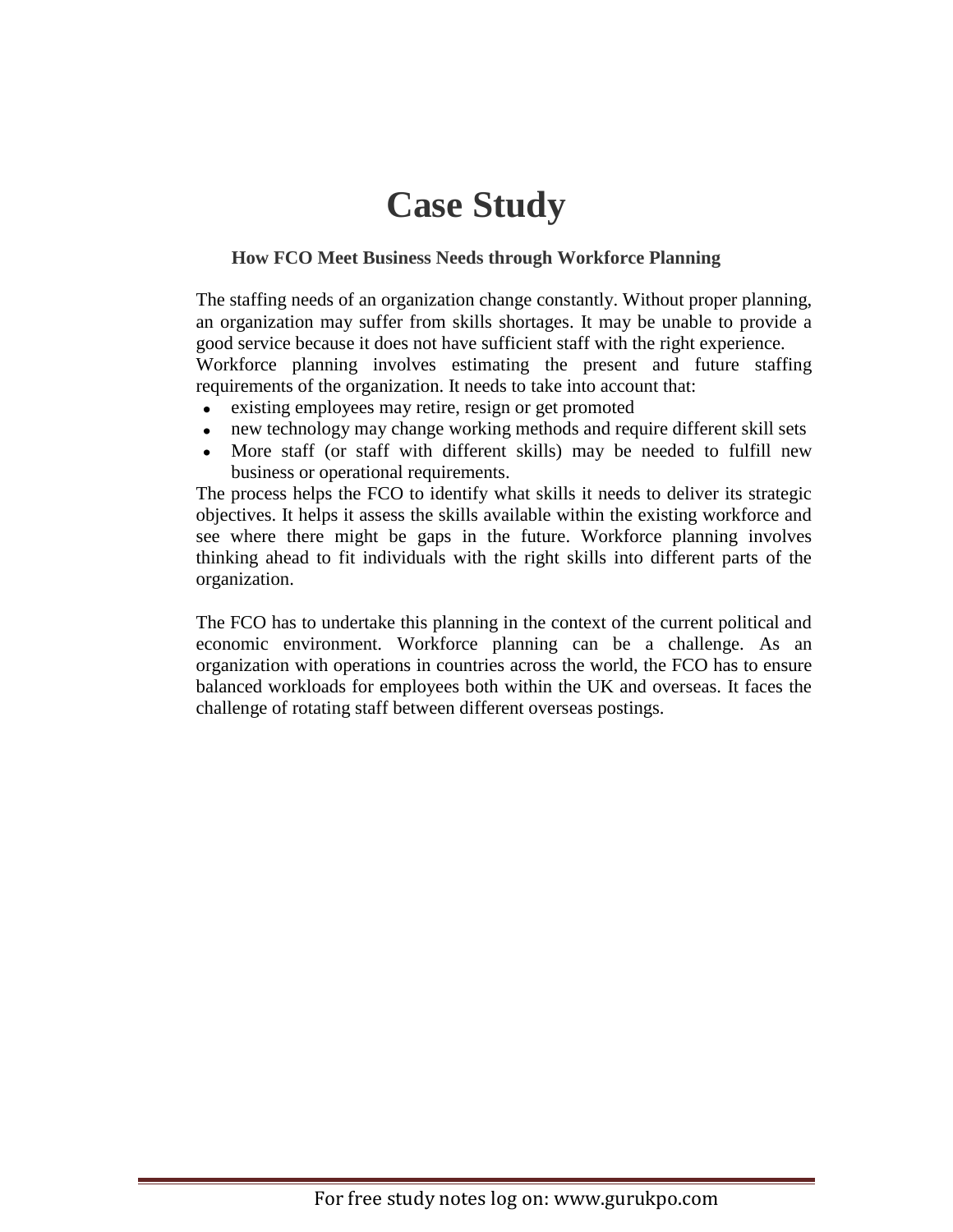## **Unit- 2**

## **HR Planning & Corporate Strategy**

## **Q. 1 How Human Resource Planning is integrated with strategic planning?**

**Ans**. Human resource planning is integrated with strategic planning through the acquisition of employees to achieve future organizational goals. This includes an analysis of the current workforce and how it can be improved to best achieve these goals. Through the objectives of strategic planning, human resources can prepare the organization's future workforce.

> Strategic planning supports the direction a company wants to take. This relates to the organization's vision, mission and its strategic objectives. Goals can be loosely or narrowly defined, but more defined company goals usually lead to better planning and attainment. Human resource planning analyzes the competencies or abilities of the current workforce and compares them to future requirements. It attempts to meet future demands by attracting, retaining and training quality employees.

### **Q.2 Explain the significance of strategic planning.**

**Ans**. Strategic planning cannot exist without human resource planning. For human resource planning to be effective, the organization's future plans and objectives must be communicated or understood. These plans and objectives will have a direct impact on future employment needs. To assist in realizing objectives, the organization must prepare for a future workforce. If an organization plans to increase its productivity by 20 percent in the next year, it may need to grow its workforce by 2 percent. If it plans to increase future market share by moving into a new territory, it needs to consider what workforce requirements will be needed to achieve this objective*.*

## **Q.3 How HR strategy will add value to the organization?**

**Ans**. HR strategy adds value in the following ways:

- articulates more clearly some of the common themes which lie behind the  $\bullet$ achievement of other plans and strategies, which have not been fully identified before; and
- Identifies fundamental underlying issues which must be addressed by any organization or business if its people are to be motivated, committed and operate effectively.

The first of these areas will entail a careful consideration of existing or developing plans and strategies to identify and draw attention to common themes and implications, which have not been made explicit previously.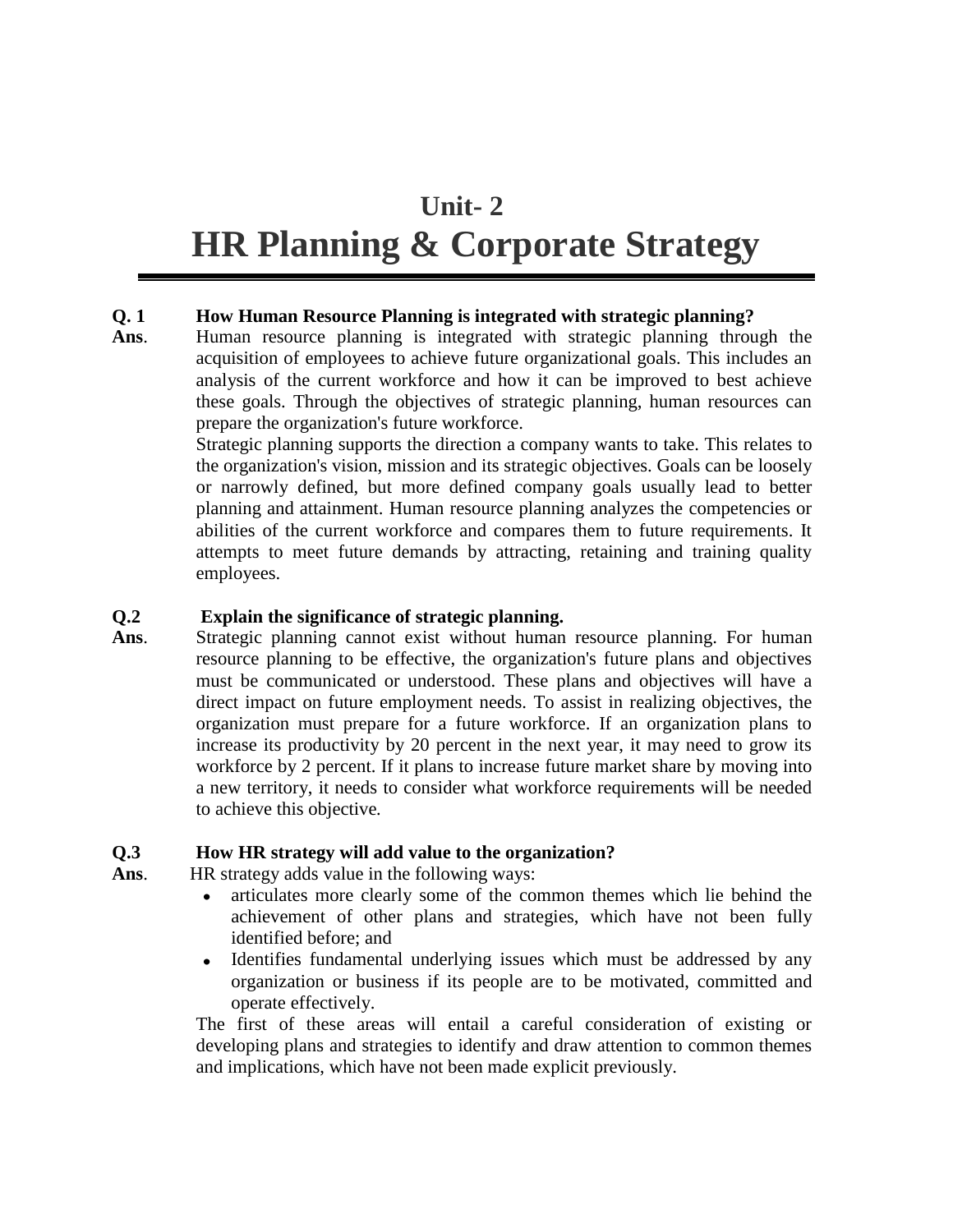The second area should be about identifying which of these plans and strategies are so fundamental that there must be clear plans to address them before the organization can achieve on any of its goals. These are likely to include:

- workforce planning issues
- succession planning  $\bullet$
- workforce skills plans
- employment equity plans
- black economic empowerment initiatives motivation and fair treatment issues
- pay levels designed to recruit, retain and motivate people
- the co-ordination of approaches to pay and grading across the organization to create alignment and potential unequal pay claims
- a grading and remuneration system which is seen as fair and giving proper reward for contributions made
- Wider employment issues which impact on staff recruitment, retention, motivation etc.
- a consistent performance management framework which is designed to meet the needs of all sectors of the organization including its people
- career development frameworks which look at development within the organization at equipping employees with "employability" so that they can cope with increasingly frequent changes in employer and employment patterns
- policies and frameworks to ensure that people development issues are addressed systematically : competence frameworks, self- managed learning etc.

The HR strategy will need to show that careful planning of the people issues will make it substantially easier for the organization to achieve its wider strategic and operational goals.

In addition, the HR strategy can add value is by ensuring that, in all its other plans, the organization takes account of and plans for changes in the wider environment, which are likely to have a major impact on the organization, such as:

- changes in the overall employment market demographic or  $\bullet$ remuneration levels
- cultural changes which will impact on future employment patterns
- changes in the employee relations climate
- changes in the legal framework surrounding employment
- HR and employment practice being developed in other organizations, such as new flexible work practices.

Finding the right opportunity to present a case for developing an HR Strategy is critical to ensuring that there will be support for the initiative, and that its initial value will be recognized by the organization.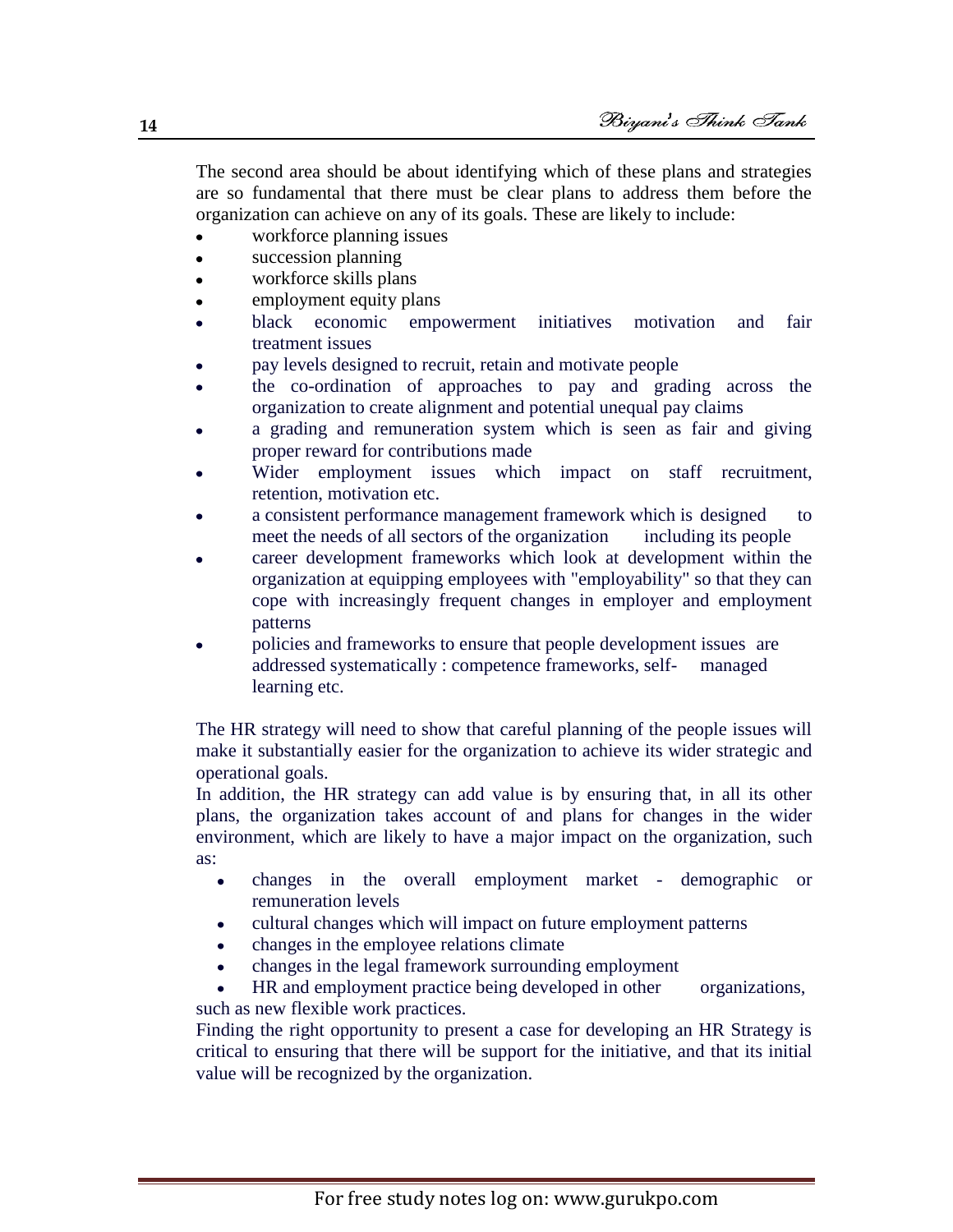#### **Q.4 Explain HR Strategy integral to the organization.**

- **Ans.** The human resources practitioner should ensure that the HR Strategy is integrated with broader organizational objectives. Above all, it should ensure that the rest of the organization accepts the Strategy. To achieve this objective practitioners should:
	- $\triangleright$  Consult all stakeholders on the nature of the strategy;
	- $\triangleright$  Cultivate and develop allies and supporters of the strategy through the consultation process;
	- $\triangleright$  Focus on the benefits which are being derived from the strategy through talking to and persuading others, and by marketing the benefits of the strategy with concrete examples of how it has helped;
	- $\triangleright$  Check that there is real commitment to the strategy at all levels of the organization;
	- $\triangleright$  Give regular feedback on the implementation of the plan through employee newsletters, exhibitions etc;
	- $\triangleright$  Where possible, build into the strategy quantifiable outcomes which can be easily monitored and evaluated, so that it is possible to show the effect;
	- $\triangleright$  Make the strategy part of the induction process especially for senior managers.

#### **Q. 5 Explain strategic human resource planning model.**

- **Ans**. There is no single approach to developing a Human Resources Strategy. The specific approach will vary from one organization to another. Even so, an excellent approach towards an HR Strategic Management System is evident in the model presented below. This approach identifies six specific steps in developing an HR Strategy:-
	- 1. Setting the strategic direction
	- 2. Designing the Human Resource Management System
	- 3. Planning the total workforce
	- 4. Generating the required human resources
	- 5. Investing in human resource development and performance
	- 6. Assessing and sustaining organizational competence and performance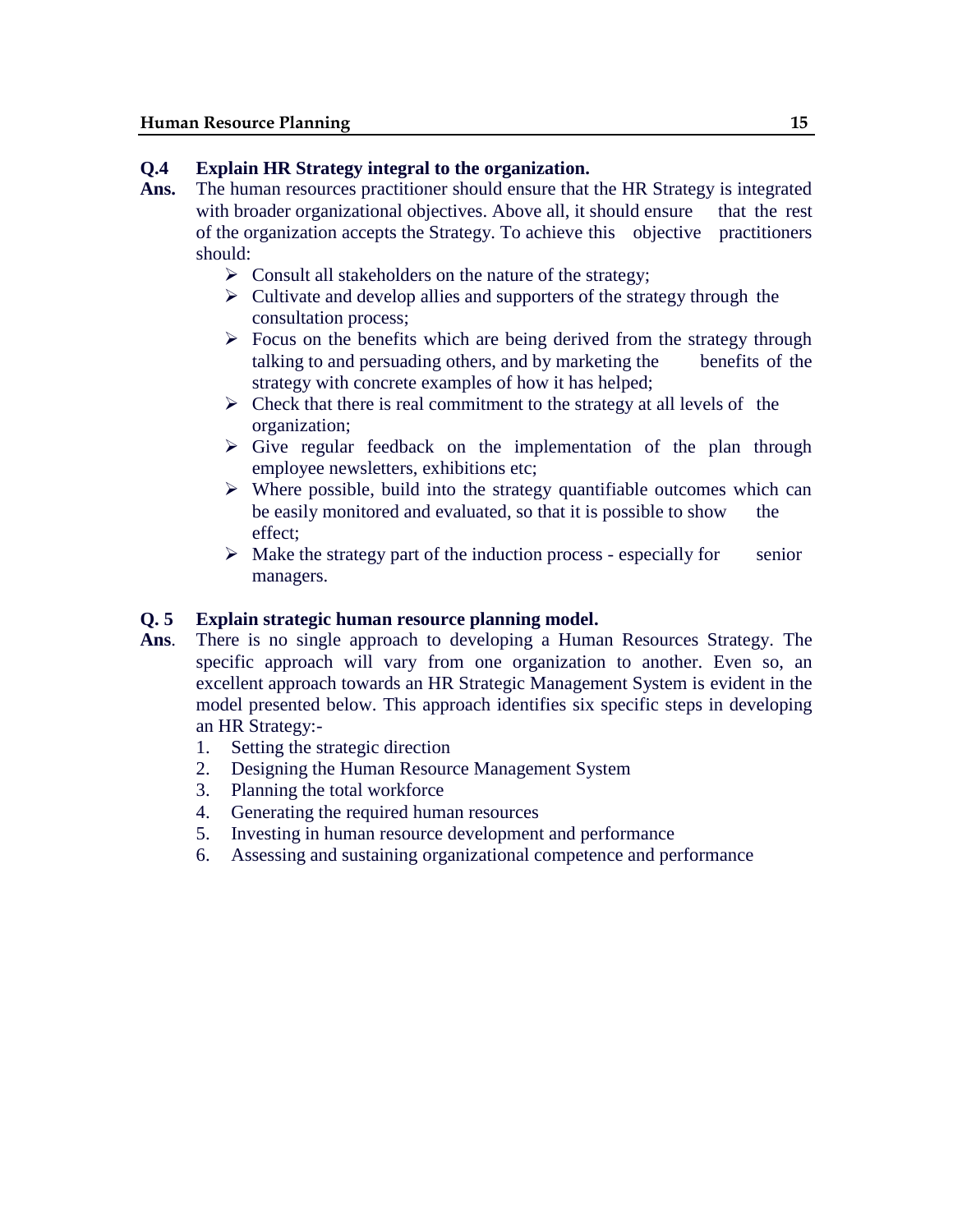

## **Q. 6 How the approach to strategic planning changes substantially? Ans**.

- First, the planning process is more agile; changes in plans are much more frequent  $\bullet$ and are often driven by events rather than made on a predetermined time schedule.
- $\bullet$ Second, the planning process is more proactive. Successful organizations no longer simply respond to changes in their environment, they proactively shape their environment to maximize their own effectiveness.
- Third, the planning process is no longer exclusively top-down; input into the process comes from many different organizational levels and segments. This creates more employee ownership of the plan and capitalizes on the fact that often the most valuable business intelligence can come from employees who are at the bottom of the organizational hierarchy.
- Lastly, the strategic planning process less reactive and more driven by line  $\bullet$ leadership.

Once strategic planning is under way, a process must be undertaken by the organization to design and align its HRM policies and practices to provide for organizational success. The remaining step in planning is to determine the quality and quantity of human resources the organization needs for its total force.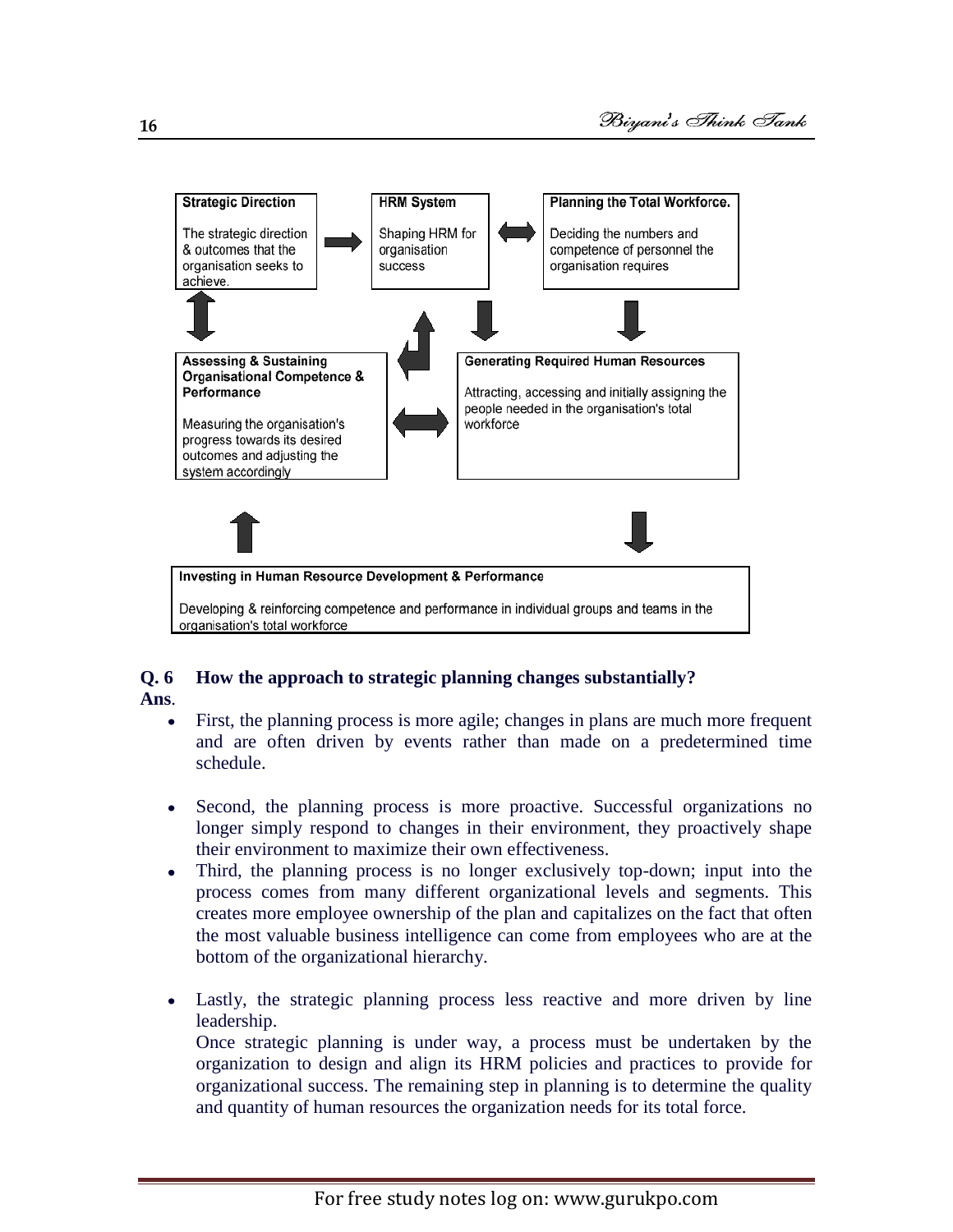#### **Q. 7 How can we set the strategic direction? Ans.**



This process focuses on aligning human resource policies to support the accomplishment of the Company's mission, vision, goals and strategies. The business' goals sit at the heart of any HR strategy and in order to align business and HR you need to answer one key question,

Many organizations cite their people as their primary source of competitive advantage. Successful companies continuously identify and adopt innovative human resource management policies and practices to sustain that advantage. More importantly, they structure work and design training, performance management, pay, and reward policies to help members of the organization succeed in achieving desired organizational outcomes. In other words, they integrate and align HRM policies and practices to reinforce employee behaviors that can best realize the leaders' strategic intent. In the most successful companies, the set of policies and practices that collectively make up a company's HRM system is the critical management tool for communicating and reinforcing the leaders' strategic intent.

- Conduct an external environmental scan and evaluate its impact on the organization
- Identify the organization's vision, mission and guiding principles  $\bullet$
- Identify the mission's outcomes and strategic goals
- Consult all relevant stakeholders
- Evaluate the impact of legislation on the organization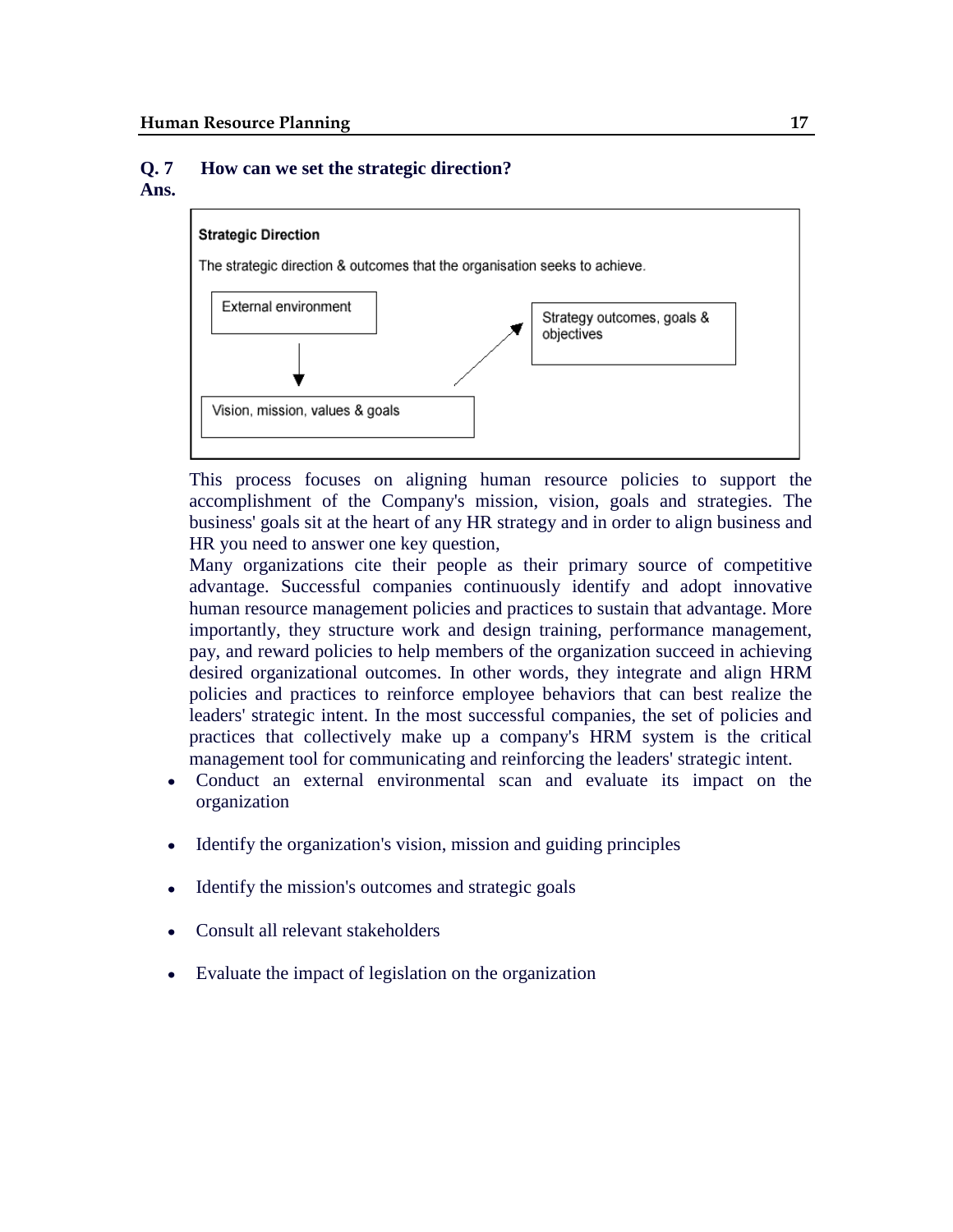#### **Q. 8 Design the Human Resource Management System. Ans**.



increased use of information technology. Not every industry trend may be appropriate for a specific organization. In addition, it is essential that a costbenefit analysis of implementing new HRM policies and practices be undertaken. For example, the costs (monetary and in allocation of resources) of implementing a new job grading system may outweigh the benefit of such an undertaking. There may be more cost-effective alternatives available to the organization at this point in time.

Particular HRM policies and practices may be necessary to support strategic organizational objectives, such as improving the retention of women in the organization or promoting diversity, especially the representation of designated groups amongst senior management.

A good approach in selecting the appropriate HRM policies, procedures and practices is to identify the appropriate HRM practices which support the organization's strategic intent as it relates to recruitment, training, career planning and reward management.

## **Q. 9 How total workforce can planned? OR**

 **Explain workforce planning.**

**Ans**.

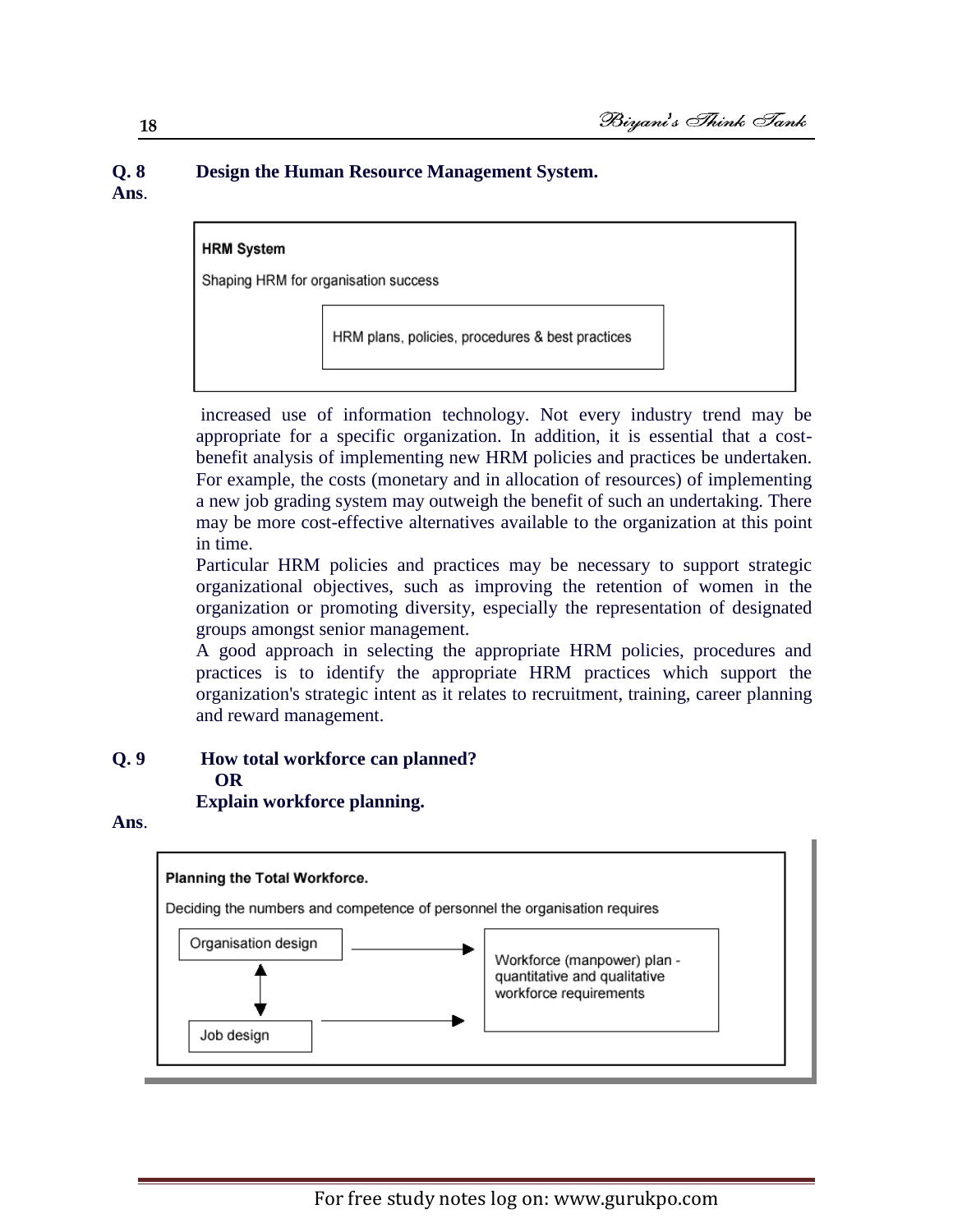Determining future business requirements, especially those relating to manpower requirements, represents one of the most challenging tasks facing human resource practitioners.

The development of a workforce plan is a critical component of any human resource strategy and one of the expected outcomes of human resource practitioner's activities. Despite this, manpower or workforce planning, as well as succession planning, has only recently enjoyed a resurgence in popularity. To some extent this has been prompted by the need to develop employment equity and workplace skills plans and set numerical employment equity targets. The failure of many organizations to develop and implement workforce planning is rather indicative of the lack of strategic planning itself.

Workforce planning is a systematic process of identifying the workforce competencies required to meet the company's strategic goals and for developing the strategies to meet these requirements. It is a methodical process that provides managers with a framework for making human resource decisions based on the organization's mission, strategic plan, budgetary resources, and a set of desired workforce competencies. Workforce planning is a *systematic process* that is integrated, methodical, and ongoing. It identifies the human capital required to meet organizational goals, which consists of determining the number and skills of the workers required and where and when they will be needed. Finally workforce planning entails developing the strategies to meet these requirements, which involves identifying actions that must be taken to attract (and retain) the number and types of workers the organization needs.

A workforce plan can be as simple or as complex as the organizational requires. Workforce planning can be conducted for a department, division or for the organization as a whole. Whatever the level or approach being adopted, it must nevertheless be integrated with broad-based management strategies.

In addition to workforce planning, ensure that organizational structure and jobs ensure the efficient delivery of services and effective management of the organization as a whole.

- Determine the appropriate organizational structure to support the strategic objectives
- Structure jobs (competencies, tasks and activities) around key  $\bullet$ activities
- Develop a workforce plan designed to support the organizations strategic objectives
- Compile workforce profiles, identifying designated groups, an inventory of current workforce competencies, competencies required in the future and identified gaps in competencies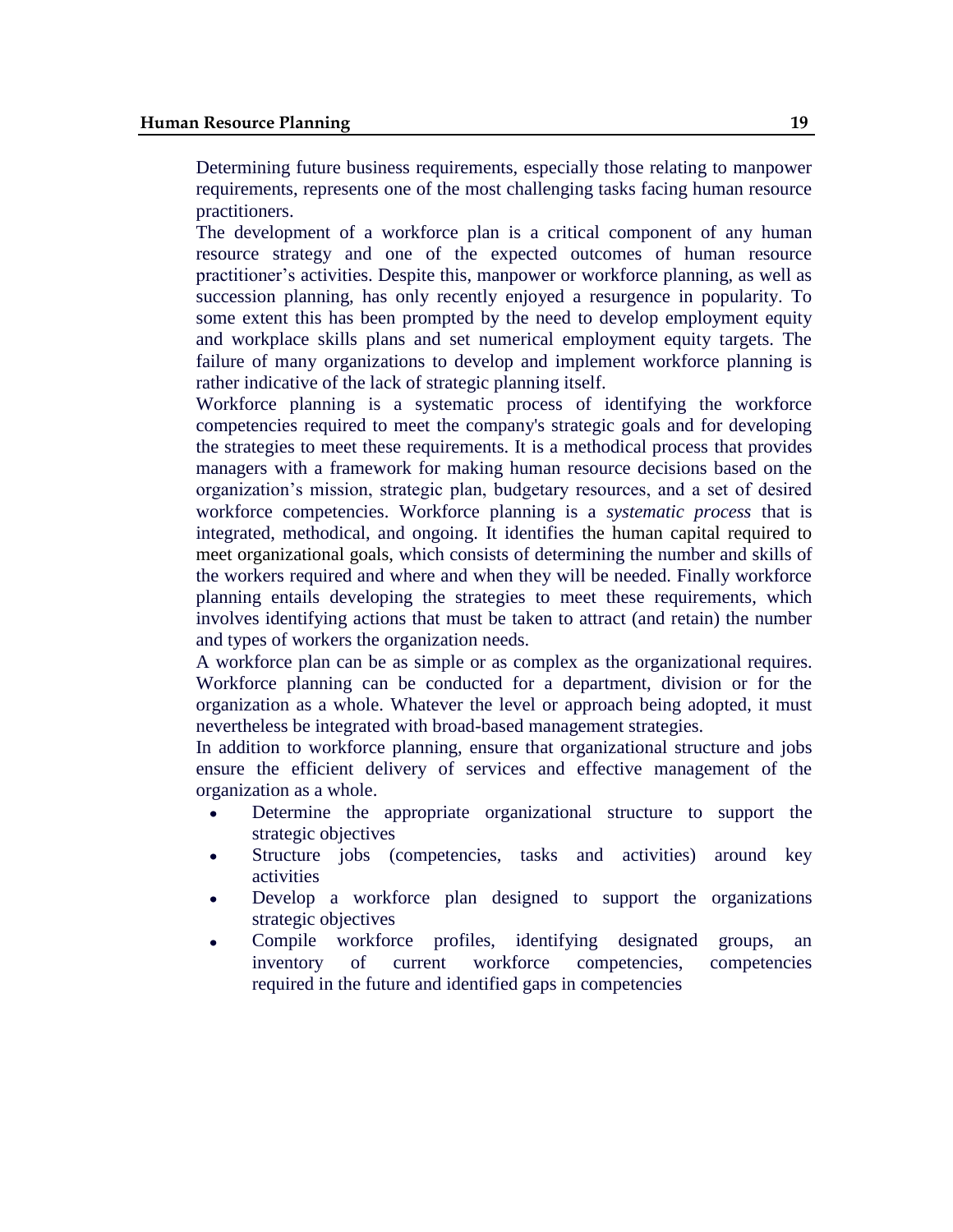## **Q.10 How can the required human resources can be generated? Ans.**



This process focuses on recruiting, hiring, classifying, training and assigning employees based on the strategic imperatives of the organization's workforce plan.

A comprehensive workplace skills plan will identify appropriate training priorities based on the organizations workforce needs now and in the future. New recruitment practices may need to be adopted to increase the representation of designated groups, or securing essential skills in the organization. A comprehensive "learnership strategy" may assist in developing future workforce needs, identified either in terms of the organizations workforce plan or required in terms of industry black economic empowerment charters.

Recommended actions:-

- Evaluate recruitment and selection practices in light of the organization's  $\bullet$ strategic objectives
- Develop and implement a comprehensive workplace skills plan (with a thorough training needs analysis)
- Implement a learnership strategy
- Adopt or clarify occupational levels and category classifications

#### **Q. 11 What are major factors involved in Investing in human resource development and performance?**

**Ans.**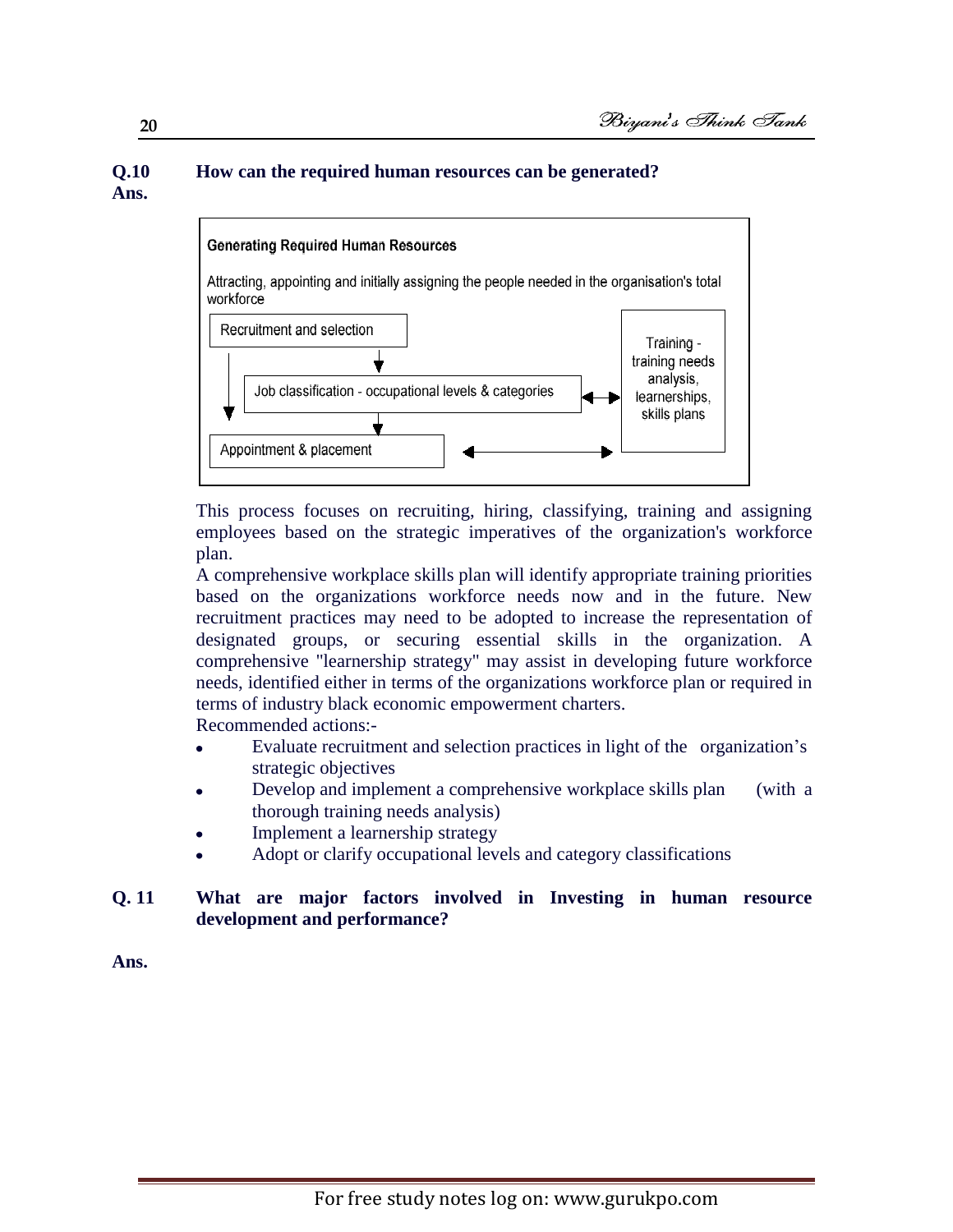

## **Q.12 How can we assess and sustain organizational competence and performance? Ans**.



- Evaluate organization culture and climate  $\bullet$
- Implement succession planning
- Evaluate HR strategy using quantifiable measures, e.g. balanced scorecard  $\bullet$
- Revise and adapt HR strategy  $\bullet$

## **Q.13 How translating business strategies into HR practices helps a business?**

Ans. Translating business strategies into HR practices helps a business in three ways. First, the business can adapt to change because the time from the conception to the execution of a strategy is shortened.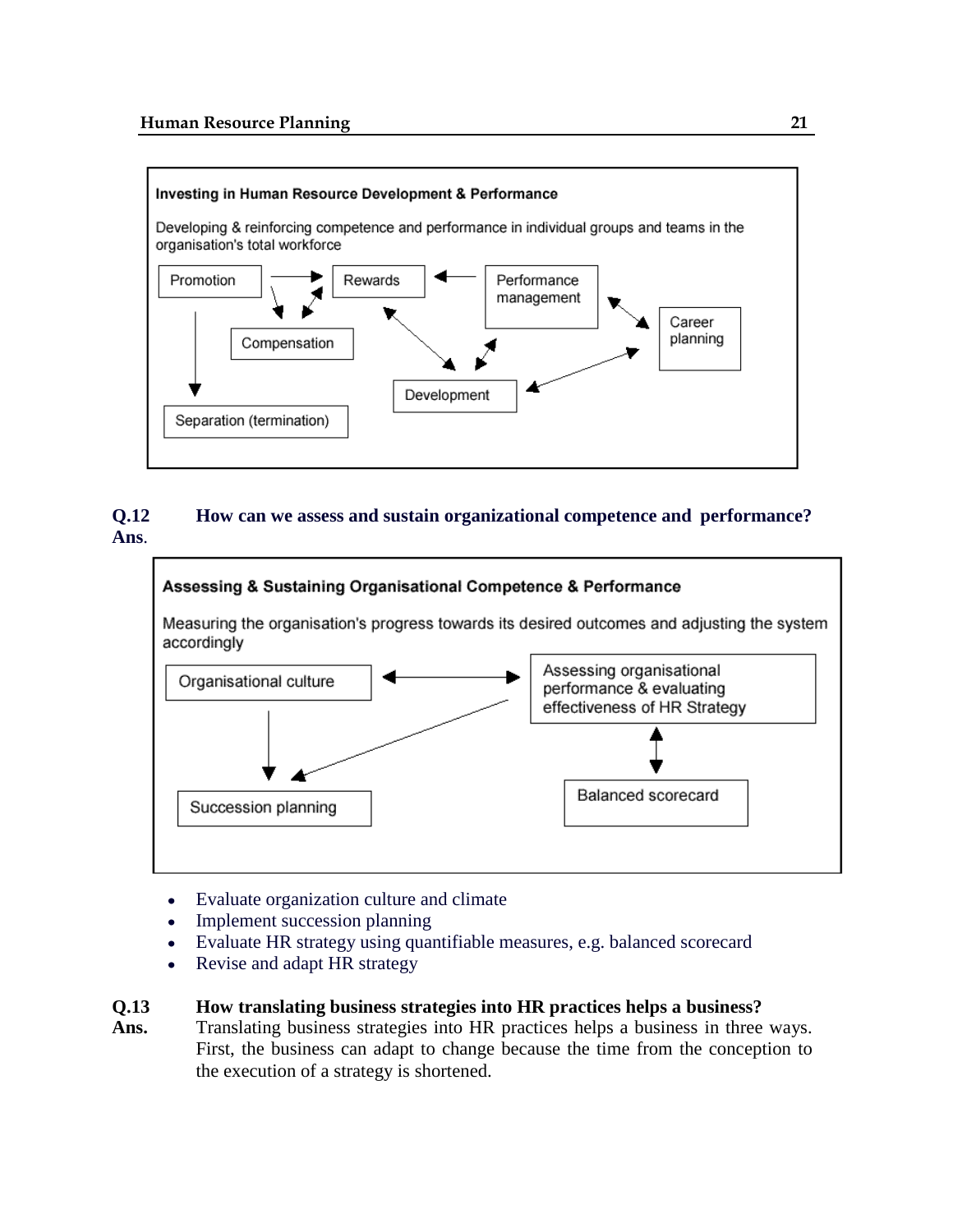Second, the business can better meet customer demands because its customer service strategies have been translated into specific policies and practices.

Third, the business can achieve financial performance through its more effective execution of strategy.

#### **Q.14 Explain HR strategic planning.**

**Ans**. HR strategic planning process which is linked to the organization strategic and business planning cycles is a critical component in achieving this. Strategic HR management is a process to help ensure that urgent day-to-day operational activities do not exclusively determine the direction of the HR function within the organization.

> In a growing number of organizations human resources are now viewed as a source of competitive advantage. There is a greater recognition that distinctive competencies are obtained through highly developed employee skills, distinctive organizational cultures, management processes and systems. This is in contrast to the traditional emphasis on transferable resources such as equipment. Increasingly it is being recognized that competitive advantage can be obtained with a high quality workforce that enables organizations to compete on the basis of market responsiveness, product and service quality, differentiated products and technological innovation.

#### **Q15 Define Staffing.**

**Ans.** The term staffing may be defined as the managerial function of hiring & developing the required personnel to fill in various positions in the organizations. It is the process of acquiring, developing, employing, appraisal, remunerating  $\&$ retaining people so that right type of people are available, at right positions & at right time in the organization.

> According to Mc Farland, "Staffing is the function by which managers build an organization through the recruitment selection and development of individuals as capable employees."

#### **Q16 Discuss the process of staffing.**

**Ans. Manpower requirements**- The very first step in staffing is to plan the manpower inventory required by a concern in order to match them with the job requirements and demands. Therefore, it involves forecasting and determining the future manpower needs of the concern.

> **Recruitment-** Once the requirements are notified, the concern invites and solicits applications according to the invitations made to the desirable candidates.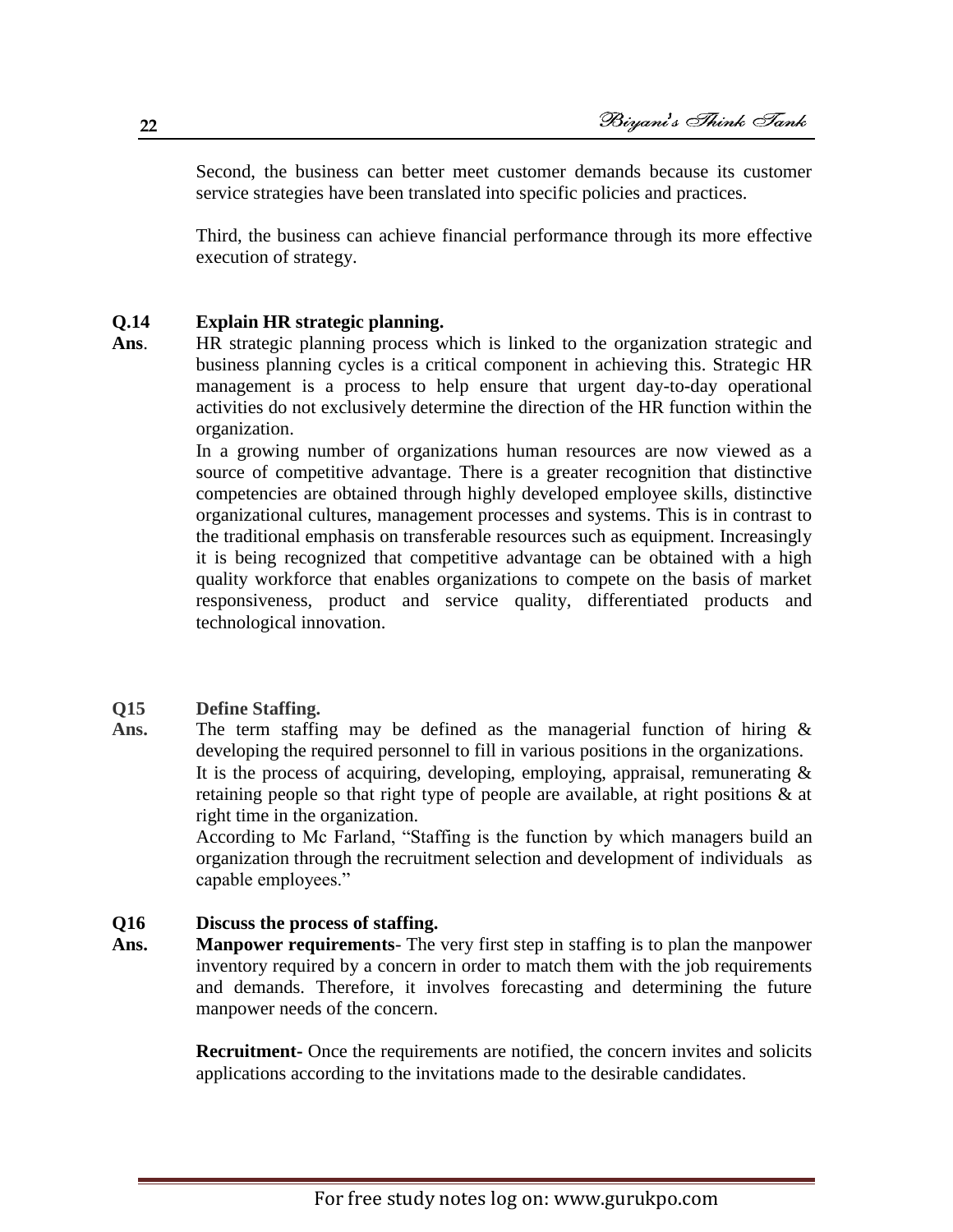**Selection-** This is the screening step of staffing in which the solicited applications are screened out and suitable candidates are appointed as per the requirements.

**Orientation and Placement**- Once screening takes place, the appointed candidates are made familiar to the work units and work environment through the orientation programmes. Placement takes place by putting right man on the right job.

**Training and Development**- Training is a part of incentives given to the workers in order to develop and grow them within the concern. Training is generally given according to the nature of activities and scope of expansion in it. Along with it, the workers are developed by providing them extra benefits of in depth knowledge of their functional areas. Development also includes giving them key and important job as a test or examination in order to analyse their performances.

**Remuneration-** It is a kind of compensation provided monetarily to the employees for their work performances. This is given according to the nature of job-skilled or unskilled, physical or mental, etc. Remuneration forms an important monetary incentive for the employees.

**Performance Evaluation**- In order to keep a track or record of the behavior, attitudes as well as opinions of the workers towards their jobs. For this regular assessment is done to evaluate and supervise different work units in a concern. It is basically concerning to know the development cycle and growth patterns of the employees in a concern.

**Promotion and transfer**- Promotion is said to be a non- monetary incentive in which the worker is shifted from a higher job demanding bigger responsibilities as well as shifting the workers and transferring them to different work units and branches of the same organization.

## **Case Study Designing the Induction Program**

Mr. M.L Thapar is an HR Manager in an electronics company. The company made a huge recruitment of 200 technical and office employees in last week. The new employees will join the firm after a month. To settle down quickly in the work environment and to help employees reduce their "initial anxiety" and stress, HR Manager wants to train some supervisors for orientation programme.

The skills emphasized in induction training include how to socialize the new entrant, how to make them feel comfortable and at home on the job and how to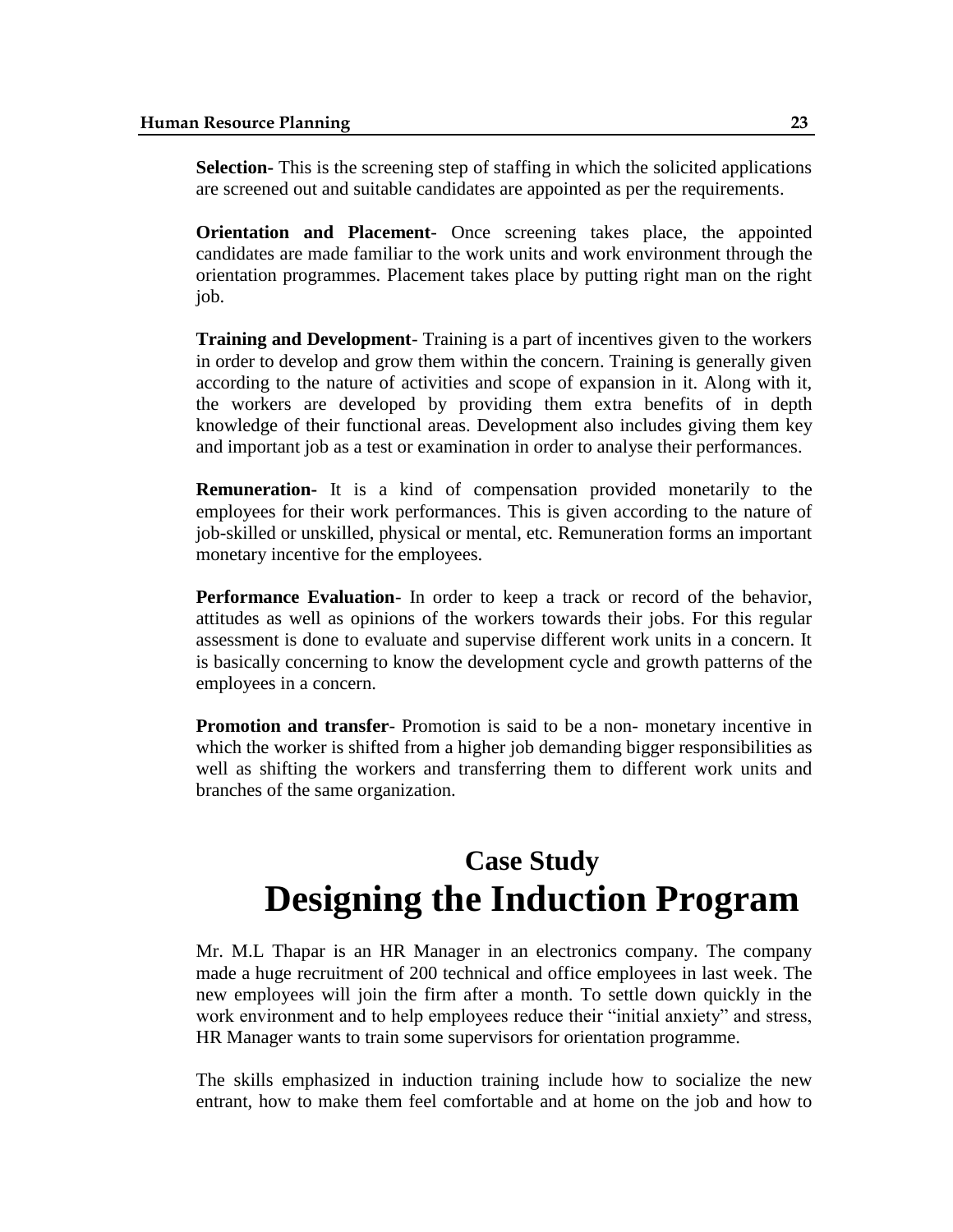inform them about the work, company, its policies, achievements, employee benefits and job duties.

Mr.M.L.Thapar called his assistant manager and assigned him the job to prepare an effective Induction Programme. Thapar also warned him to take care of certain problems which can make the induction programme a failure.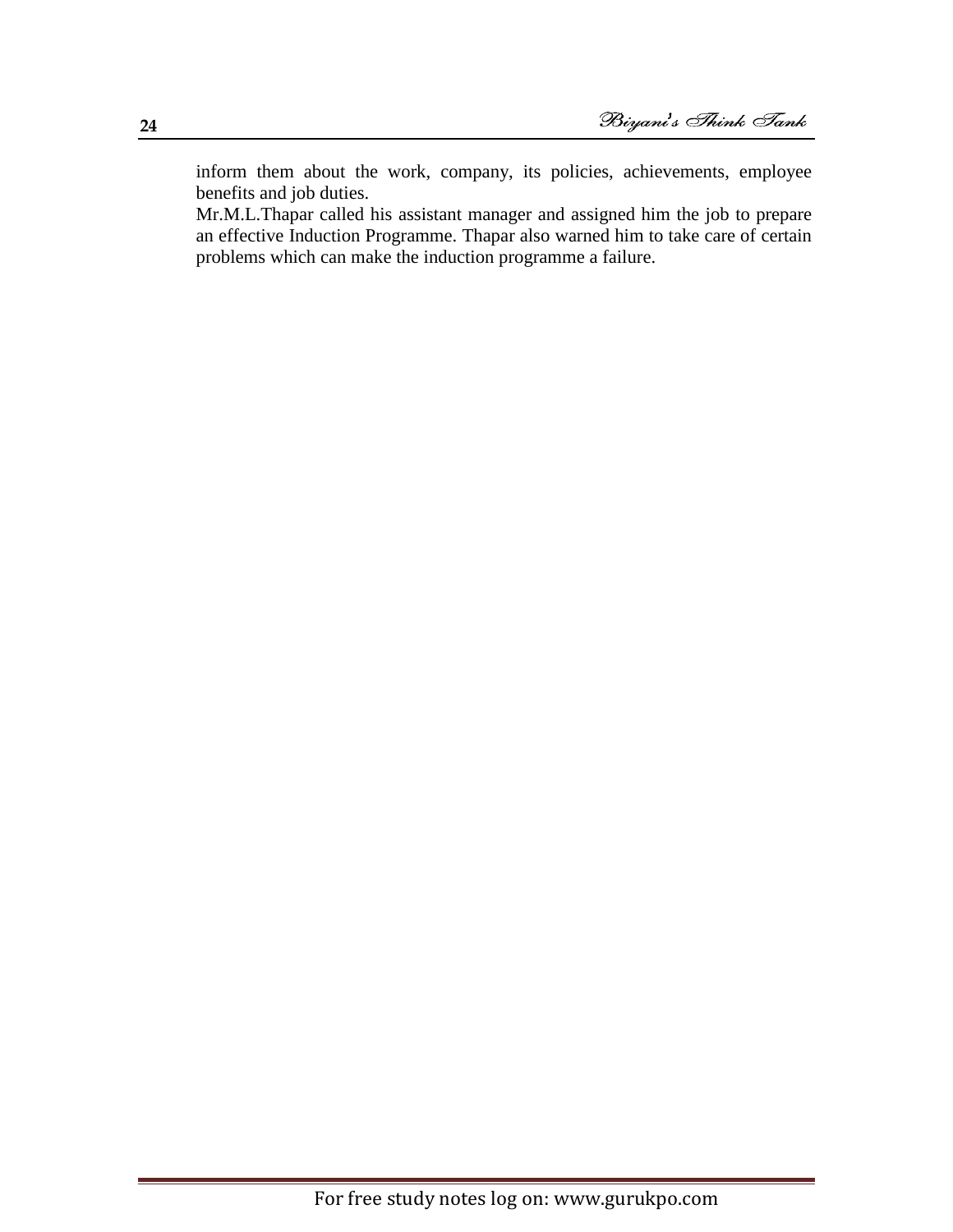## **Unit-3 Job Analysis**

## **Q.1 Define Job Analysis.**

**Ans**. A job analysis is the process used to collect information about the duties, responsibilities, necessary skills, outcomes, and work environment of a particular job. You need as much data as possible to put together a [job description,](http://humanresources.about.com/od/jobdescriptions/g/job_description.htm) which is the frequent outcome of the job analysis. Additional outcomes include recruiting plans, [position postings and advertisements,](http://humanresources.about.com/od/careerandjobsearchhelp/a/post_jobs.htm) and [performance development](http://humanresources.about.com/cs/perfmeasurement/a/pdp.htm)  [planning](http://humanresources.about.com/cs/perfmeasurement/a/pdp.htm) within your [performance management system.](http://humanresources.about.com/od/performancemanagement/a/perfmgmt.htm)

#### **Q.2 What are the activities included in job analysis?**

Ans. The job analysis may include these activities:

- reviewing the job responsibilities of current employees,  $\bullet$
- doing Internet research and viewing sample job descriptions online  $\bullet$ or offline highlighting similar jobs,
- analyzing the work duties, tasks, and responsibilities that need to be  $\bullet$ accomplished by the employee filling the position,
- researching and sharing with other companies that have similar jobs, and
- articulation of the most important outcomes or contributions needed from the position.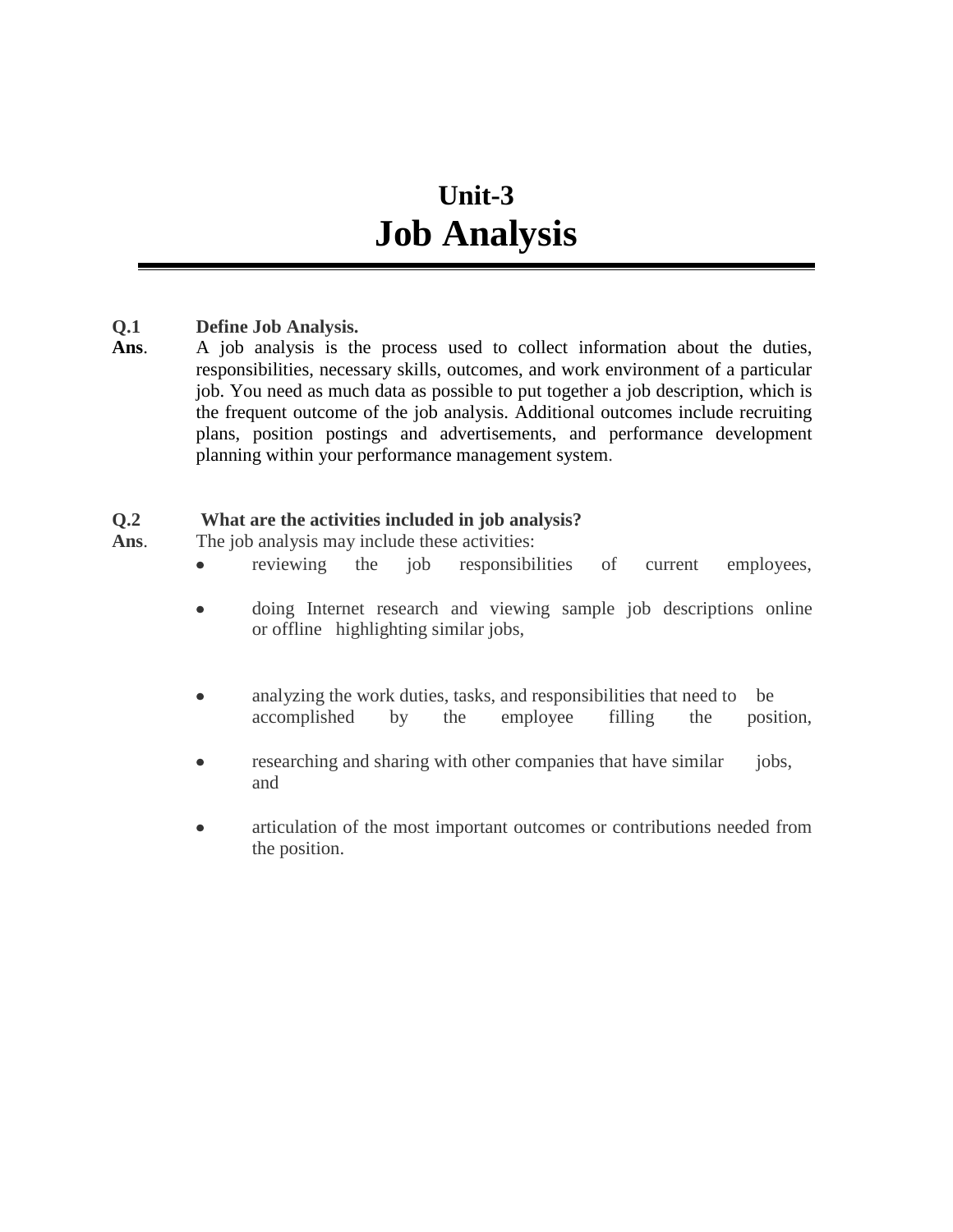

#### **Q.3 Why use job analysis?**

- **Ans**. A wide range of activities within organizations are concerned in some way with the match between people and jobs. In any such situation, it is essential to understand the job in question before any comparisons may be made. For instance, in staff selection, a clear set of criteria against which to measure candidates is required in order to make sensible decisions about the most appropriate person for a job. Indeed, Ash  $&$  Levine (1980) have identified the following 12 applications in personnel management for up- to-date and accurate job information that is derived from formal job analysis:
	- Job descriptions
	- Job classification
	- Job evaluation
	- Job design
	- Person specifications
	- Performance appraisal
	- Worker training
	- Worker mobility
	- Efficiency
	- Safety
	- Manpower planning
	- Legal requirements.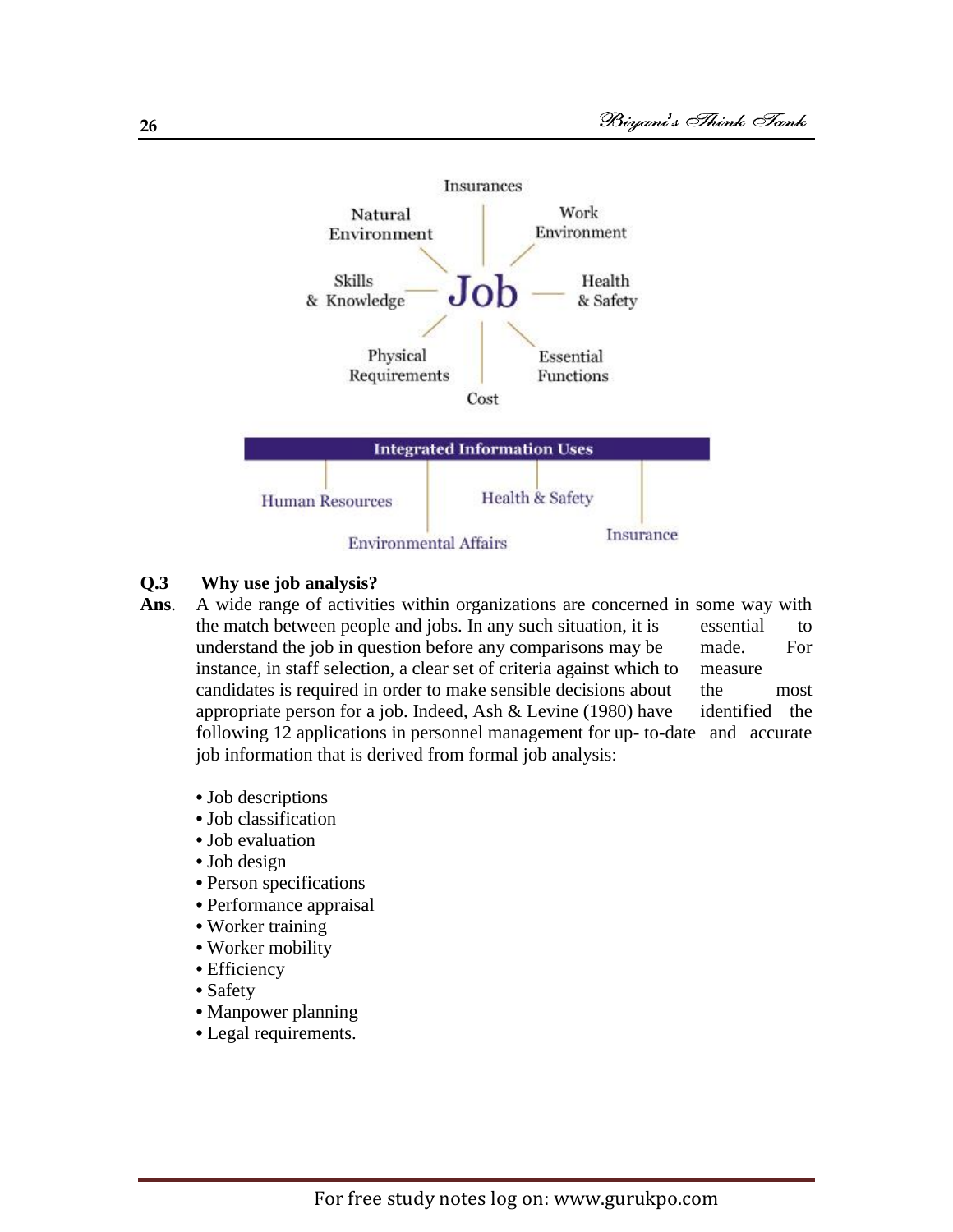#### **Q.4 Describe the Process Of Job Analysis.**

**Ans.** Job Analysis is a process to identify and determine in detail the particular job duties and requirements and the relative importance of these duties for a given job. Job Analysis is a process where judgments are made about data collected on a job.

#### **Step 1: Identify purpose of job analysis**

You should identify purpose of job analysis because that will determine what job analysis method, what data will be collected….

#### **Step 2: Selecting the analysts**

You can choose analyst from professional human resource, line mangers, incumbents or consultants.

#### **Step 3: Selecting the appropriate method**

• Select representative positions to analyze because there may be too many similar jobs to analyze, and it may not be necessary to analyze them all. • Review background information such as organization charts, process charts, and job descriptions ... of positions selected • Then identify methods of job analysis. There are many methods in job analysis, you should pay attention to advantages and disadvantages of each method in order to choose suitable one. • Identify sample size of position.

#### **Step 4: Train the analysts**

If you intend to use internal analysts you have to teach them how to use the selected methods.

#### **Step 5: Preparation of job analysis**

- Communicate the project in the organization.
- Preparing the documentation, for example: interview questions, questionnaires.

#### **Step 6: Collecting data**

• Collecting data on job activities, employee behaviors, working conditions, and human traits and abilities needed to perform the job… • Using one or more of the job analysis methods to collect data.

#### **Step 7: Review and verify**

How can review information?

- Review data with his or her immediate supervisor.
- Review data by technical conference (is a job analysis method).
- Review data with incumbents by interview.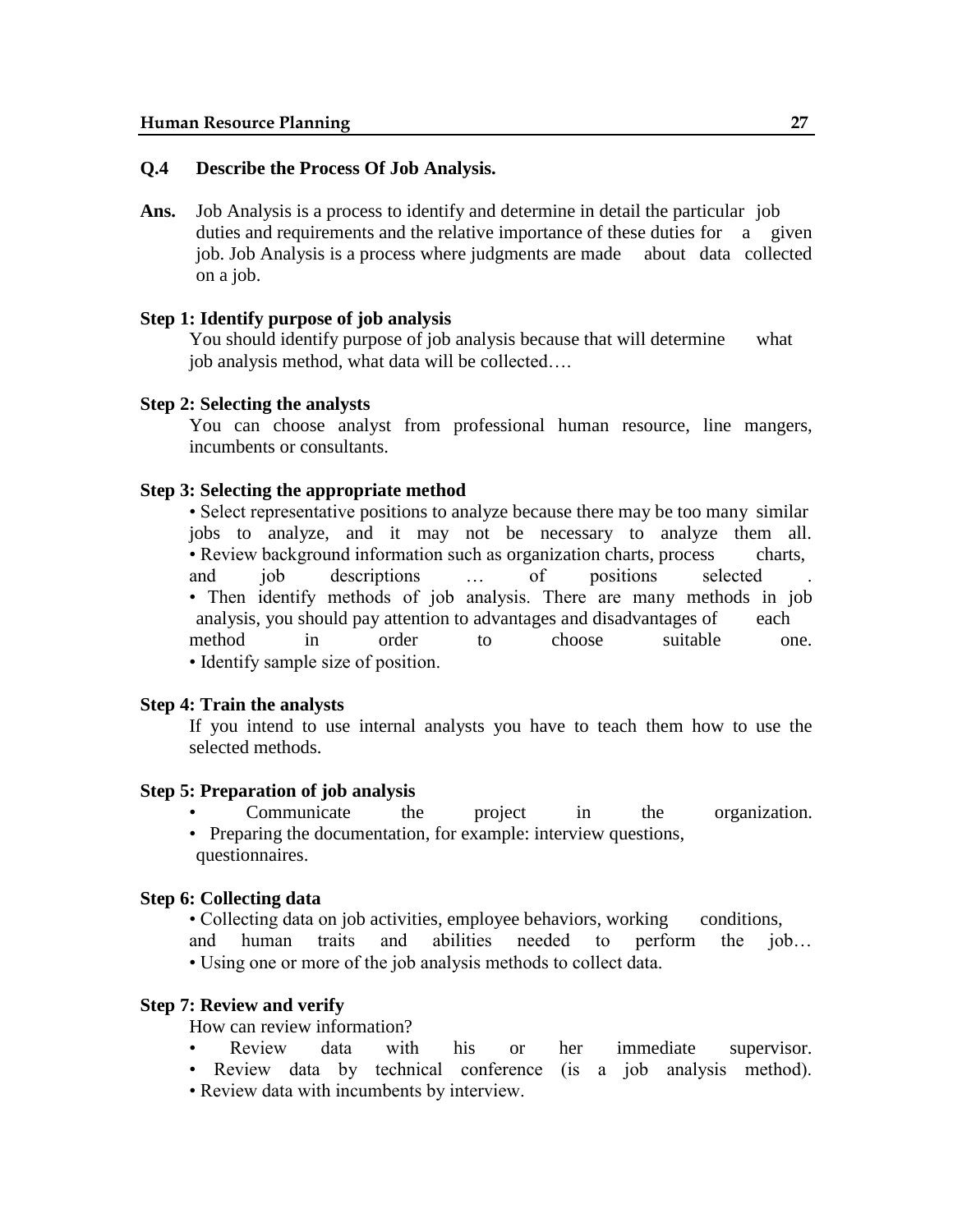## **Step 8: Develop a job description and job specification**

Implement the results into the company procedures according to the goal-setting. Develop a job description and job specification from the job analysis information. A job description is a written statement that describes the activities and responsibilities of the job, working conditions and safety and hazards…A job specification summarizes the personal qualities, traits, skills, and background required for getting the job done.

#### **Q. 5 Discuss the methods of Job analysis.**

Ans. Methods of collecting job analysis information include:

#### **OBSERVATION METHODS**

Methods of observation includes direct observation, work methods analysis, critical incident technique.

#### **1. Direct observation**

Direct Observation is a method of job analysis to observe and record behavior / events / activities / tasks / duties while something is happening.

#### **2. Work methods analysis**

Work methods analysis is used to describe manual and repetitive production jobs, such as factory or assembly-line jobs. Work methods analysis includes time and motion study and micro-motion analysis.

#### **3. Critical incident technique (CIT model).**

Critical incident technique is a method of job analysis used to identify work behaviors that classify in good and poor performance.

#### **4. Interview Method**

Interview method is a useful tool of job analysis to ask questions to both incumbents and supervisors in either an individual or a group setting. Interview includes structured Interviews, unstructured interview, open-ended questions.

## **QUESTIONNAIRE METHODS**

Questionnaire methods includes 6 techniques as follows:

## **5. Position Analysis Questionnaire (PAQ model)**

PAQ model is a questionnaire technique of job analysis. It developed by McCormick, Jeanneret, and Mecham (1972), is a structured instrument of job analysis to measure job characteristics and relate them to human characteristics. It consists of 195 job elements that describe generic human work behaviors.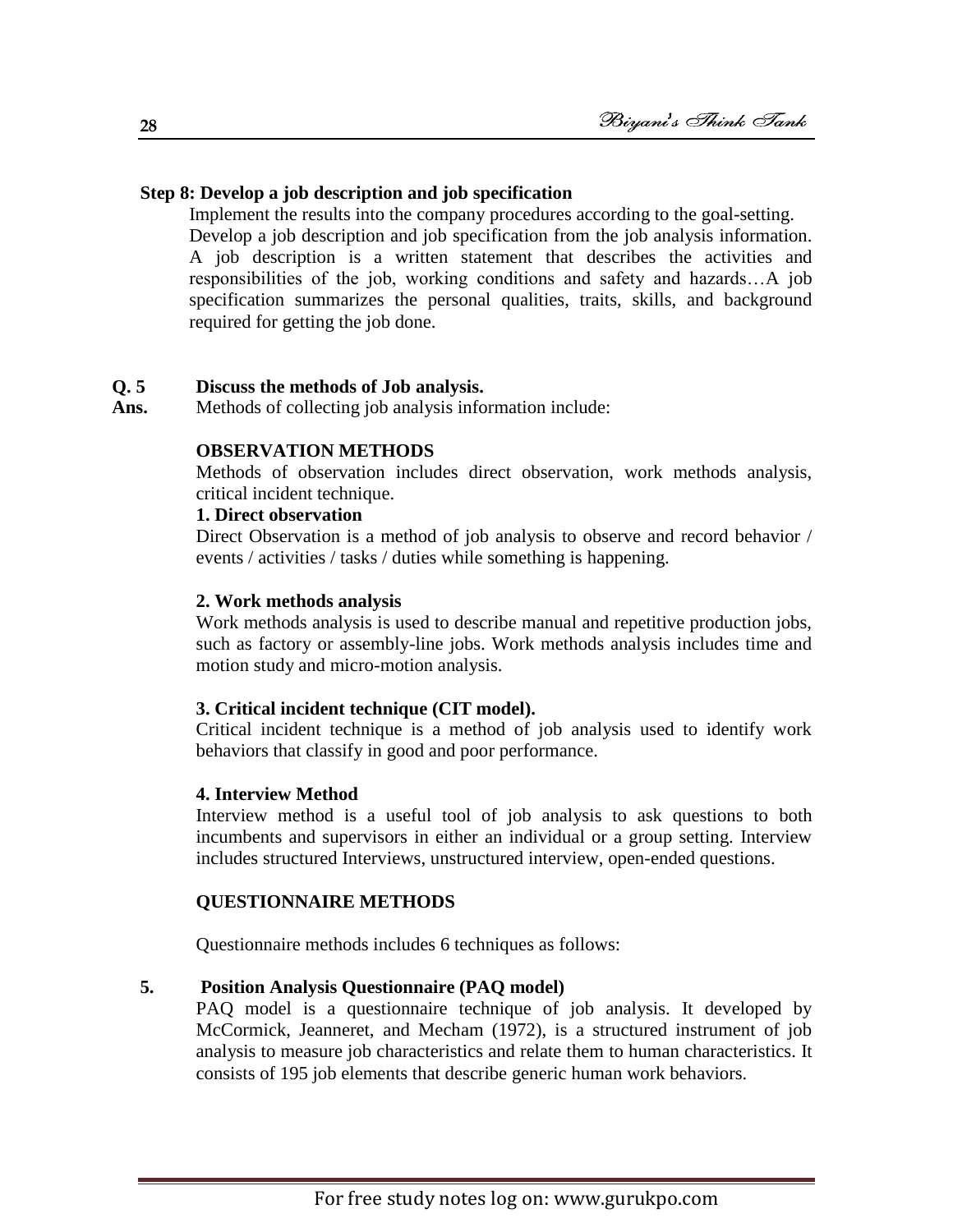#### **6. Functional job analysis (FJA model)**

FJA model is a technique of job analysis that was developed by the Employment and Training Administration of the United States Department of Labor. It includes 7 scales (numbers) that measure: 3 worker-function scales: measure % of time spent with: data, people, things; 1 worker-instruction scale; 3 scales that measure reasoning, mathematics, language.

#### **7. Work Profiling System (WPS model)**

WPS model is a questionnaire technique of job analysis, is a computeradministered system for job analysis, developed by Saville & Holdsworth, Ltd.

#### **8. MOSAIC model**

MOSAIC model is a questionnaire technique of job analysis used to collect information from incumbents and supervisors. It contains 151 job tasks rated in terms of importance for effective job performance and 22 competencies rated in terms of importance, and needed proficiency at entry.

#### **9. Common Metric Questionnaire (CMQ model)**

CMQ model is a technique of job analysis that was developed by Harvey as a "worker-oriented" job analysis instrument designed to have applicability to a broad range of exempt and nonexempt jobs. It includes 41 general questions of background section, 62 questions of contacts with people, 80 items of decision making, 53 items of physical and mechanical activities, 47 items of work setting.

#### **10. Fleishman Job Analysis System (FJAS model)**

FJAS model is is a technique of job analysis that describe jobs from the point of view of the necessary capacities. It includes 52 cognitive, physical, psycho-motor, and sensory ability, each of the categories consists of two parts – an operational and differential definition and a grading scale.

#### **OTHER METHODS**

#### **11. Task Inventory**

A task inventory is a list of the discrete activities that make up a specific job in a specific organization.

#### **12. Job element method**

This method is same the critical incident technique. It focuses on work behaviors and the results of this behavior rather than more abstract characteristics. Job element method developed by Ernest Prim off.

#### **13. Diary method**

This method is a useful tool of job analysis to ask worker maintaining and keeping daily records or list of activities they are doing on every day…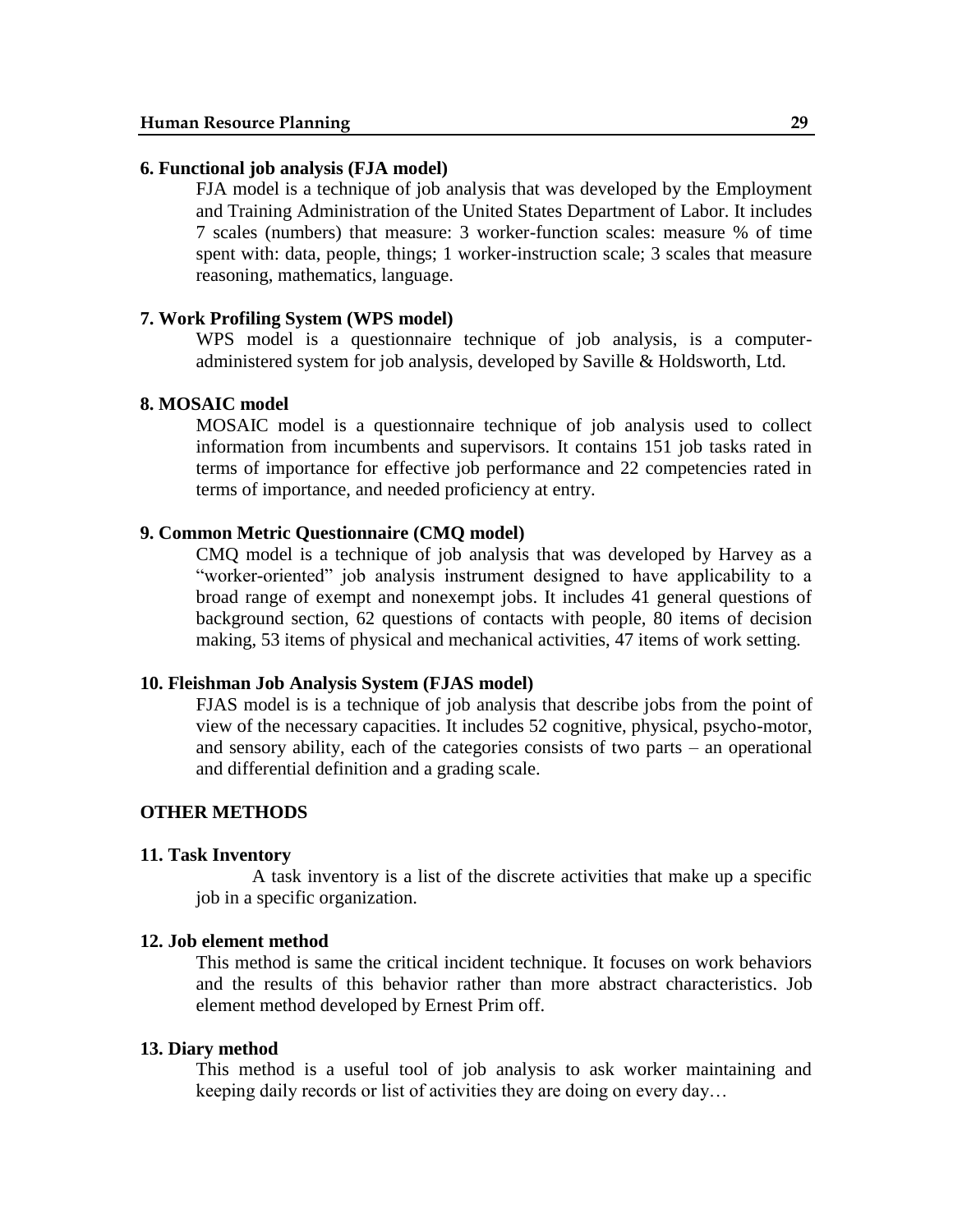#### **14. Checklists and rating scales**

Checklist is job analysis method base on an inventory of job elements. You can ask question about purpose of position; key responsibility areas; organization; relationships; decision making; authority; Skills, knowledge, experience; working conditions

#### **15. Competency profiling**

Competency modeling is the activity of determining the specific competencies that are characteristic of high performance and success in a given job. Contents of competency modeling include skills, knowledge, abilities, values, interests, personalities.

#### **16. Examining Manuals/reference materials**

Manuals/reference materials such as quality manual, human resource manual, procedures, instruction, forms, job description…are useful for analyst in job analysis. These documents are available for organizations applied to ISO 9000 standard.

#### **17. Technical conference**

Technical conference is a useful tool of job analysis base on Subject Matter Experts (SMEs). SMEs conduct brainstorming sessions to identify job elements. SMEs can use all job analysis methods in here.

#### **18.Threshold Traits Analysis System (TTAS model)**

Threshold Traits Analysis System (TTAS model) is a method of job analysis, was developed in 1970 by Felix Lopez. Threshold traits analysis system include a standard set of 33 traits: ability traits are "can do" factors and attitudinal traits are "willing to do" factors.

#### **Combination of methods**

In process of job analysis, analyst can use and associate all methods to collecting job information. For example, when you use direct observation, then you always do interview method.

#### **Q.6 Discuss the concept of competency.**

- **Ans.** The concept of competence has different meanings. It is not always immediately clear which of the many forms of competence is being used or discussed. Four influential (but confusing) definitions during the last decade can be summarized as:
	- Predictive competency i.e. testing the characteristics and aptitudes  $\bullet$ that are likely to differentiate superior performers.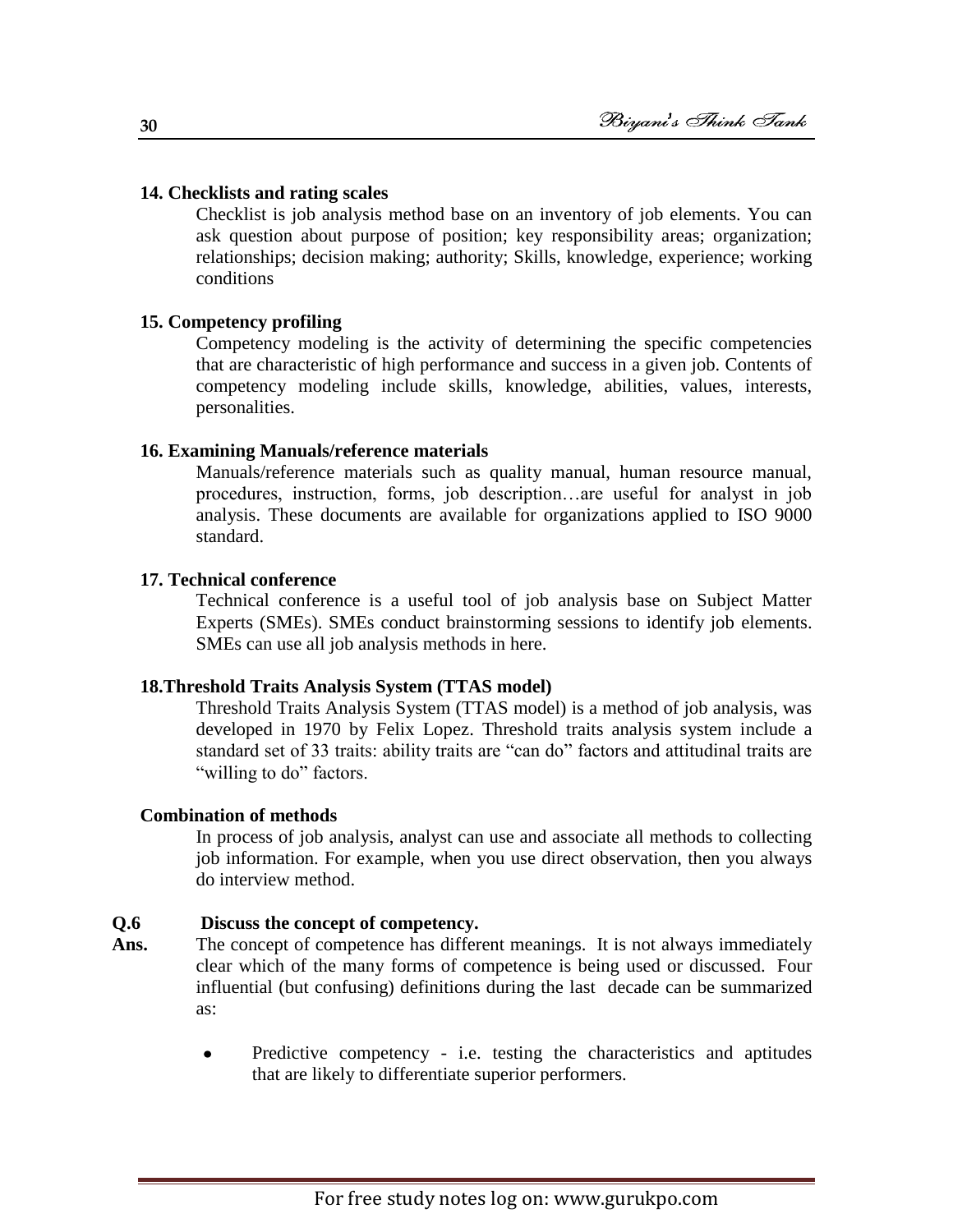- Organizational core competencies i.e. aggregates of capabilities, where synergy is created that has sustainable value and broad applicability for an organization.
- Proven competence i.e. a real and demonstrated ability to successfully  $\bullet$ carry out some activity which is totally identified.
- Adaptive competence i.e. 'met competence' or the ability to read a  $\bullet$ new situation and adapt/apply appropriate competences.

#### **Q.7 Define competency.**

- Ans. The Competency-Based Approach is a research-supported approach based on the primary goal of defining the critical *behaviors* needed for effective and superior individual and organizational performance. Simply defined, a competency is a set of related behaviors that
	- (1) impact job performance;
	- (2) can be measured against established standards; and
	- (3) can be improved through training and development. Competencies are always described as *observable, measurable* behaviors, but they are not simply concrete actions that are easily imitated. Instead, competencies can be manifestations of some underlying intent — driven by a person's basic motivations, personality, attitude, values, or self-concept. It is an enduring characteristic of a person that predicts behavior across many workplace situations. For instance, a *conscientious* worker is organized, keeps commitments and promises; an *achievement-oriented* person sets challenging goals and takes calculated risks; a *self-confident* person is able to make sound decisions despite uncertainties.

#### **Q.8 How Competency is aligned with Business Strategy?**

**Ans.** The Competency-Based Approach is widely used today by many successful organizations—and for good reason. It works. However—in order for this approach to work for your organization, you have to align your competency model with your business strategy or objectives. In order to do this, you must take the time to determine which major themes of behavior or competencies  $-$  e.g., innovation, customer engagement, action orientation — needs to be demonstrated across your organization in order for your business strategy to work. Every organization will have its own ‗competency model' that includes the critical behaviors necessary for success in that culture. In Think Wise, we have defined a core set of leadership and organizational competencies necessary to drive company strategies. We believe maximum alignment and value can be realized by focusing most participants at this overall, strategic level.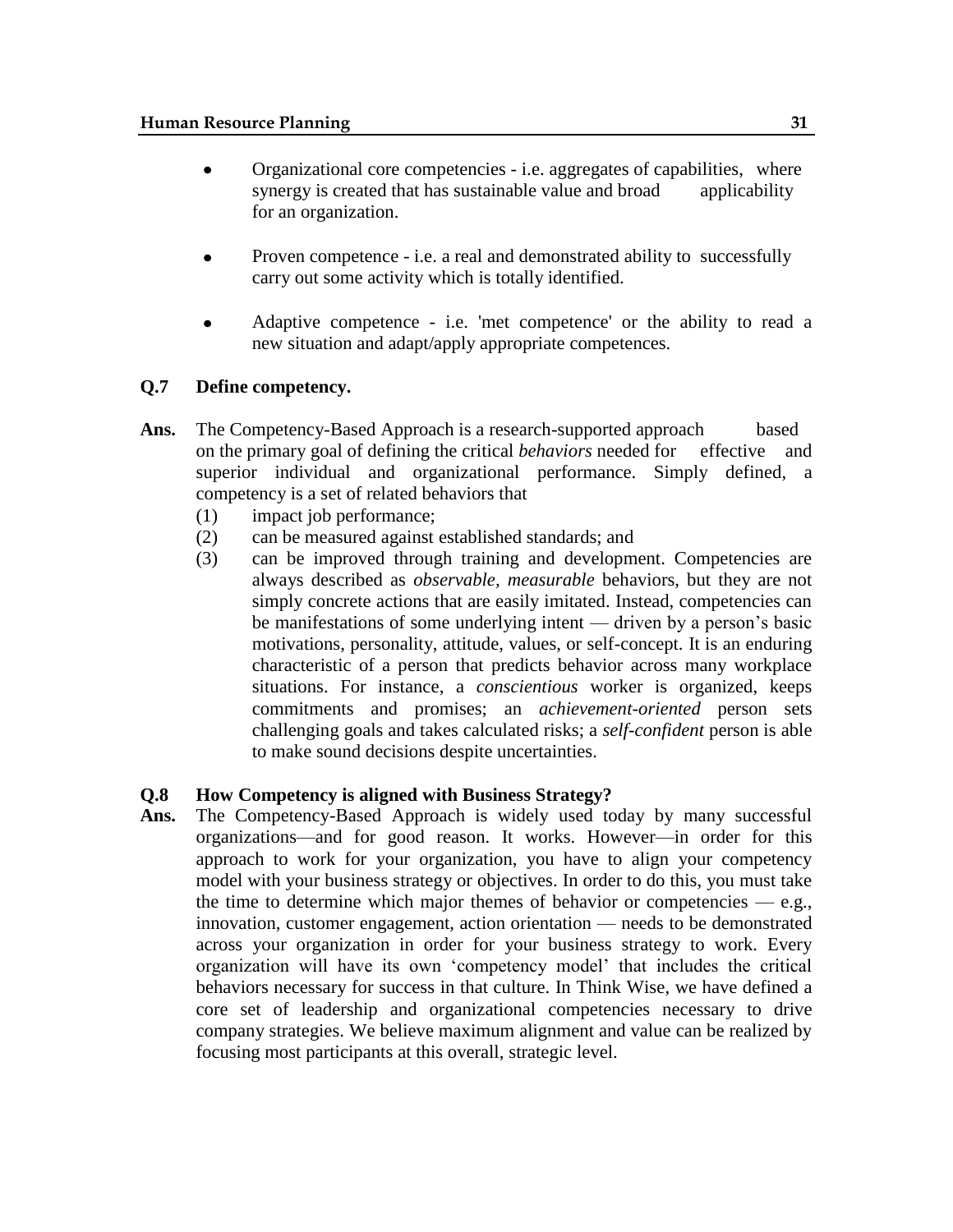| Here<br>some<br>are<br><i>examples</i> of core<br>competencies<br>need to possess in<br>order to optimally<br>drive 4 very different<br>types of business<br>These<br>strategies.<br>strategies<br>are<br>differentiated on the<br>business<br>focus<br>(internal or external)<br>and<br>environment<br>(stable or<br>fluid):<br>External-focused | Competitive Action<br>Orientation Business<br>Customer<br>Acumen<br>executives and leaders Engagement Results<br>Focus | Entrepreneurial<br>Flexibility Innovation<br>Leading<br>Change<br>Technical Expertise<br>Vision & Strategy |
|---------------------------------------------------------------------------------------------------------------------------------------------------------------------------------------------------------------------------------------------------------------------------------------------------------------------------------------------------|------------------------------------------------------------------------------------------------------------------------|------------------------------------------------------------------------------------------------------------|
| Internal-Focused                                                                                                                                                                                                                                                                                                                                  | Structured Decision Collaborative                                                                                      | Project Collaboration                                                                                      |
|                                                                                                                                                                                                                                                                                                                                                   | Making<br>Self<br>Management                                                                                           | Communication                                                                                              |
|                                                                                                                                                                                                                                                                                                                                                   | Management                                                                                                             | Conflict Management                                                                                        |
|                                                                                                                                                                                                                                                                                                                                                   | Supervisory<br>Skills                                                                                                  | Developmental                                                                                              |
|                                                                                                                                                                                                                                                                                                                                                   | <b>Talent Management</b>                                                                                               | Leadership                                                                                                 |
|                                                                                                                                                                                                                                                                                                                                                   |                                                                                                                        | Interpersonal                                                                                              |
|                                                                                                                                                                                                                                                                                                                                                   |                                                                                                                        | <b>Effectiveness Leading</b><br>Others                                                                     |

Think Wise maintains a comprehensive list of competencies, which have been proven to be frequent predictors of successful job performance across different types of roles and organizations. Its primary purposes are to bring more detailed definition to the behaviors that are important for your organization to achieve its strategic goals and to create a common, objective language for talking about behavioral skills. This is the building block for where your customized competency model that is aligned with your organization's business strategy is created.

#### **Q.9 How can we use a Competency-Based Approach?**

- **Ans.** Using a Competency-Based Approach links our business strategy to a set of critical competencies. It becomes a blueprint against all organizational practices. Thus it assures that how we hire, set and track goals, assess performance, develop your employees, and identify our organization's future leaders are aligned with our overall organization's vision and strategy. Here are examples of the business processes that can be competency-based and strategically aligned if you use this approach:
	- $\bullet$ Structured interviewing to improve selection and placement decisions for both internal and external candidates.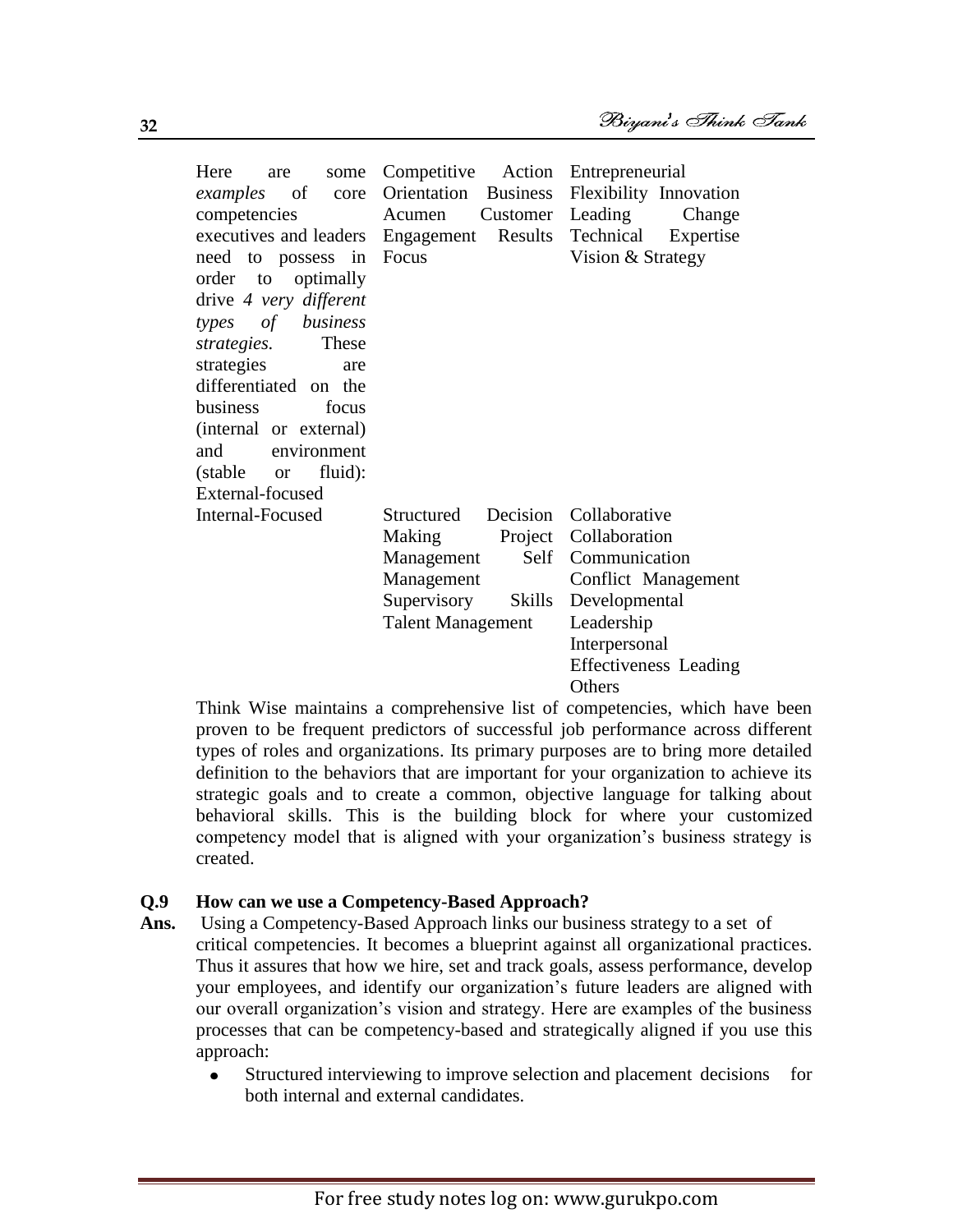- Assessment surveys for identifying candidates with higher likelihood of  $\bullet$ success in our organization.
- Succession planning by assessing competencies to identify and develop future leaders.
- Talent mapping to assess the current workforce for gaps in critical competencies needed for organizational (and individual) success.
- Training and development program investments targeted on addressing the strategic gaps.
- Team development and performance processes.
- Performance management processes including performance appraisal and performance feedback and coaching.
- Multi-source (360-degree) assessment for development planning.
- When a Competency-Based Approach or a particular competency model is used in multiple applications within an organization, they can serve as a *unifying framework* for all your organizational practices.

#### **Q.10 Explain Competency Modeling Approaches.**

**Ans.** Competency models can be defined at different levels — from organization-wide models to single-job models and at various levels in between. At one extreme are "one size fits all" or organizational competency models — where a single set of core competencies is strategically defined as expected of all organizational members. At the other end of the spectrum are systems of competency models where each model applies to one or a handful of positions. In the middle is a hybrid approach that tries to incorporate the best aspects of the one-size-fits-all approach and more customized approaches. There are costs and benefits to each approach — however *the best approach depends on the strategic goals of the organization and applications for which competency models will be used.* The advantage of using an organizational level model is that it provides a common language of success across all applications, easily assures that all workforce performance management practices will be tied to this shared competency model, and that everything clearly aligns to the organization's vision and strategy.

#### **Q.11 What are limitations to this model?**

Ans. The limitation to this model is that there may be certain competencies at the functional level that may not be shared at the organizational level — e.g., sales can have critical competencies—interpersonal effectiveness, customer engagement — that may not be evident in the overall organization's business strategy or vision. The way to address this limitation is to use the organization level competency model as the base requirement, then fine-tune competency models for each major function as warranted. This retains the strategic alignment and shared vision of what good performance looks like while allowing the different functional disciplines to add the richness they need to make effective decisions. While using single-job competency models will get you the best fit between competencies and job requirements, the time and resources needed to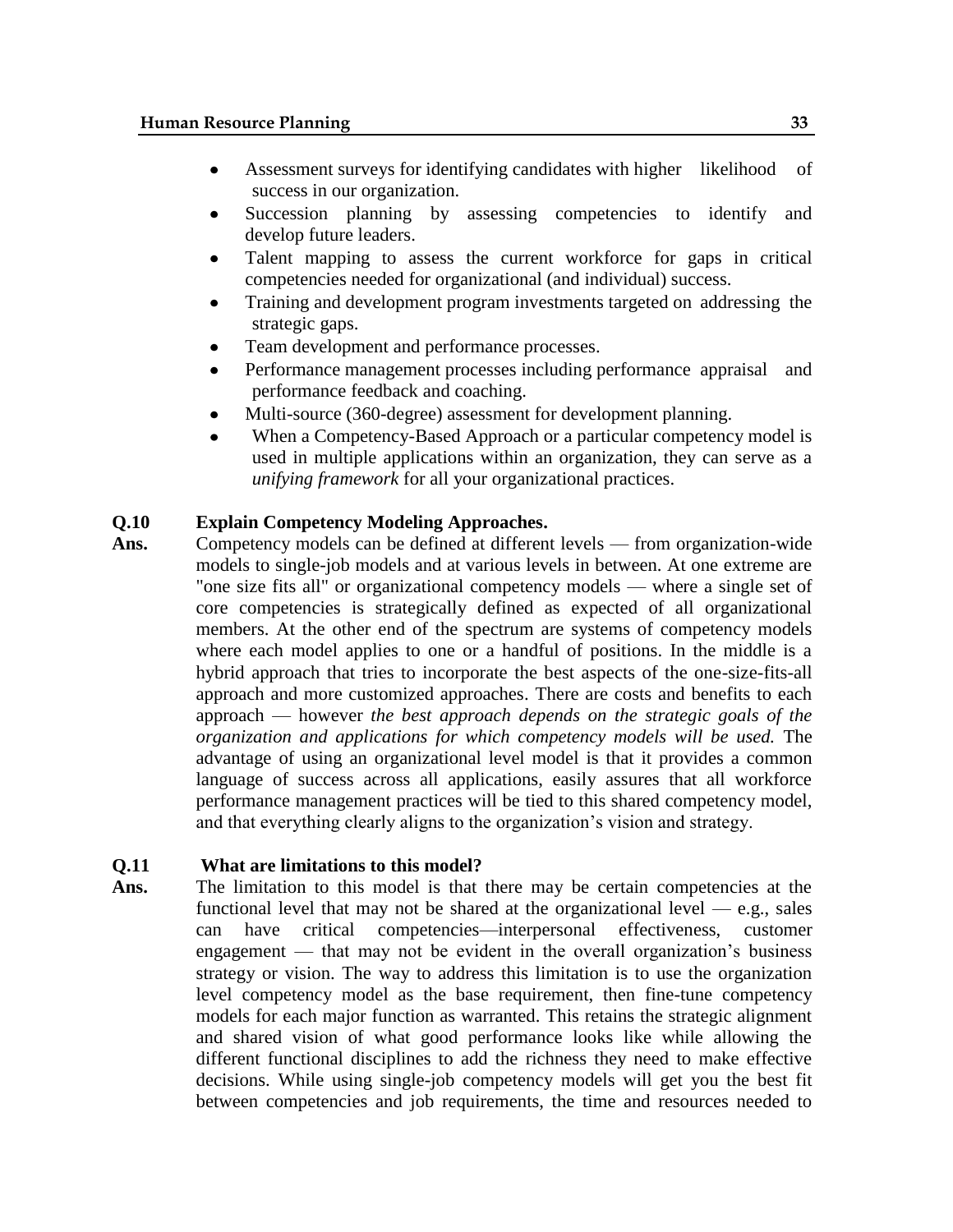develop these highly-customized models for a wide-range of jobs can be quite excessive and cannot help but undermine the alignment with the strategy and vision of the organization as a whole.

#### **Q.12 Why Use a Competency-Based Approach?**

**Ans.** The Competency-Based Approach supports the integration of various workforce performance management activities — selection, training, performance management, career development — because all are derived from a common competency model. It serves two complementary objectives: it is directed to the accomplishment of the *organization's* goals; and to the *individual's* development. Implementing this strategically driven initiative helps organizations reach their goals by getting the right people in the right jobs that possess the right competencies; and creates a more committed *workforce* by providing developmental opportunities aligned with these goals. To highlight the major benefits using practical terms — using a Competency-Based Approach has

| $(1)$ selection benefits —              | by defining one candidate as more effective<br>and<br>superior than another thus creating a better fit; |                                                                                                                      |  |
|-----------------------------------------|---------------------------------------------------------------------------------------------------------|----------------------------------------------------------------------------------------------------------------------|--|
| $(2)$ provides performance benefits —   |                                                                                                         | by clarifying and raising the bar<br>on what is expected; and                                                        |  |
| $(3)$ provides developmental benefits — |                                                                                                         | by setting individual goals that<br>employees can strive to reach that<br>are aligned with the business<br>strategy. |  |

## **Case Study Job Analysis**

You are an HR Manager at a telecommunication company. You are given a responsibility to design jobs and to redesign job titles so that work is performed efficiently. You have some human resource specialists. You plan to design jobs and titles from three different perspectives: the entire organization, work groups and individual employees. You decided to examine each of these perspectives and their implications for human resource management. A group of managers requested you to allow them to use people-focused job titles and to design such titles which reflect the breaking down of hierarchies and people barriers. Some examples of the titles that they have proposed include "welfare leader", "people developer", "career promoter", "employee relations specialist" etc. they also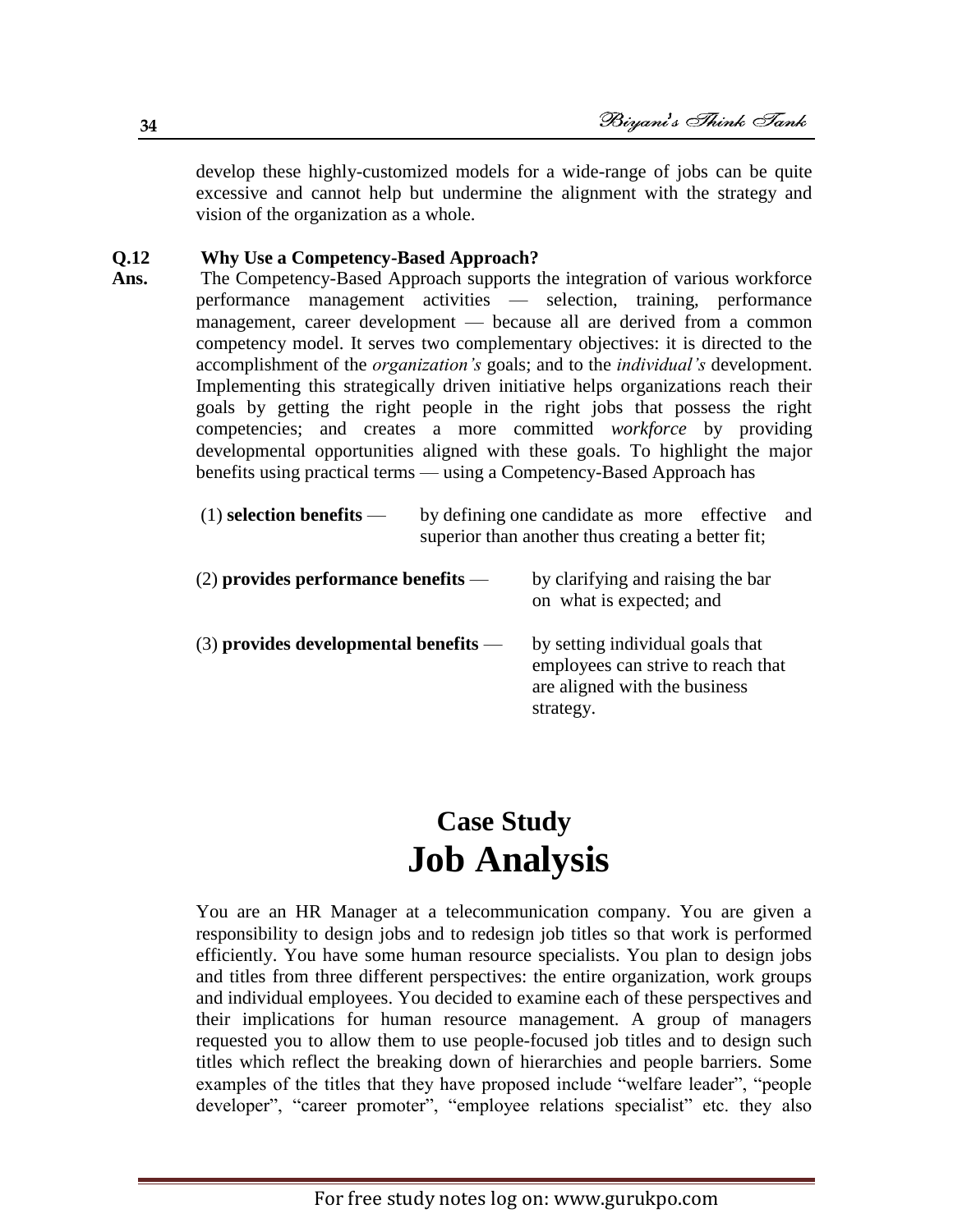suggested that companies should use generic job titles in order to minimize the differences between employees that arise due to differences in rank, states, experience and salary levels. You decided to discuss this proposal with your team members and HR specialists.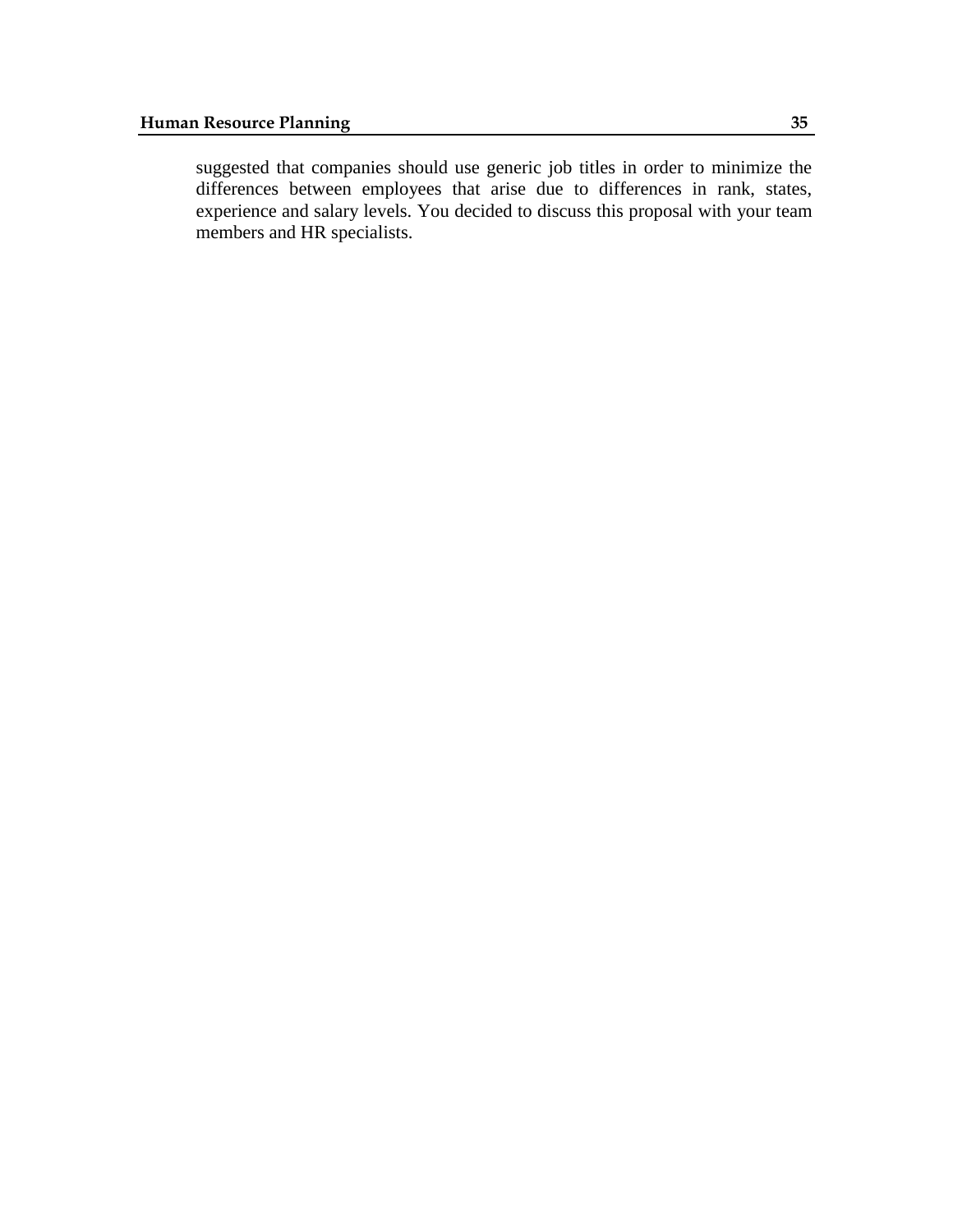## **Unit-4 HR Forecasting**

#### **Q1. Define human resource forecasting.**

**Ans** Manpower Planning which is also called as Human Resource Planning consists of putting right number of people, right kind of people at the right place, right time, doing the right things for which they are suited for the achievement of goals of the organization.

The prediction of future levels of demand for, and supply of, workers and skills at organizational, regional, or national level. A variety of techniques are used in manpower forecasting, including the statistical analysis of current trends and the use of mathematical models.

## **Q. 2 Explain the steps in manpower planning.**

**Ans.** Steps in Manpower Planning-

- Analyzing the current manpower inventory
- Making future manpower forecasts
- Developing employment programmes  $\bullet$
- Design training programmes

Analyzing the current manpower inventory- Before a manager makes forecast of future manpower, the current manpower status has to be analyzed. For this the following things have to be noted-

- Type of organization
- Number of departments  $\bullet$
- Number and quantity of such departments
- Employees in these work units

Once these factors are registered by a manager, he goes for the future forecasting. Making future manpower forecasts- Once the factors affecting the future manpower forecasts are known, planning can be done for the future manpower requirements in several work units.

## **Q3. What are the Manpower forecasting techniques commonly employed by the organizations?**

**Ans.** The Manpower forecasting techniques commonly employed by the organizations are as follows:

**Expert Forecasts**: This includes informal decisions, formal expert surveys and Delphi technique.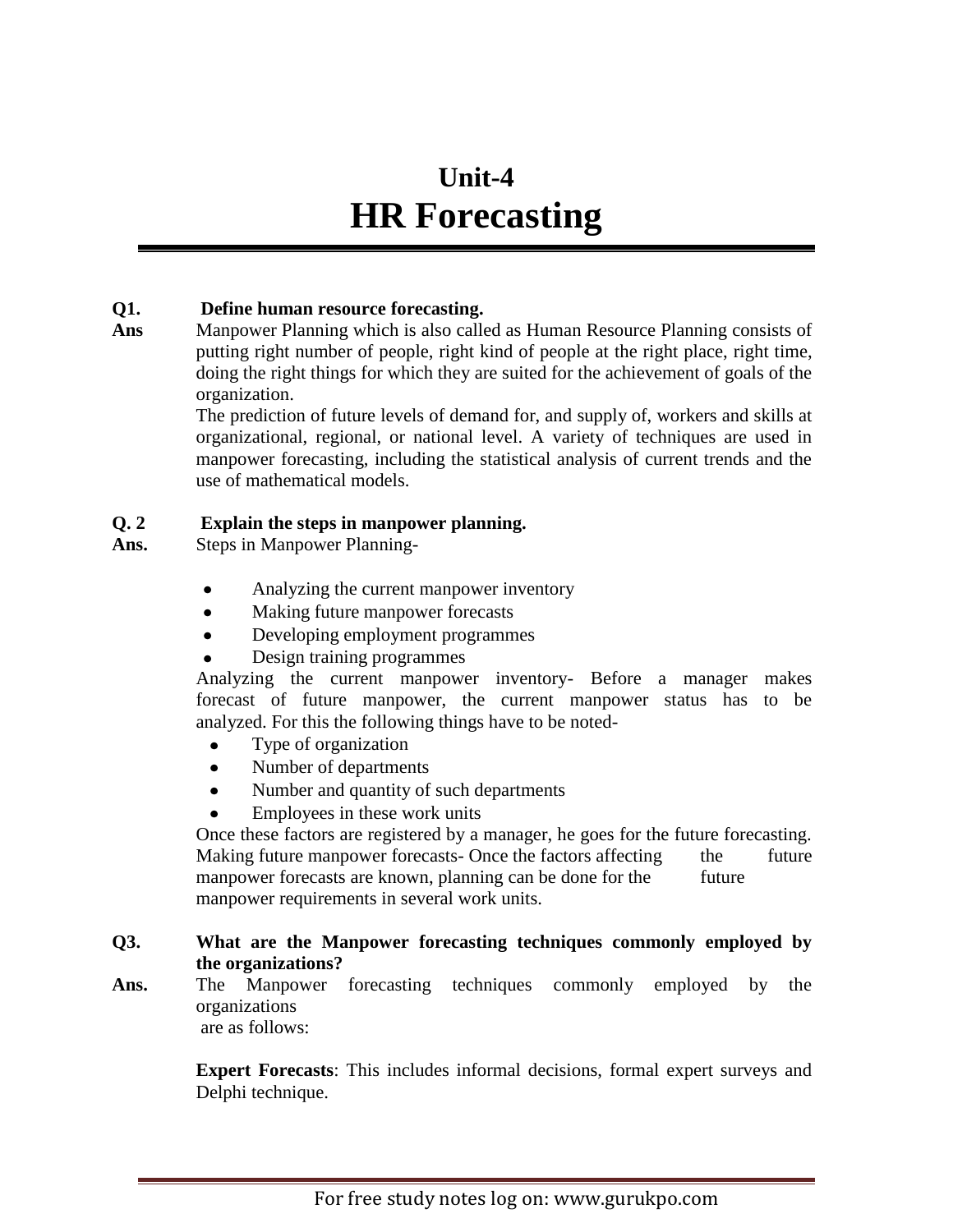**Trend Analysis**: Manpower needs can be projected through extrapolation (projecting past trends), indexation (using base year as basis), and statistical analysis (central tendency measure).

**Work Load Analysis**: It is dependent upon the nature of work load in a department, in a branch or in a division.

**Work Force Analysis**: Whenever production and time period has to be analysed, due allowances have to be made for getting net manpower requirements.

**Other methods**: Several Mathematical models, with the aid of computers are used to forecast manpower needs, like budget and planning analysis, regression, new venture analysis.

**Developing employment programmes**- Once the current inventory is compared with future forecasts, the employment programmes can be framed and developed accordingly, which will include recruitment, selection procedures and placement plans.

**Design training programmes**- These will be based upon extent of diversification, expansion plans, development programmes, etc. Training programmes depend upon the extent of improvement in technology and advancement to take place. It is also done to improve upon the skills, capabilities, knowledge of the workers.

#### **Q 4. Define skill inventory.**

**Ans**. A skill inventory is a questionnaire or report containing information on knowledge, skills, abilities, and experiences of current employees. It aims to identify the skills an individual has used or could use, identify the ones they would like to acquire in the future, and highlight patterns of skills. Skills are developed through paid and unpaid work experiences, volunteerism, hobbies, classroom experiences, and through everyday living.

> A skill inventory allows a person to take an accurate an inventory of their skills, to prioritize skills according to level of interest, and then to assess their proficiencies. It is commonly used in career counseling, personal marketing strategies, and employee assessments.

#### **Q 5. Explain the Importance of Manpower Planning.**

Ans.

Key to managerial functions- The four managerial functions, i.e.,  $\bullet$ planning, organizing, directing and controlling are based upon the manpower. Human resources help in the implementation of all these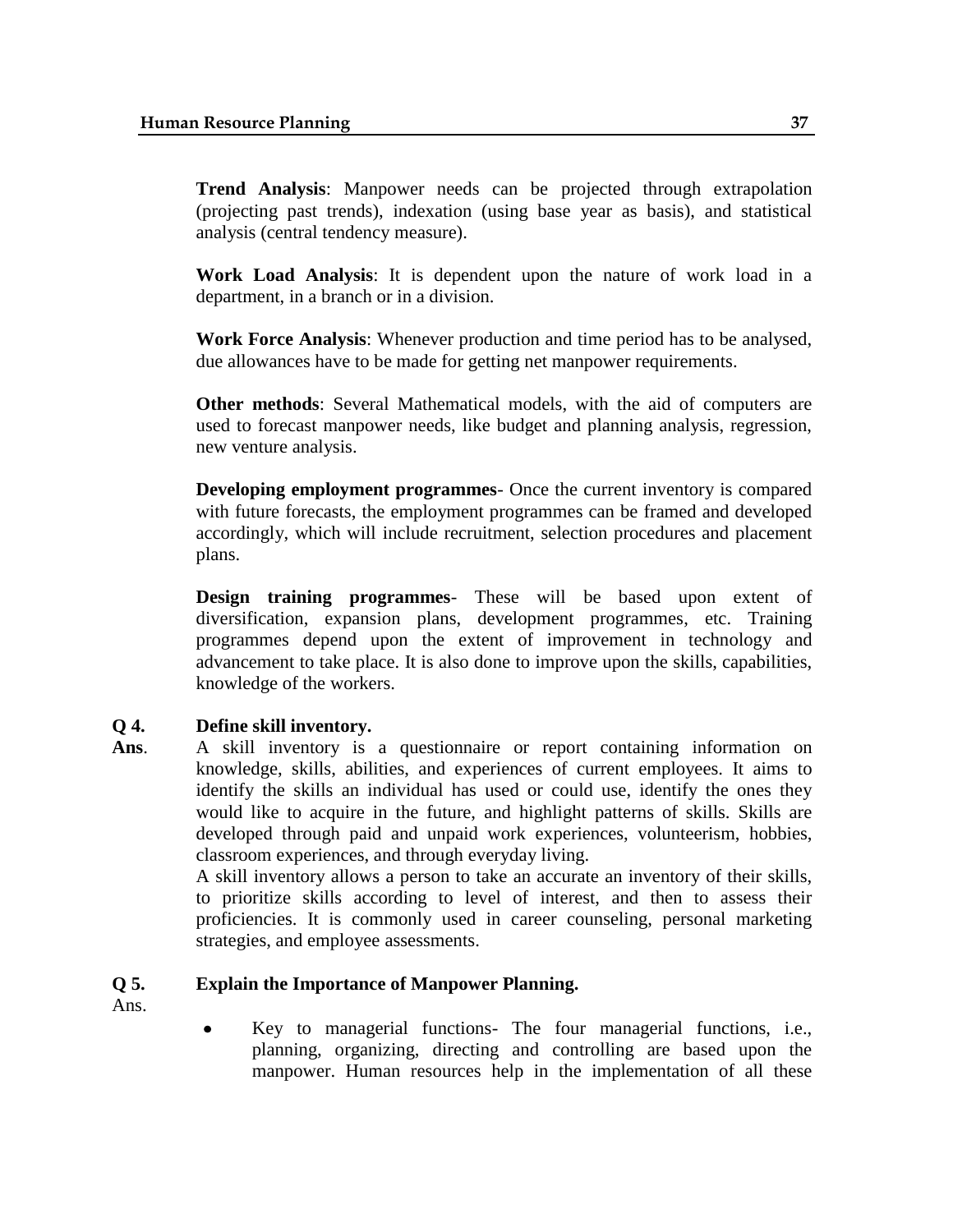managerial activities. Therefore, staffing becomes a key to all managerial functions.

- Efficient utilization- Efficient management of personnel's becomes an important function in the industrialization world of today. Setting of large scale enterprises require management of large scale manpower. It can be effectively done through staffing function.
- Motivation- Staffing function not only includes putting right men on right job, but it also comprises of motivational programmes, i.e., incentive plans to be framed for further participation and employment of employees in a concern. Therefore, all types of incentive plans becomes an integral part of staffing function.
- Better human relations- A concern can stabilize itself if human relations develop and are strong. Human relations become strong trough effective control, clear communication, effective supervision and leadership in a concern. Staffing function also looks after training and development of the work force which leads to co-operation and better human relations.
- Higher productivity- Productivity level increases when resources are  $\bullet$ utilized in best possible manner. higher productivity is a result of minimum wastage of time, money, efforts and energies. This is possible through the staffing and it's related activities ( Performance appraisal, training and development, remuneration)

## **Q6. What is the need of manpower planning?**

#### Ans **Need of Manpower Planning-**

- Manpower Planning is a two-phased process because manpower planning not only analyses the current human resources but also makes manpower forecasts and thereby draw employment programmes. Manpower Planning is advantageous to firm in following manner:
- Shortages and surpluses can be identified so that quick action can be taken wherever required.
- All the recruitment and selection programmes are based on manpower planning.
- It also helps to reduce the labor cost as excess staff can be identified and thereby overstaffing can be avoided.
- It also helps to identify the available talents in a concern and accordingly training programmes can be chalked out to develop those talents.
- It helps in growth and diversification of business. Through manpower planning, human resources can be readily available and they can be utilized in best manner.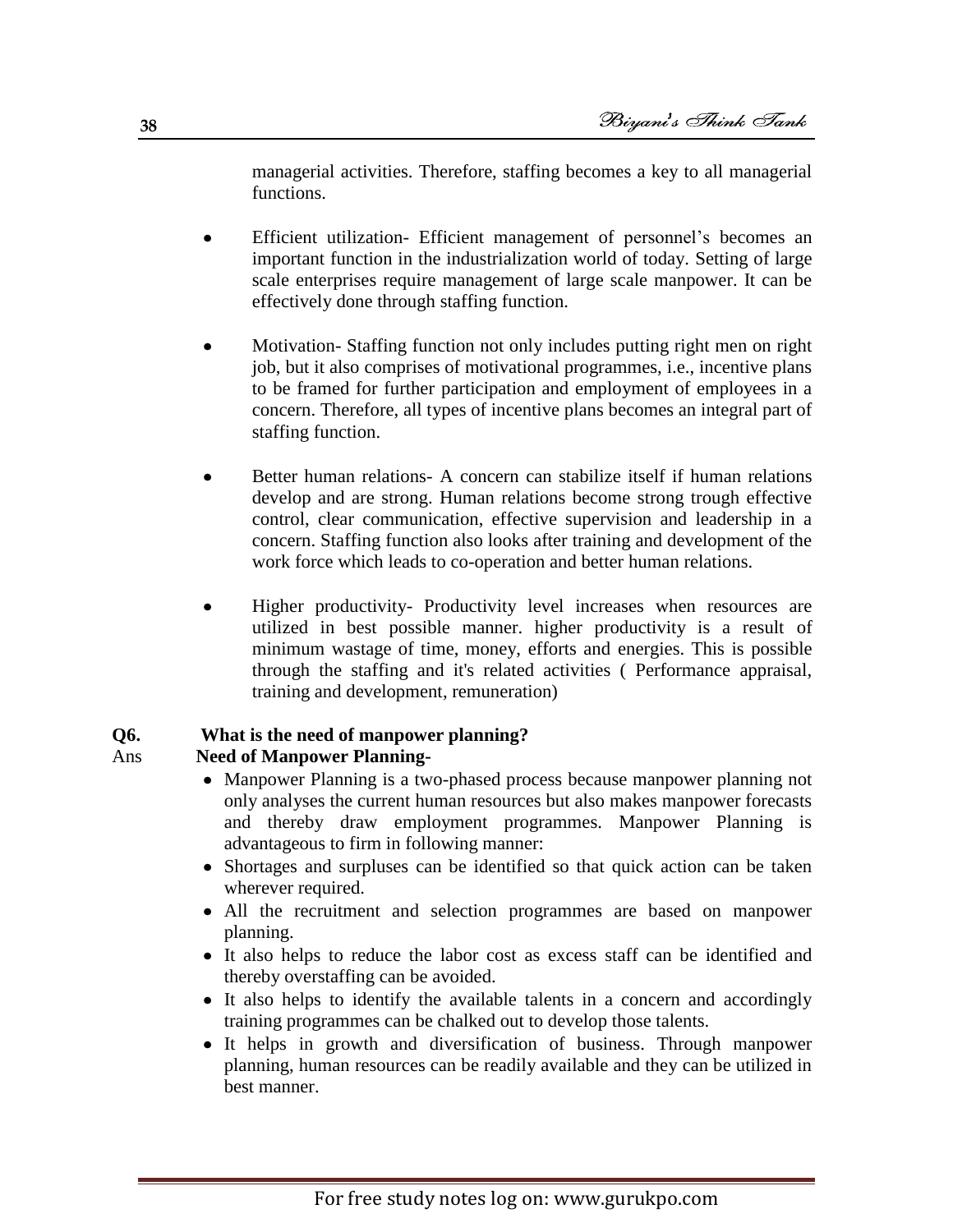It helps the organization to realize the importance of manpower management which ultimately helps in the stability of a concern.

## **Q 7. Define Workforce analysis.**

Ans. Workforce analysis is the process of aligning our workforce planning efforts with current and future business requirements and forecasting staffing needs based on assumptions of retirement and turnover. This phase involves gathering and analyzing specific information about staffing levels, skill sets and competencies needed in your workforce. The analysis process consists of three steps: supply, demand and gap analysis. It is the process of looking at your current talent supply, projecting demands for the future, and realizing potential gaps and surpluses in order to enable action planning to eliminate the gaps.

> There is a variety of sources that can be used to collect needed and valuable information. It is recommended that workforce analytics be used as well as ongoing dialogue with managers and supervisors.

## **Q8. Define Trend analysis.**

Ans. Trend analysis is a form of comparative analysis that is often employed to identify current and future movements of an investment or group of investments. The process may involve comparing past and current financial ratios as they related to various institutions in order to project how long the current trend will continue. This type of information is extremely helpful to investors who wish to make the most from their investments.

> The process of a trend analysis begins with identifying the category of the investments that are under consideration. For example, if the investor wishes to get an idea on the potential for making a profit with pork bellies, the focus will be on the performance of pork bellies in a commodities market. The trend analysis will include more than one supplier for the commodity, in order to get a more accurate picture of the current status of pork bellies on the market.

## **Q.9 Explain Delphi Technique.**

Ans. Delphi is based on the principle that forecasts (or decisions) from a structured group of individuals are more accurate than those from unstructured groups. This has been indicated with the term "collective intelligence". The technique can also be adapted for use in face-to-face meetings, and is then called mini-Delphi or Estimate-Talk-Estimate (ETE). Delphi has been widely used for business forecasting and has certain advantages over another structured forecasting approach.

## **Q.10 Define Policy Delphi.**

Ans. The Policy Delphi, have been designed for normative and explorative use, particularly in the area of social policy and public health. In Europe, more recent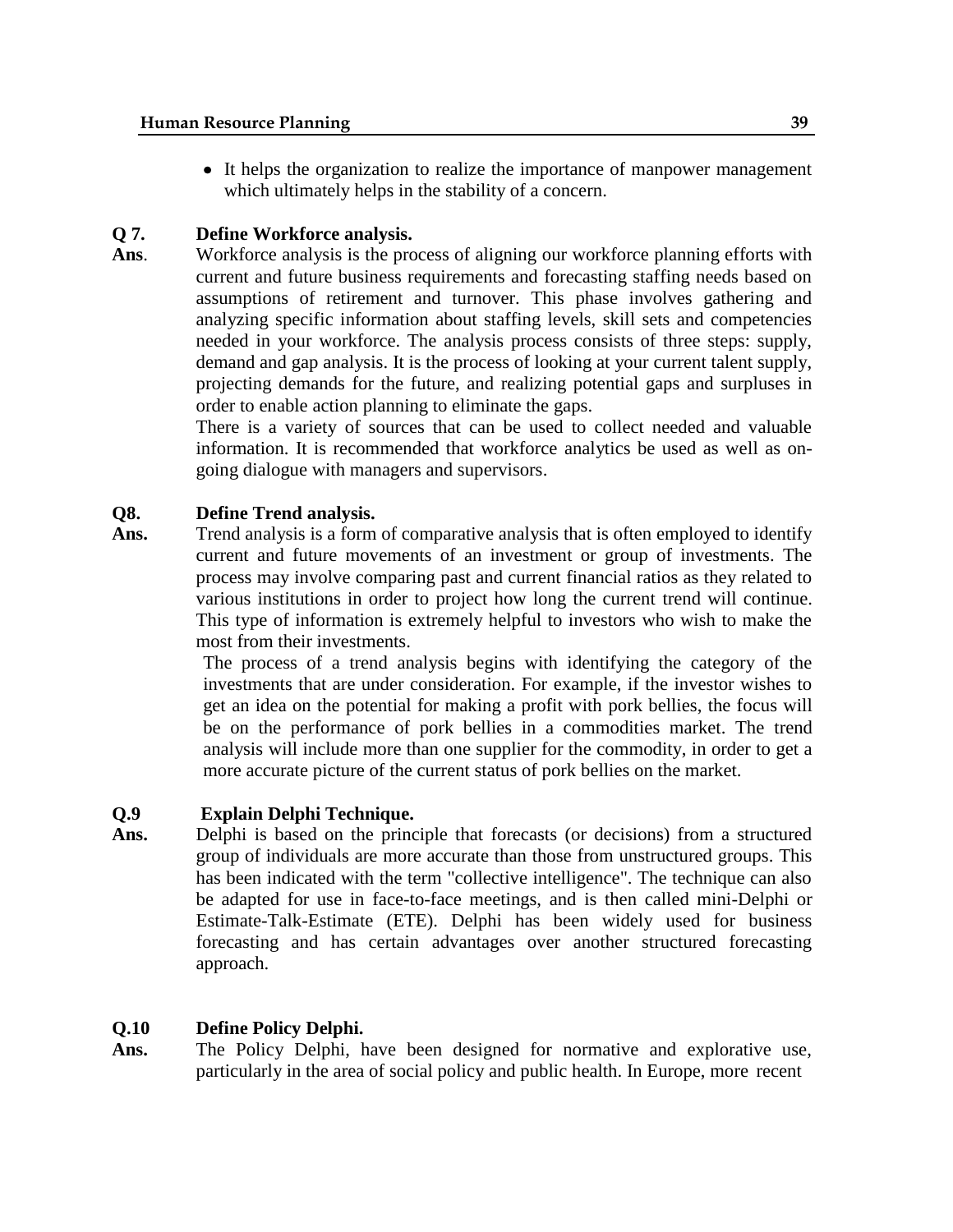web-based experiments have used the Delphi method as a communication technique for interactive decision-making and e-democracy.

#### **Q11. Explain Nominal Group Technique.**

**Ans.** Nominal group technique (NGT) is a structured variation of a small-group discussion to reach consensus. NGT gathers information by asking individuals to respond to questions posed by a moderator, and then asking participants to prioritize the ideas or suggestions of all group members. The process prevents the domination of the discussion by a single person, encourages all group members to participate, and results in a set of prioritized solutions or recommendations that represent the group's preferences

> Nominal group technique is somewhat similar to brainstorming. It is a method used by companies or organizations to come up with a solution to problems. Another name for the technique is the nominal group process.

> The NGT develops a prioritized list of ideas through a system of brainstorming and motivating by group members. The group leader is responsible for conducting the meeting and developing the final list of ideas based on the votes of the team members.

> The technique begins with the silent, written nomination of ideas by each team member. The team member's then vote as to which ideas are most important. The leader then develops a prioritized list of those ideas considered most important.

> The NGT allows managers who are implementing Integrated Product Development to acquire ideas from all IPT participants. This ensures equal participation from all team members, whether they are outspoken or timid. This method also allows managers to use mathematical voting procedures in the selection of the final group decision. The output of NGT is the collective knowledge of all IPT participants, which should resolve problems throughout the product's life cycle.

#### **Q.12 List the steps in Nominal Group Technique.**

- **Ans.**
- Define problem/issue as a question
- Each member of the team submits a written list of ideas to the leader.
- Leader reads ideas to team and posts so entire team can see them.
- Teams collectively reviews combined list of ideas for overlap, omission, or other errors.
- Each team member submits a list of best ideas from combined list, ranked by relative importance.
- Leader develops final list of the most important ideas based on team member votes.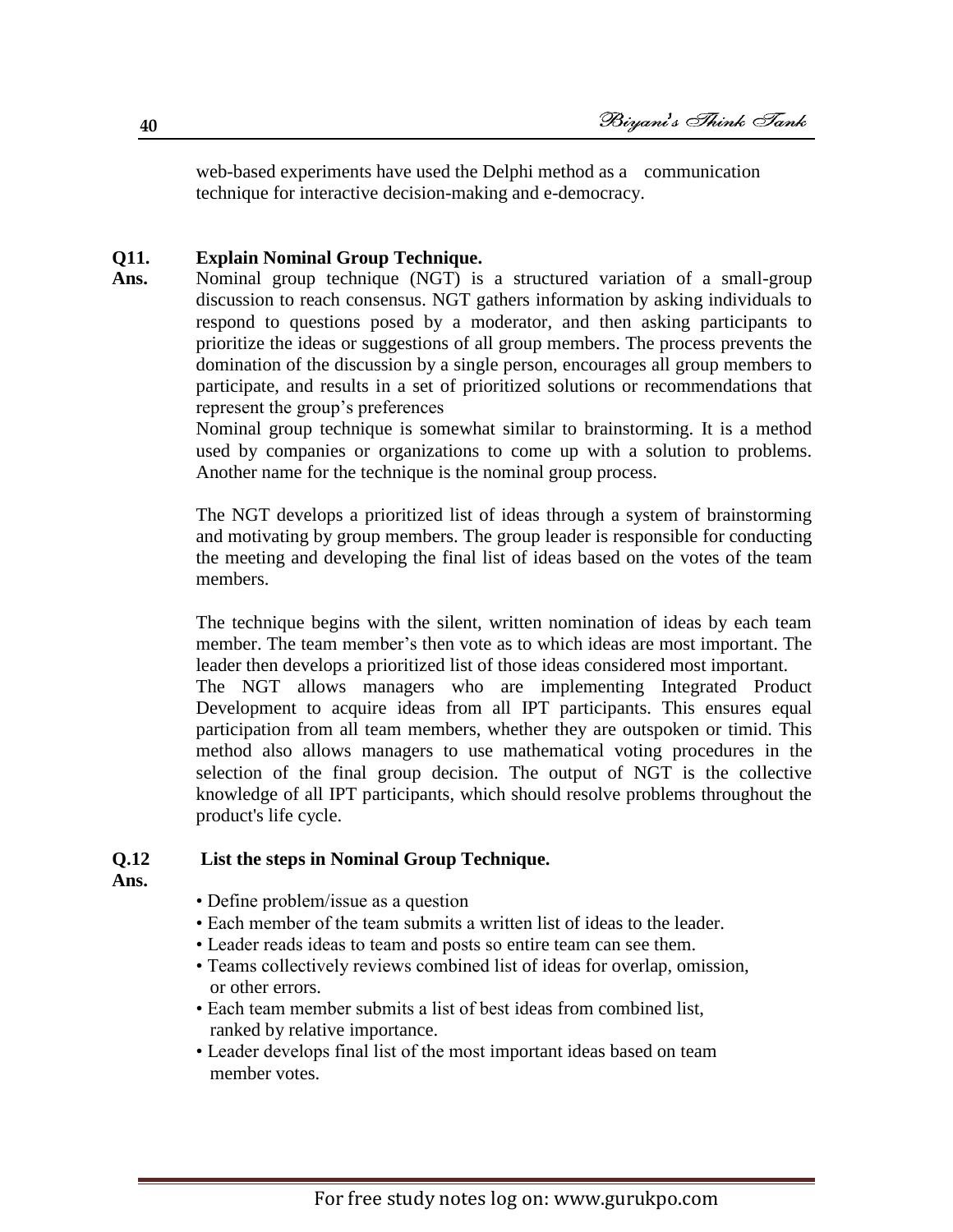#### **Benefits of NGT**

- Team members are collocated.
- Free flow of ideas in a non-threatening environment.
- Final decisions reached through analytical methods

#### **Setting**

A room large enough to hold the members of the group is required. The moderator will state the problem, outline the situation and define the rules for selection.

#### **Group**

After the moderator has presented the problem, each individual will write down possible solutions. The moderator instructs each person to write as many short phrases to the solution as he can.

#### **Ideas**

The moderator will record the ideas on a white board or flip chart. He will record the ideas only once, and not put down duplicates.

#### **Discussion**

The moderator will go down each item and ask for discussion. After discussing the ideas, the moderator will ask for a vote for the best solution. The individuals of the group may vote for the best, or they may rank them from 1 to 5.

## **Q.13 What are the Advantages & Disadvantages of using in Nominal Group Technique?**

#### **Ans. Advantages**

The nominal group technique normally provides a greater number of solutions than a brainstorm session. It balances the power structure by giving equal influence to all ideas.

#### **Disadvantages**

The program requires preparation and getting materials ready for the discussion. The process often minimizes discussion and doesn't allow for the full development of the ideas.

#### **Q.18 When to Use Nominal Group Technique?**

**Ans.**

- When some group members are much more vocal than others.
- When some group members think better in silence.
- When there is concern about some members not participating.
- When the group does not easily generate quantities of ideas.
- When all or some group members are new to the team.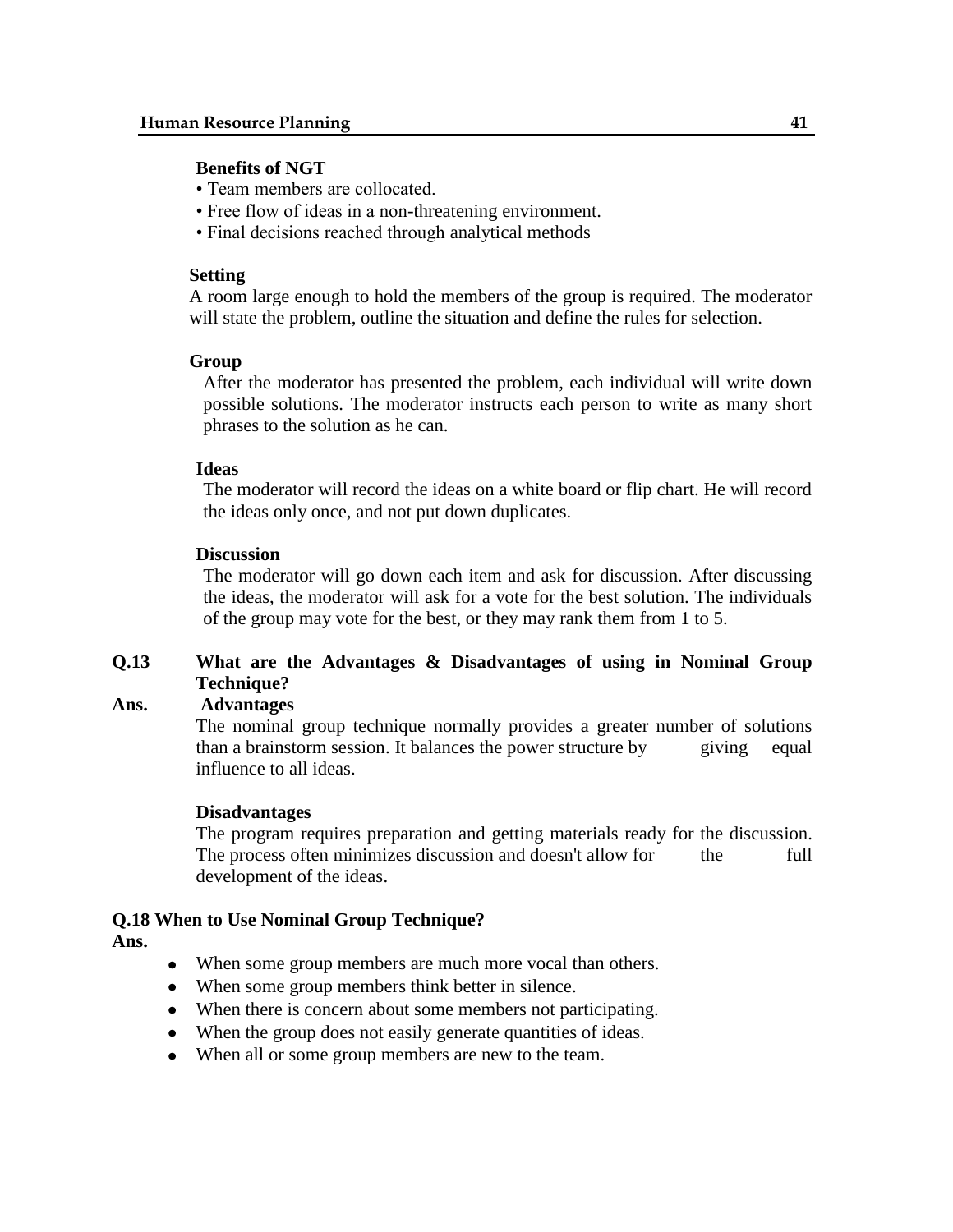When the issue is controversial or there is heated conflict.



#### **Q.19 Explain Scenario planning.**

Ans. Scenario planning also called scenario thinking or scenario analysis, is a strategic planning method that some organizations use to make flexible long-term plans. It is in large part an adaptation and generalization of classic methods used by military intelligence.

> Scenario planning may involve aspects of Systems thinking, specifically the recognition that many factors may combine in complex ways to create sometime surprising futures (due to non-linear feedback loops). The method also allows the inclusion of factors that are difficult to formalize, such as novel insights about the future, deep shifts in values, unprecedented regulations or inventions. A system thinking used in conjunction with scenario planning leads to plausible scenario story lines because the causal relationship between factors can be demonstrated. In these cases when scenario planning is integrated with a systems thinking approach to scenario development, it is sometimes referred to as structural dynamics.

#### **Q.20 Describe Regression [technique](http://www.businessdictionary.com/definition/technique.html) of forecasting.**

**Ans.**

A [statistical](http://www.investorwords.com/11184/statistical.html) [technique](http://www.businessdictionary.com/definition/technique.html) used to find [relationships](http://www.businessdictionary.com/definition/relationship.html) between [variables](http://www.investorwords.com/5219/variable.html) for the purpose of predicting [future values.](http://www.investorwords.com/2139/future_value.html)

A statistical measure that attempts to determine the strength of the relationship between one dependent variable (usually denoted by Y) and a series of other changing variables (known as independent variables).

The two basic types of regression are linear regression and multiple regression. Linear regression uses one independent variable to explain and/or predict the outcome of Y, while multiple regression uses two or more independent variables to predict the outcome. The general form of each type of regression is: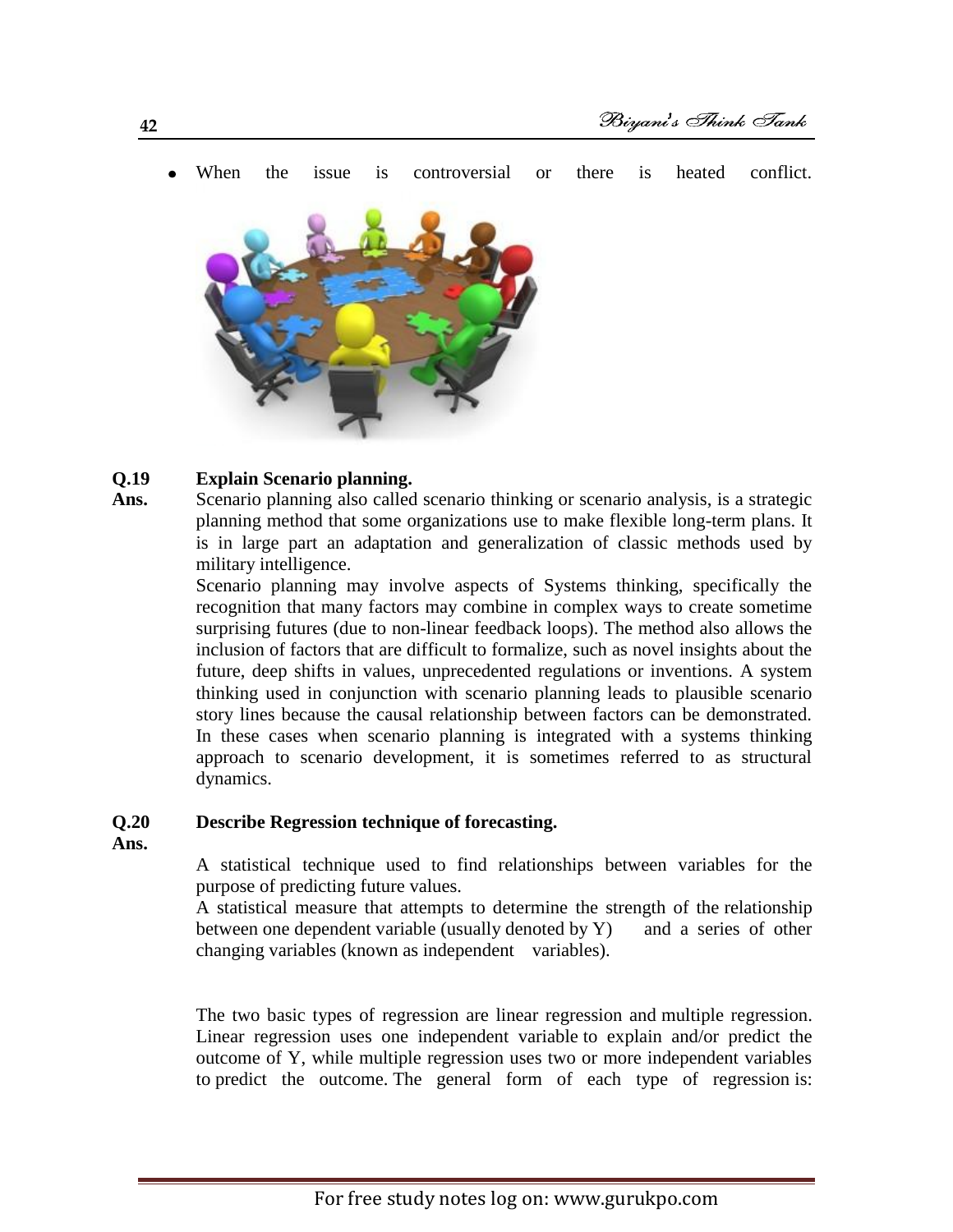Linear Regression:  $Y = a + bX + u$ 

Multiple Regression:  $Y = a + b_1X_1 + b_2X_2 + B_3X_3 + ... + B_tX_t + u$ 

Where:  $Y =$  the variable that we are trying to predict

 $X=$  the variable that we are using to predict Y

a= the intercept

 $b$ = the slope

u= the regression residual.

In multiple regression the separate variables are differentiated by using subscripted numbers.

Regression takes a group of random variables, thought to be predicting Y, and tries to find a mathematical relationship between them. This relationship is typically in the form of a straight line (linear regression) that best approximates all the individual data points. Regression is often used to determine how much specific factors such as the price of a commodity, interest rates, particular industries or sectors influence the price movement of an asset.

#### **Q.21 Define Staffing tables.**

Ans. Staffing tables are graphic representations of all organizational jobs, along with the numbers of employees currently occupying those jobs and future (monthly or yearly) employment requirements, which can be derived from demand forecasts.

## **Case Study Manpower Planning**

Brooks Beverage Management, Inc. (BBMI) is a soft drink bottler in Holland, Michigan. The market for some of BBMI's cold drinks always dips sharply in winter when consumers turn to hot beverages. This results in an excess of about fifty-five production line employees between September and March. If laid off, these employees will be difficult and costly to replace. Each receives three months of training on high-tech bottling equipment before being fully qualified.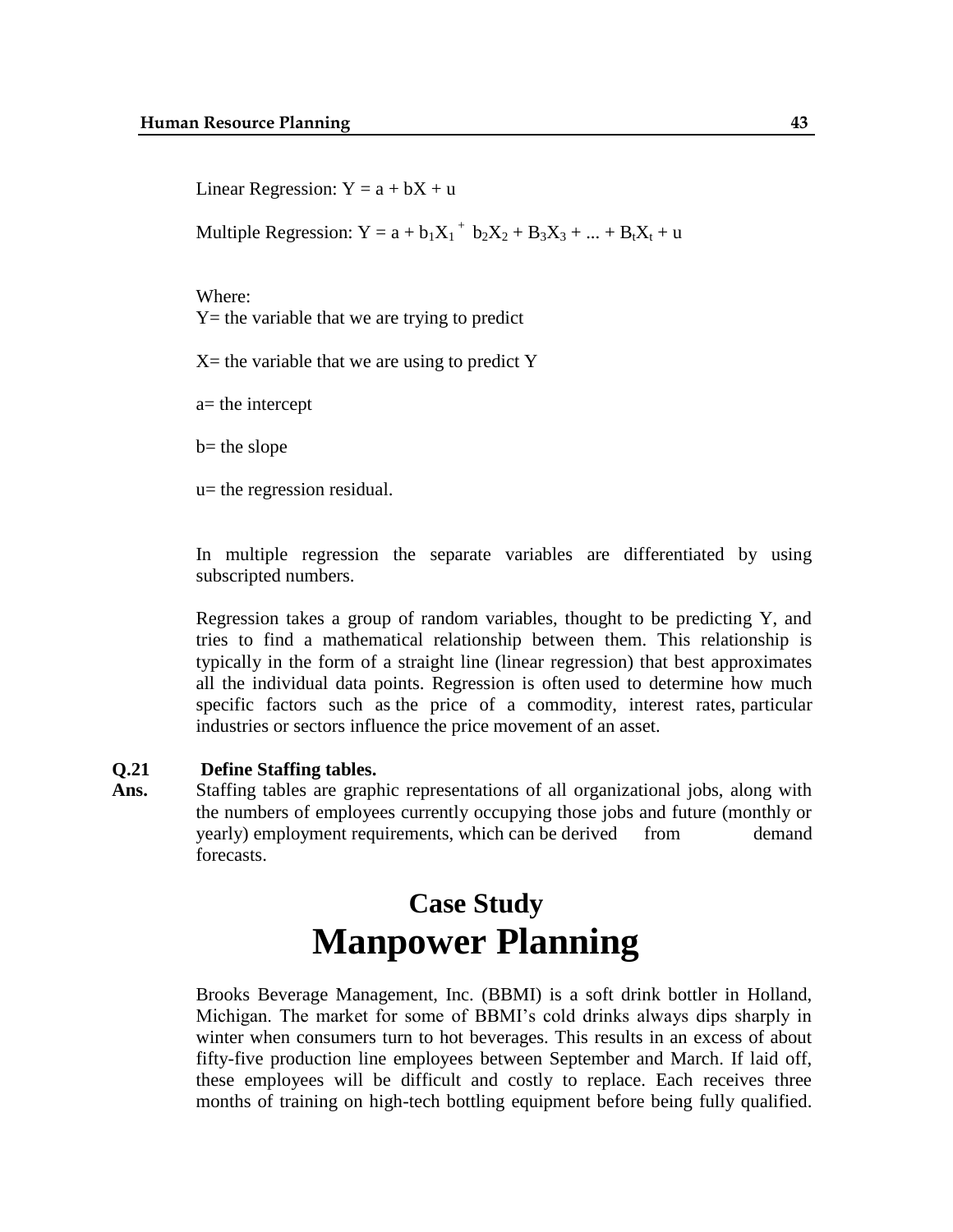BBMI operates in a labor market with a very low unemployment rate of 3%, so anyone laid off will be snapped up quickly by another employer and not be available in the spring when demand picks up at the bottler. BBMI has put together a task force of representatives from all areas of the company to suggest solutions to this anticipated staffing dilemma.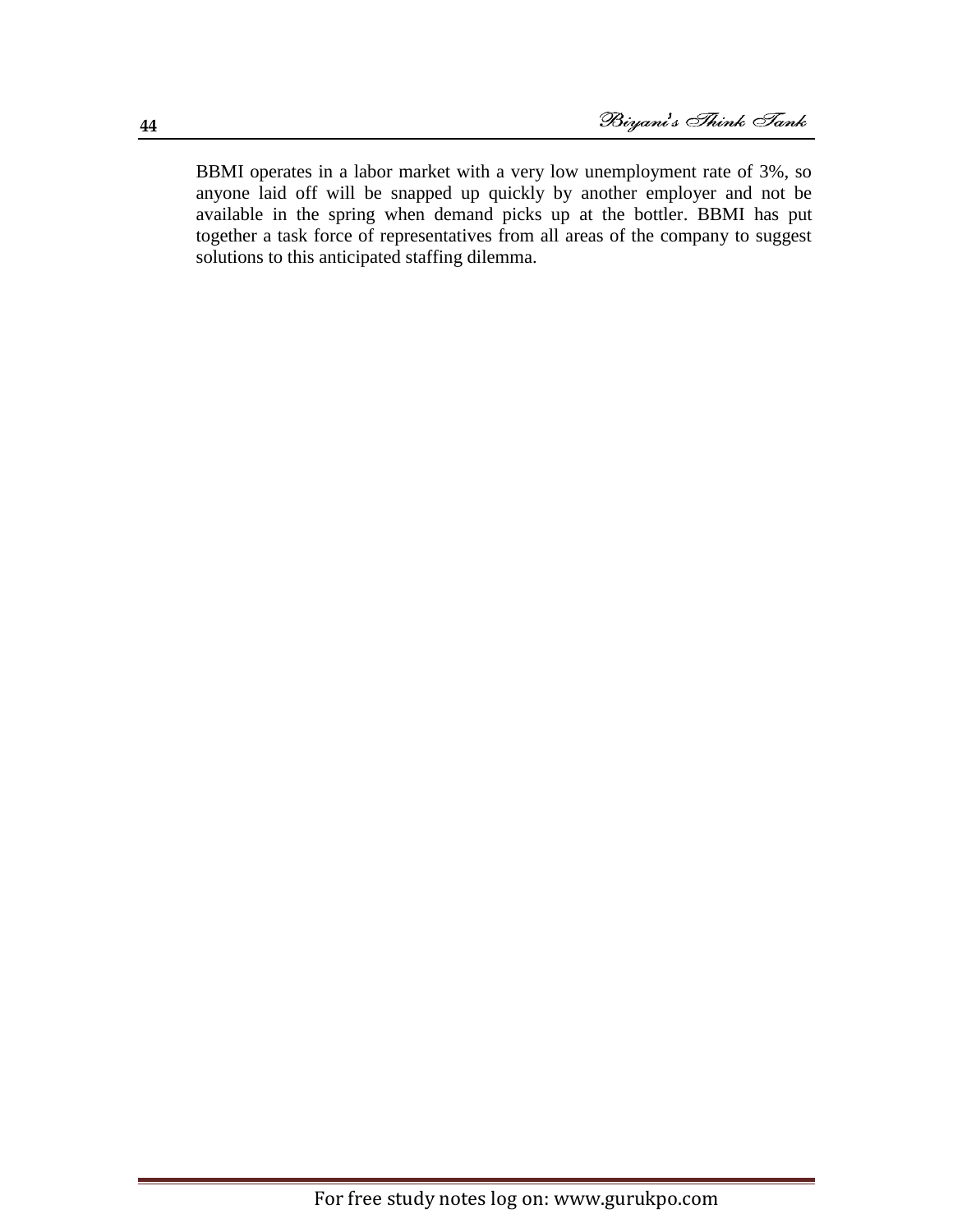## **Unit-5 Career Planning & Succession Management**

#### **Q.1 Describe Career planning**.

**Ans.** Career planning is the process of establishing career objectives and determining appropriate educational and developmental programs to further develop the skills required to achieve short- or long-term career objectives. Career planning is simply goal planning with the intention of setting goals for jobs and career.

Career planning is defined as "A goal that you desire to achieve in a selected field or occupation with a well thought out plan to get you there." Career planning is a lifelong process, which includes choosing an occupation, getting a job, growing in our job, possibly changing careers, and eventually retiring. The Career Planning Site offers coverage of all these areas. This article will focus on career choice and the process one goes through in selecting an occupation. This may happen once in our lifetimes, but it is more likely to happen several times as we first define and then redefine ourselves and our goals.

#### **Q.2 Define Career Development.**

.

**Ans.** Career development involves managing your career either within or between organizations. It also includes learning new skills, and making improvements to help you in your career. Career development is an ongoing, lifelong process to help you learn and achieve more in your career.

Career development represents the entire sequence of activities and events related to an individual's career. Career development encompasses acquiring of educational qualifications and certifications, career path, self-actualization as an individual, shifting of careers and career growth, learning curve, family life, accomplishments and recognitions or felicitations.

- **Q.3 "The pathway to good decision making and successful life management typically involves many stages". Explain.**
- **Ans.** The pathway to good decision making and successful life management typically involves the following four stages-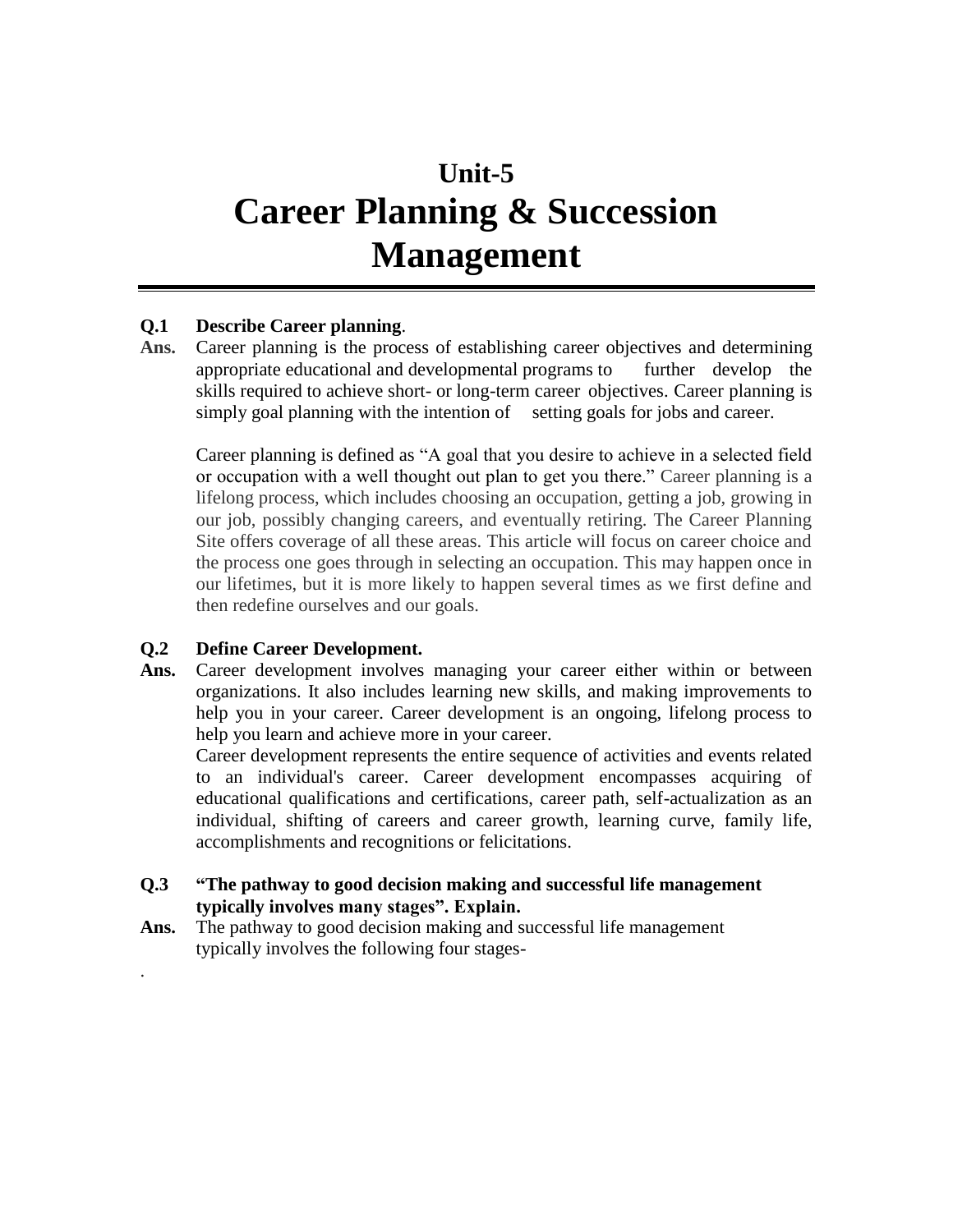

#### **Assess**

**Skills**—what skills do I have? And which do I really *enjoy* using? Just because you're good at something doesn't necessarily mean you like doing it.

**Interests**—what excites me? What interests me enough that I don't realize the passage of time while I am engaged in it?

Values—what things do I believe in? What motivates me to work?

#### **Personality—who am I? What are my personal preferences?**

Knowing the answers to these questions and having a deep understanding of who we are helps us in our career planning. We can use this information to evaluate possible careers or career changes, look for opportunities, and find greater satisfaction in other areas of our lives as well.

#### **Explore**

Once you have done some self-assessment, you can move to researching and exploring the world of work. This exploration may include [informational](http://www.dcs.wisc.edu/info/info_interview.pdf)  [interviews,](http://www.dcs.wisc.edu/info/info_interview.pdf) online and library research, volunteering, or other activities that allow you to learn about various occupations

#### **Set goals**

.

From your self-assessment and exploration you should have a clearer idea of what you are looking for. Now is the time to set some goals. This includes identifying specific action steps that will move you forward.

#### **Act**

Sometimes people get stuck looking for the "perfect" action step. Remember that any step forward is an accomplishment.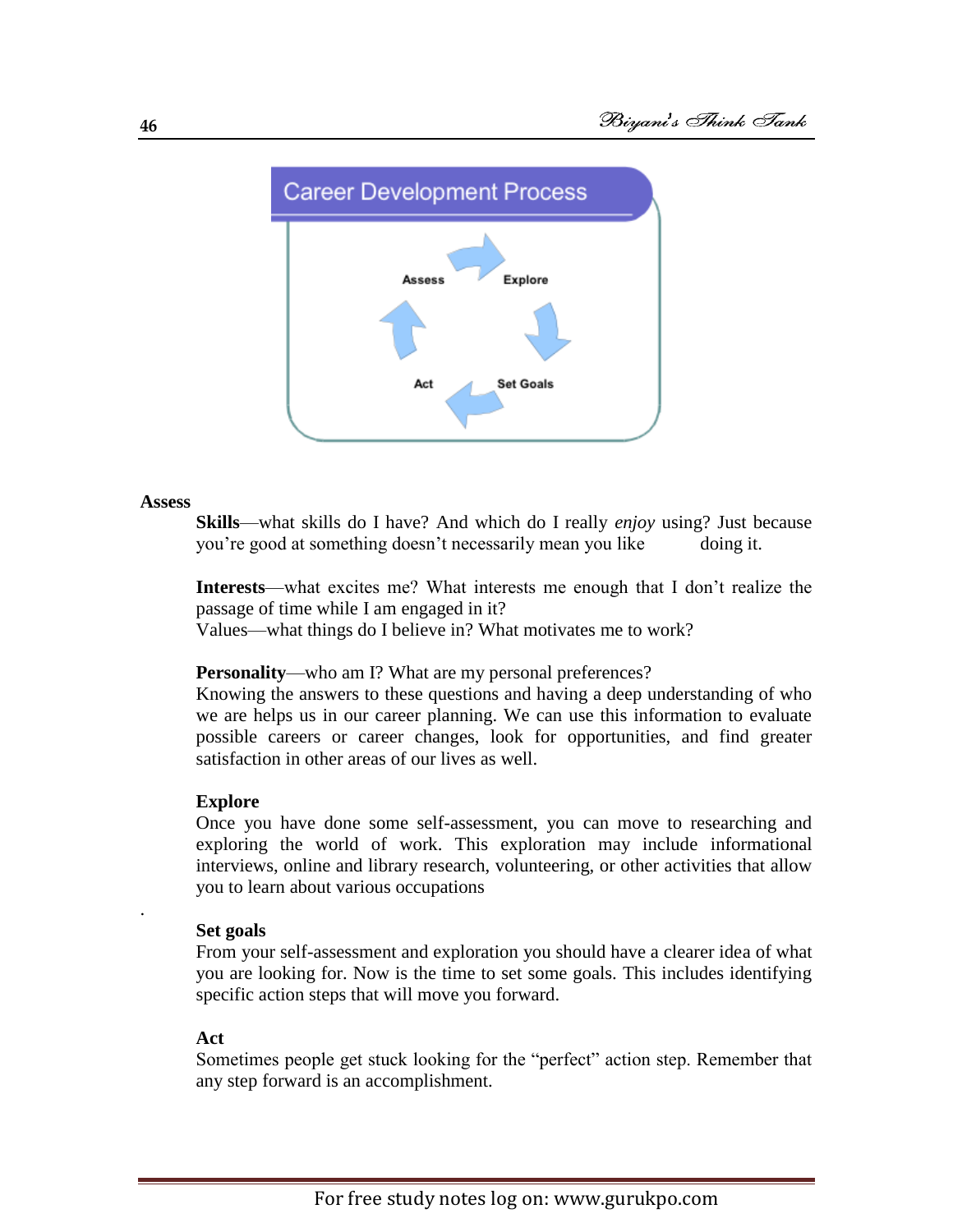#### **Q.4 The roadmap to success begins with planning your career development process. Justify this statement.**

**Ans.** There is a step-by-step process designed to help to plan the career development process now, and anytime in the future when we want to change course.



#### **Self-Assessment.**

Discover your desires and passions. What would you do if money were no object? You may know exactly what you want to do. If so, move on to the next step. If you're struggling with this, there are some free and fee-based self-assessment tests available to help you.

#### **Career Skill Assessment**.

This sounds similar to the self-assessment, but rather than focusing on your personality and interests, career skill assessments focus on your core job strengths and weaknesses. Again, there are free and fee-based career skill assessment tests available to help you with this step.

#### **Setting Your Career Objective.**

Now that you understand your personality, interests, skills and strengths, it's time to make a decision! You may want to explore different career options to discover your best choice.

#### **Career Development Plan.**

The nuts and bolts of planning your career development process. Set goals and timelines based on your career objective. Look at an example career development plan, or use the career development plan template to help you work through this step.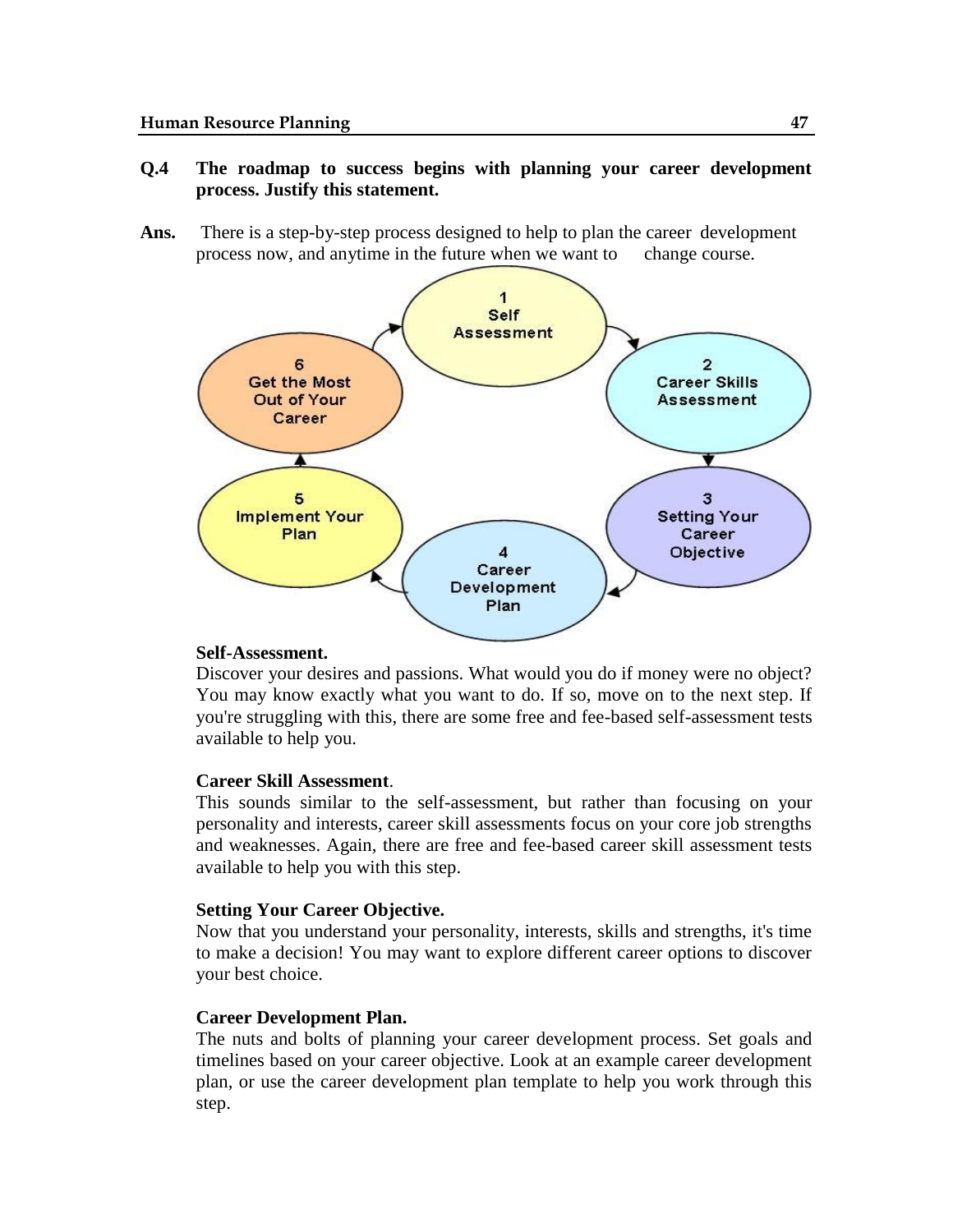Implement Career Development Plan. It's action time! If your plan involves a career change, use the navigation bar on the left to help you through your career search, resume, cover letter and job interview questions.

#### **Get the Most Out of your Career.**

To get the most out of your new career, planning strategies and learning skills will help you get to the next level. We've also created a free e-course to help you with this step of the process.

By planning your career development process, you're well on your way to your perfect career. Knowing your strengths and skills, along with having a plan, will give you the confidence and motivation you need to make a positive change.

#### **Q.5 Describe the stages of career anchors.**

**Ans.**

#### **Trial stage**

The trial stage begins with an individual's exploration of career- related matters and ends usually at about age 25 with a commitment on the part of the individual to a particular occupation. Until the decision is made to settle down, the individual may try a number of jobs and a number of organizations. Unfortunately for many organizations, this trial and exploration stage results in high level of turnover among new employees. Employees in this stage need opportunities for self- exploration and a variety of job activities or assignments.

## **Establishment.**

The establishment/advancement stage tends to occur between ages 25 and 44. In this stage, the individual has made his or her career choice and is concerned with achievement, performance, and advancement. This stage is marked by high employee productivity and career growth, as the individual is motivated to succeed in the organization and in his or her chosen occupation. Opportunities for job challenge and use of special competencies are desired in this stage. The employee strives for creativity and innovation through new job assignments. Employees also need a certain degree of autonomy in this stage so that they can experience feelings of individual achievement and personal success.

#### **Mid Career Crisis Sub Stage.**

**The period occurring between the mid-thirties and mid-forties during** which people often make a major reassessment of their progress relative to their original career ambitions and goals.

### **Maintenance stage.**

The mid-career stage, which occurs roughly between the ages 45 and 64, has also been referred to as the maintenance stage. This stage is typified by a continuation of established patterns of work behavior. The person is no longer trying to establish a place for himself or herself in the organization, but seeks to maintain his or her position. This stage is viewed as a mid-career plateau in which little new ground is broken. The individual in this stage may need some technical updating in his or her field. The employee should be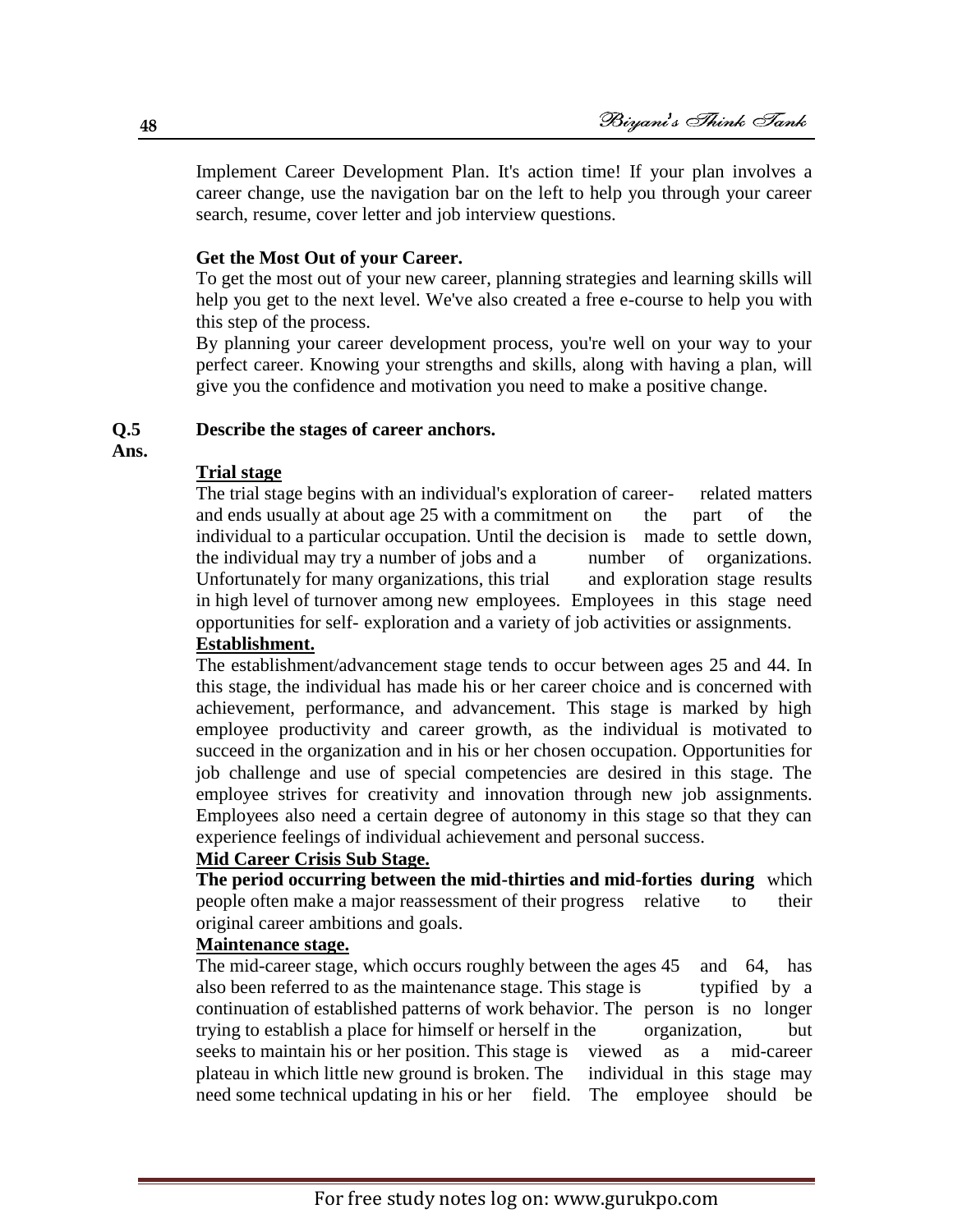encouraged to develop new job skills in order to avoid early stagnation and decline.

#### **Late-career stage**.

In this stage the career lessens in importance and the employee plans for retirement and seeks to develop a sense of identity outside the work environment.

#### **Q6. Explain HRM strategy.**

**Ans.** HRM strategy pertains to the means as to how to implement the specific functions of Human Resource Management. An organization's HR function may possess recruitment and selection policies, disciplinary procedures, reward/recognition policies, an HR plan, or learning and development policies, however all of these functional areas of HRM need to be aligned and correlated, in order to correspond with the overall business strategy. An HRM strategy thus is an overall plan, concerning the implementation of specific HRM functional areas.

#### **Q.7 What factors are included in HRM Strategy.**

Ans. HRM strategy typically consists of the following factors:-

- "Best fit" and "best practice" meaning that there is correlation between the HRM strategy and the overall corporate strategy. As HRM as a field seeks to manage human resources in order to achieve properly organizational goals, an organization's HRM strategy seeks to accomplish such management by applying a firm's personnel needs with the goals/objectives of the organization. As an example, a firm selling cars could have a corporate strategy of increasing car sales by 10% over a five year period. Accordingly, the HRM strategy would seek to facilitate how exactly to manage personnel in order to achieve the 10% figure. Specific HRM functions, such as recruitment and selection, reward/recognition, an HR plan, or learning and development policies, would be tailored to achieve the corporate objectives.
- Close co-operation (at least in theory) between HR and the top/senior management, in the development of the corporate strategy. Theoretically, a senior HR representative should be present when an organization's corporate objectives are devised. This is so, since it is a firm's personnel who actually construct a good, or provide a service. The personnel's proper management is vital in the firm being successful, or even existing as a going concern. Thus, HR can be seen as one of the critical departments within the functional area of an organization.

Continual monitoring of the strategy, via employee feedback, surveys, etc.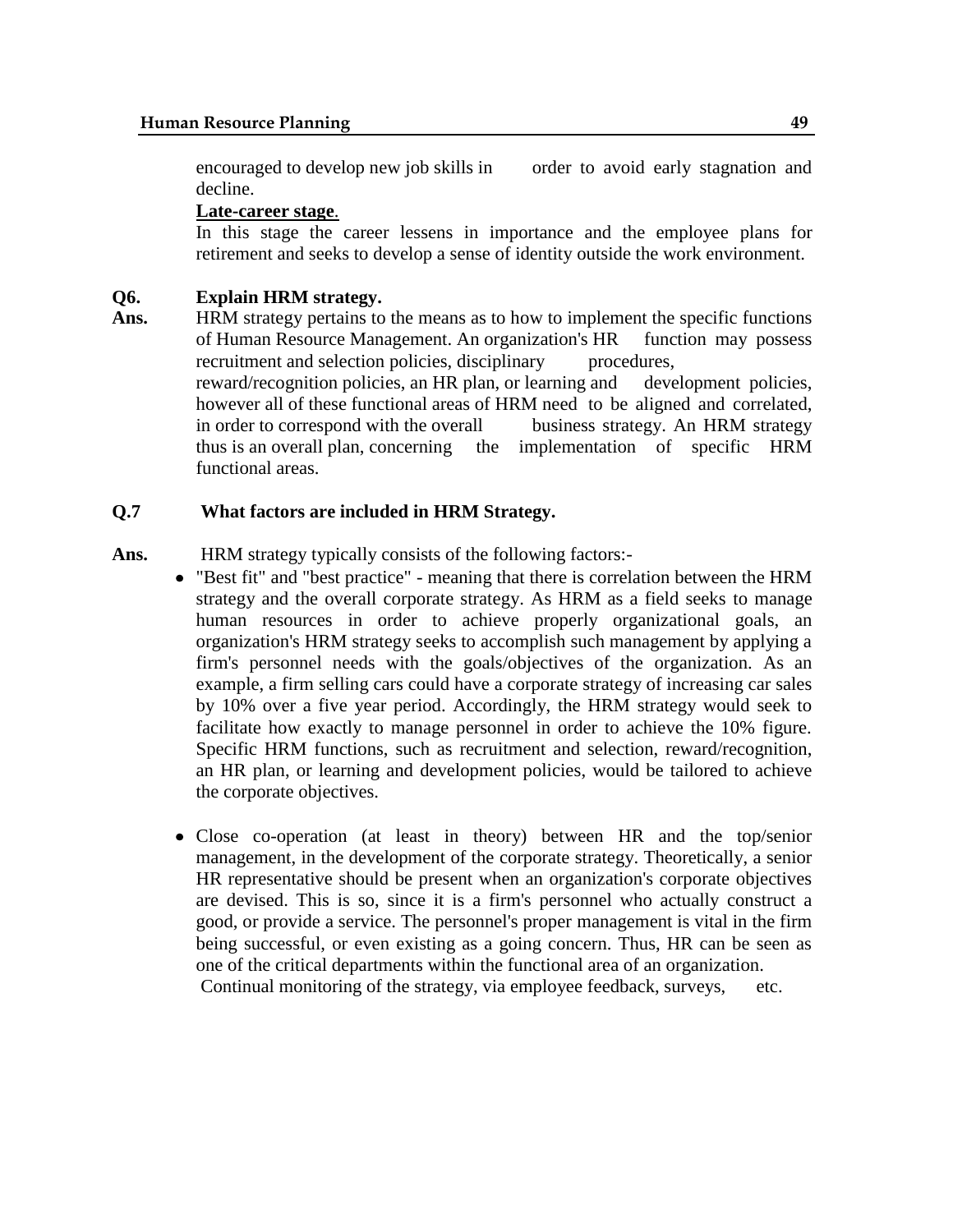#### **Q.8 The implementation of an HR strategy is not always required, and may depend on a number of factors. Explain.**

**Ans.** The implementation of an HR strategy is not always required, and may depend on a number of factors namely the size of the firm, the organizational culture within the firm or the industry that the firm operates in and also the people in the firm. An HRM strategy can be divided, in general, into two facets - the people strategy and the HR functional strategy. The people strategy pertains to the point listed in the first paragraph, namely the careful correlation of HRM policies/actions to attain the goals laid down in the corporate strategy. The HR functional strategy relates to the policies employed within the HR functional area itself, regarding the management of persons internal to it, to ensure its own departmental goals are met.

#### **Q9. Define career anchor.**

**Ans.** A **career anchor** may be a special [skill](http://www.hrdictionary.com/definition/skill.html) that somebody [wants](http://www.hrdictionary.com/definition/want.html) to use, an [ambition](http://www.hrdictionary.com/definition/ambition.html) somebody wants to [achieve,](http://www.hrdictionary.com/definition/achieve.html) or an ethical [principle](http://www.hrdictionary.com/definition/principle.html) that is particularly [important](http://www.hrdictionary.com/definition/important.html) to somebody, but [it](http://www.hrdictionary.com/definition/IT.html) always something that is very important to that [person's](http://www.hrdictionary.com/definition/person.html) sense of who they are.

A guiding force that influences people's career choices, based on self-perception of their own skills, motivation, and values.

#### **Q10. Explain Succession planning.**

**Ans.** Succession Planning is a process whereby an organization ensures that employees are recruited and developed to fill each key role within the company. Through your succession planning process, you recruit superior employees, develop their knowledge, skills, and abilities, and prepare them for advancement or promotion into ever more challenging roles.

#### **Q.11 Succession Management is not replacement management. Explain.**

**Ans.** Succession Management is not replacement management .Succession Management is making provisions for the development, replacement and strategic application of key people over time, and requires the identification of the organization's values, mission, and strategic plans.

It is a proactive approach that ensures continuing leadership by cultivating talent from within the organization through planned development activities.

#### **Q 12. Define Succession.**

Ans. Succession is the act or process of following in order or sequence. (It is not to be confused with secession, the act of withdrawing from an organization, union, or political entity.)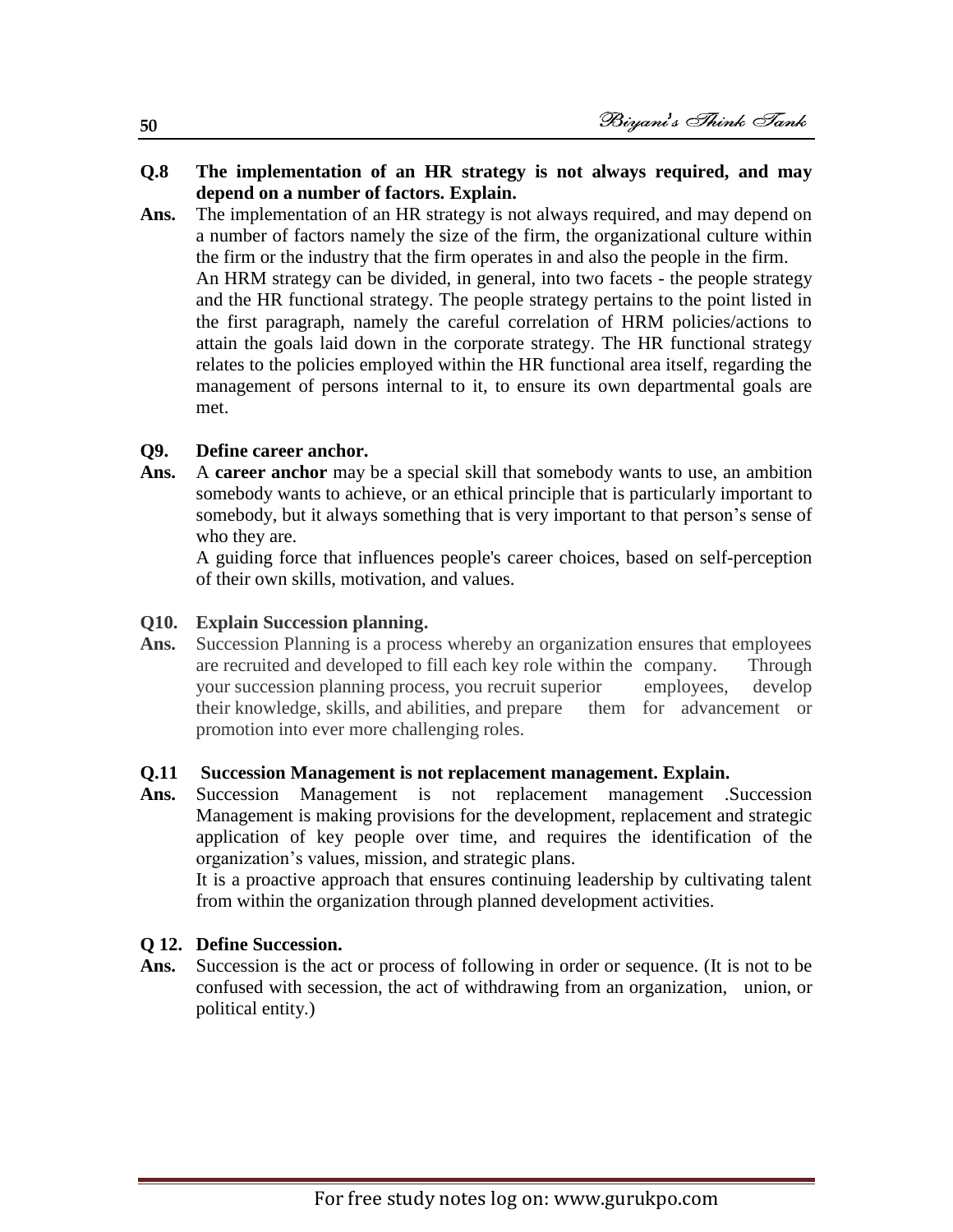#### **Q.13 Why new interest in succession is developing?**

**Ans**. The forces that have renewed interest in succession systems and have changed them in dramatic ways are trends that have affected business in the new global economy. Leadership is and has always been a relatively scarce commodity within companies. To lose a strong, effective leader is a serious blow to any organization.

Companies reward high performers with opportunities for development and not necessarily extended, long-term employment. The internet has enhanced the mobility of leadership talent, making it easy for employees to find opportunities elsewhere and for those opportunities to come knocking on their door. Executive recruiters and headhunters today possess greater clout and sophistication. No longer is it unfair game to recruit your competitor's best and brightest workers. Non-stop, unpredictable organizational change has caused organizations to quickly identify growing gaps in talent and emerging needs for new types of talent.

#### **Q.14 Describe Best practice in succession management.**

**Ans.** The best systems are developmentally oriented, rather than simply replacement oriented. The system becomes a proactive vehicle for managers and executives to reflect on the progress of their talent and the opportunities they require for genuine development. Highly effective systems always actively involve the very top players in the organization. Senior executives view effective succession management as a critical strategic tool for attracting and retaining talent.

Best practice succession systems are also effective at spotting gaps in talent and identifying important lynchpin positions – the select set of jobs that are critical to the overall success of the organization. Succession planning does the job of monitoring the succession process, enabling the company to ensure that the right people are moving into the right jobs at the right time and that gaps are being spotted early on.

#### **Q15. What are barriers in Succession management?**

- **Ans.** The barriers in Succession management are
	- organizational culture
	- low priority given by senior officials  $\bullet$
	- insufficient resources
	- inadequate rewards for initiative/risk
	- limited mobility
	- Lack of role models.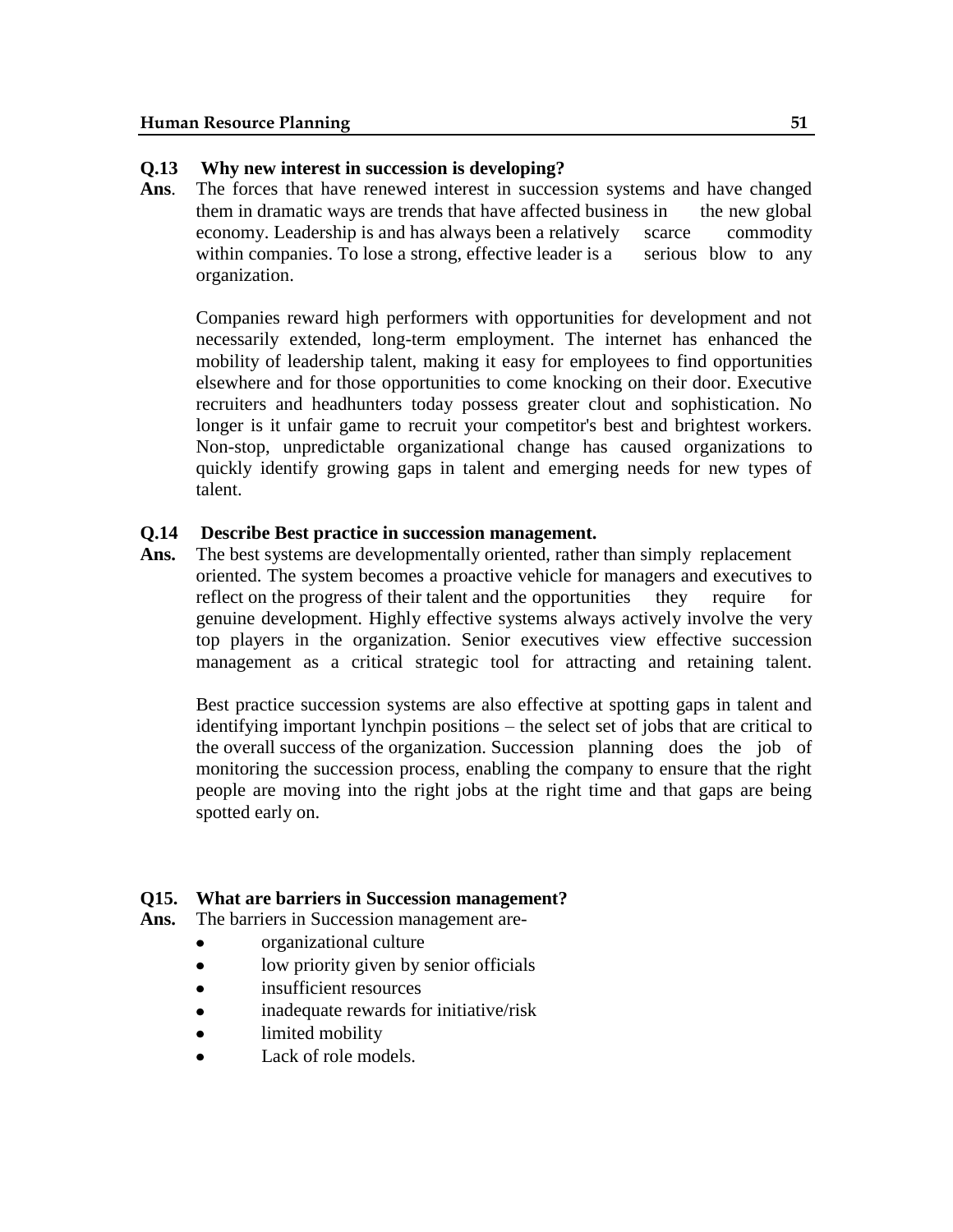#### **Q 16. What are the requirement for building the managers for succession management ?**

#### **Ans.**

- $\triangleright$  The new and changing mindset about people
- $\triangleright$  Developing a people strategy plan
- $\triangleright$  Talent management as a strategic and holistic approach
- Integrated solution approach to leadership development
- $\triangleright$  Management change and restructuring issues
- $\triangleright$  Dealing with cultural adaptation
- $\triangleright$  Implementing training programs

#### **Q 17. What are the requirements for an effective succession management process?**

- Ans. Companies that create an effective succession management process:
	- $\triangleright$  Quickly anticipate and fill succession gaps
	- $\triangleright$  Identify employees with high management potential and actively plan their careers and development to build "bench strength"
	- Align their "people strategy" with their "business strategy." As a company grows and its strategy evolves, its leadership needs can change significantly. To meet and its strategy evolves, its leadership needs can needs like these, companies must regularly discuss their talent recruitment and development practices.
	- $\triangleright$  When organizations meet these requirements, they create the kind of leadership and management capacity that delivers sustainable business results. They also reduce the range in performance in key roles, minimize attrition among top performers, and promote a high internal hiring rate.
	- $\triangleright$  Many senior managers think their company is adept at succession planning, and they may be right. The problem is that although succession planning is essential, it's just the first step. It's equally important to develop the leaders and managers so they can execute the business strategy and deliver results. That's why companies that succeed at finding and nurturing leaders who can grow their business do more than plan.

## **Q.18 Define Management Development.**

**Ans.** Management Development is best described as the process from which managers learn and improve their skills not only to benefit themselves but also their employing organizations.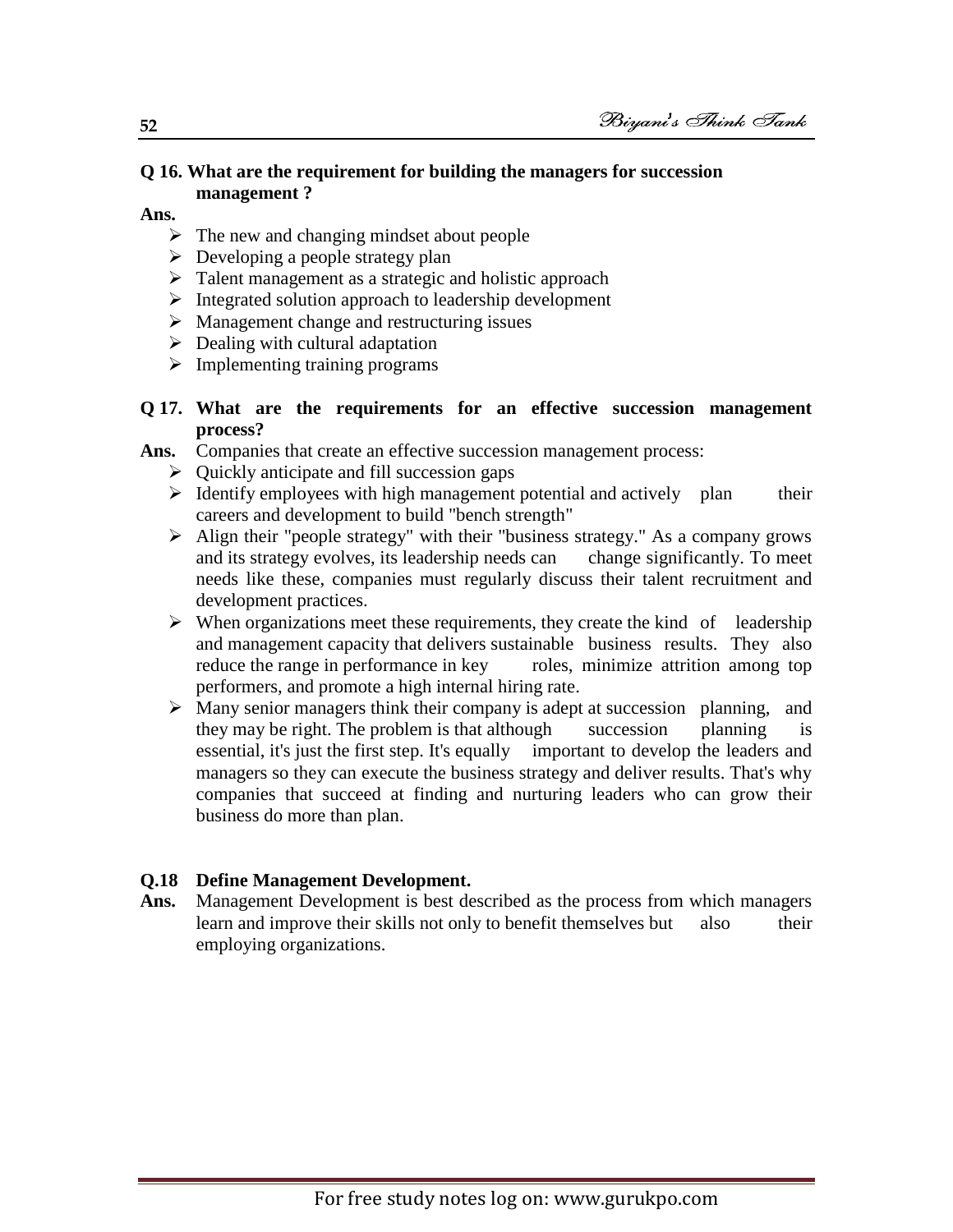

Management Development has become very important in today's competitive environment. According to a survey, those companies that align their management development with tactical planning are more competitive than the companies who are not. It has also been indicated that 80% of the companies report MDP, compared with 90% that provide executive leadership training. For most of the companies 37% of the training budgets go to management development and learning programs. Therefore, it is important to consider management development as an important part of organizational competitiveness.

#### **Q 19. What are the reasons behind the management development programs?**

- **Ans**. The reasons behind the management development programs-
	- It is managements' responsibility of ensuring the success of the  $\bullet$ organization
	- It is the management who deal with people of different background, culture, language, etc
	- Mergers and acquisitions, downsizing, etc are all under management's control
	- It is managements' responsibility to ensure that the employees obtain the required KSAs to perform the tasks
	- It is managements' responsibility to ensure that right people is hired for the right job, at the right time for the right place
	- **Q20. Manager's job is complex i.e. for the managers understanding the training need is not easy. Explain.**
	- Ans. Manager's job is complex i.e. for the managers understanding the training need is not easy because his training need is determined by how well his department is meeting its objective and goal.
		- It is the management who makes decisions on the basis of judgment and  $\bullet$ intuition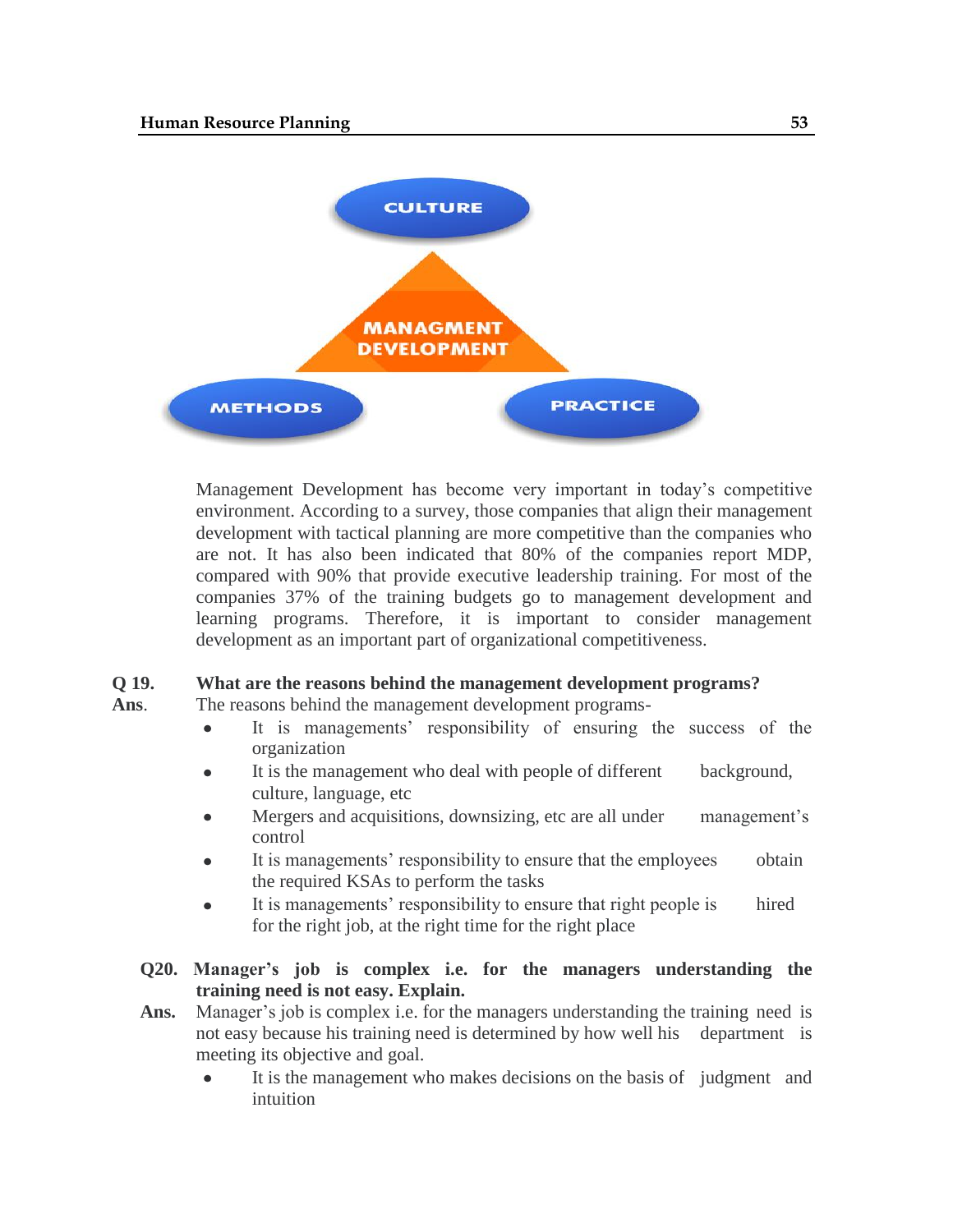- It is the manager who performs several routine duties as well as  $\bullet$ handling the exceptions in their own as well as subordinates' routine
- Managers are engaged in varied, discontinues, and brief activities
- It is the management that understand the organization, its vision, mission, ethics, values, strategies, capabilities, and how his organization f its into the industry, and how his behavior will influence people outside the organization
- Therefore, managers must be able to get the required knowledge, skills, and attitudes (KSAs) to meet the challenges as soon as they arise.

## SUCCESSION MANAGEMENT



#### **Q 21. Define Job Rotation.**

Ans. Job rotation is a [job design](http://www.businessdictionary.com/definition/job-design.html) [technique](http://www.businessdictionary.com/definition/technique.html) in which [employees](http://www.businessdictionary.com/definition/employee.html) are moved between two or more [jobs](http://www.businessdictionary.com/definition/job.html) in a planned manner. The [objective](http://www.businessdictionary.com/definition/objective.html) is to [expose](http://www.investorwords.com/9642/expose.html) the employees to different [experiences](http://www.businessdictionary.com/definition/experience.html) and wider variety of [skills](http://www.businessdictionary.com/definition/skill.html) to enhance [job satisfaction](http://www.businessdictionary.com/definition/job-satisfaction.html) and to cross-train them. The purposes of job rotation are (1) to give employees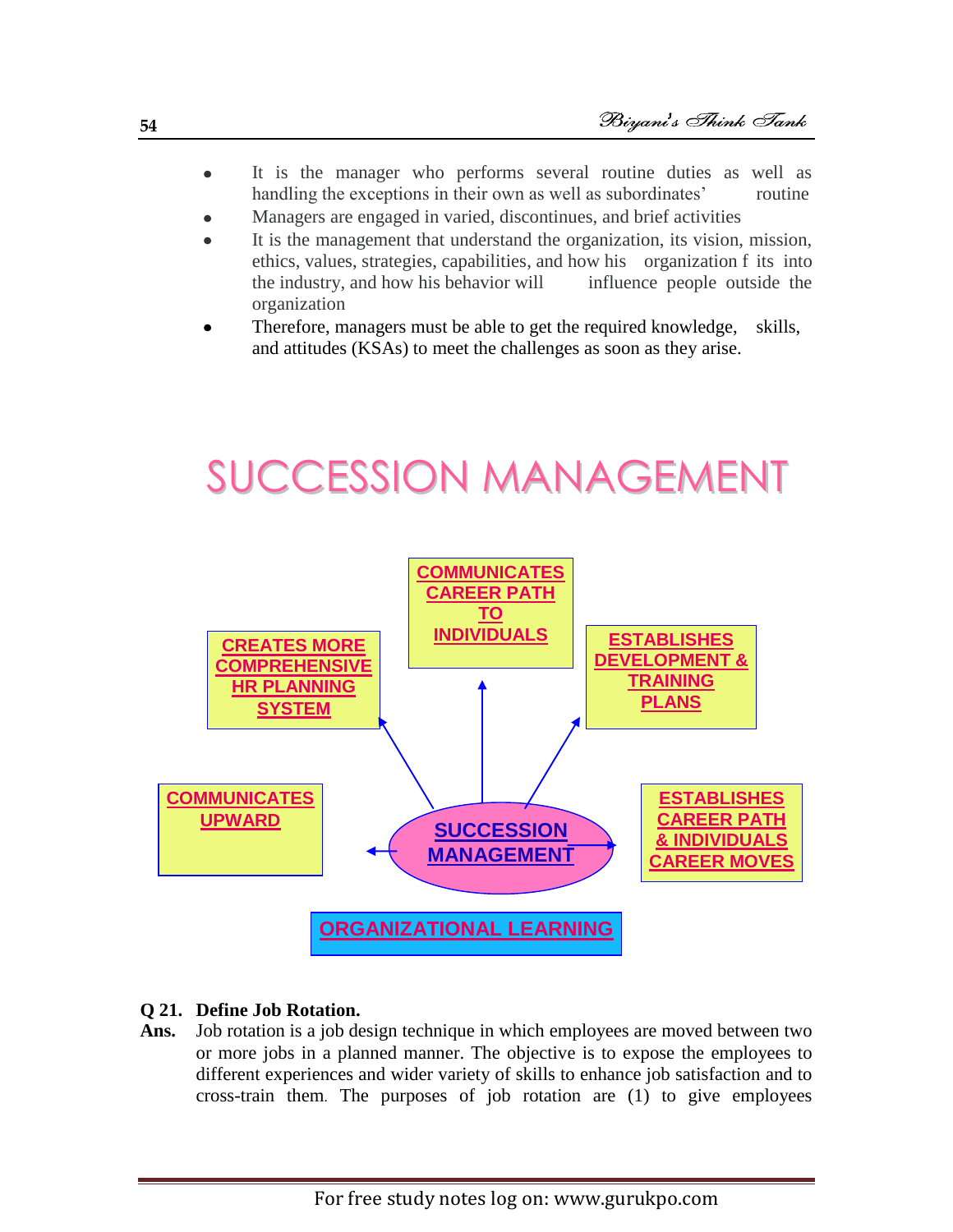experience with all organizational activities as a training process and (2) to offset boredom, which can occur when performing the same job over an extended period of time.

#### **Q 22. Explain Management development.**

**Ans.** Management development is a process of developing the managing ability of managers & executives. The managers & executives are made not born, hence it becomes necessary to take up continuous MDP's to enhance the managerial abilities, skills  $\&$  insight of the manger  $\&$  executive. The areas which are required to be developed amongst managers are multiple skills, Team spirit, Leadership qualities, Entrepreneurship, Customer orientation, Technical knowledge & skills, Strategic decision-making, Behavioral aspect etc

#### **Q 23. What is Replacement Chain Analysis**

**Ans.** In Capital Budgeting, a financial analyst analyzes alternative and often mutually exclusive projects to make a selection. As it may happen, the alternative projects may differ in life span as one may be shorter in life as compared to the other. An example of this scenario would be, for example, when one has to select between two machines or pieces of equipments having different useful life. Since most machines will be obsolete after a given period of time thus it is likely that one of the machines is more durable than the other. In such situations, one of the managerial options will be to replace the project after it expires. Here the task of evaluating a capital budgeting proposal with unequal or different lives is done with replacement chain analysis, method or approach in finance.

#### **Projects with Unequal lives**

Take for example, a financial analyst who has to select from a choice of purchasing a Photocopier machine, one choice is to purchase XEROX made in America photocopier that can last for 9 years before becoming obsolete the other option is to purchase a cheap Chinese machine with a life time of 3 years. Here since a single replication is of 3 years time thus the option of replacement may be analyzed with finding the Net Present Value of the replacement chain analysis for both options. We will look at the way to calculate NPV for replacement chain in a bit. Let us first show you the formula to find NPV with Replace Chain method or approach.

#### **Q. 24 Explain Replacement Chain NPV Formula.**

**Ans.**

$$
NPV_{chain} = \sum_{i=1}^{R} \frac{NPV_{n}}{(1+k)^{n(t-1)}}
$$

Here R is the number of replications, k is the weighted average cost of capital,  $NPV_n$  is the net present value for the single Replication, n is the size of the replication and t is the time period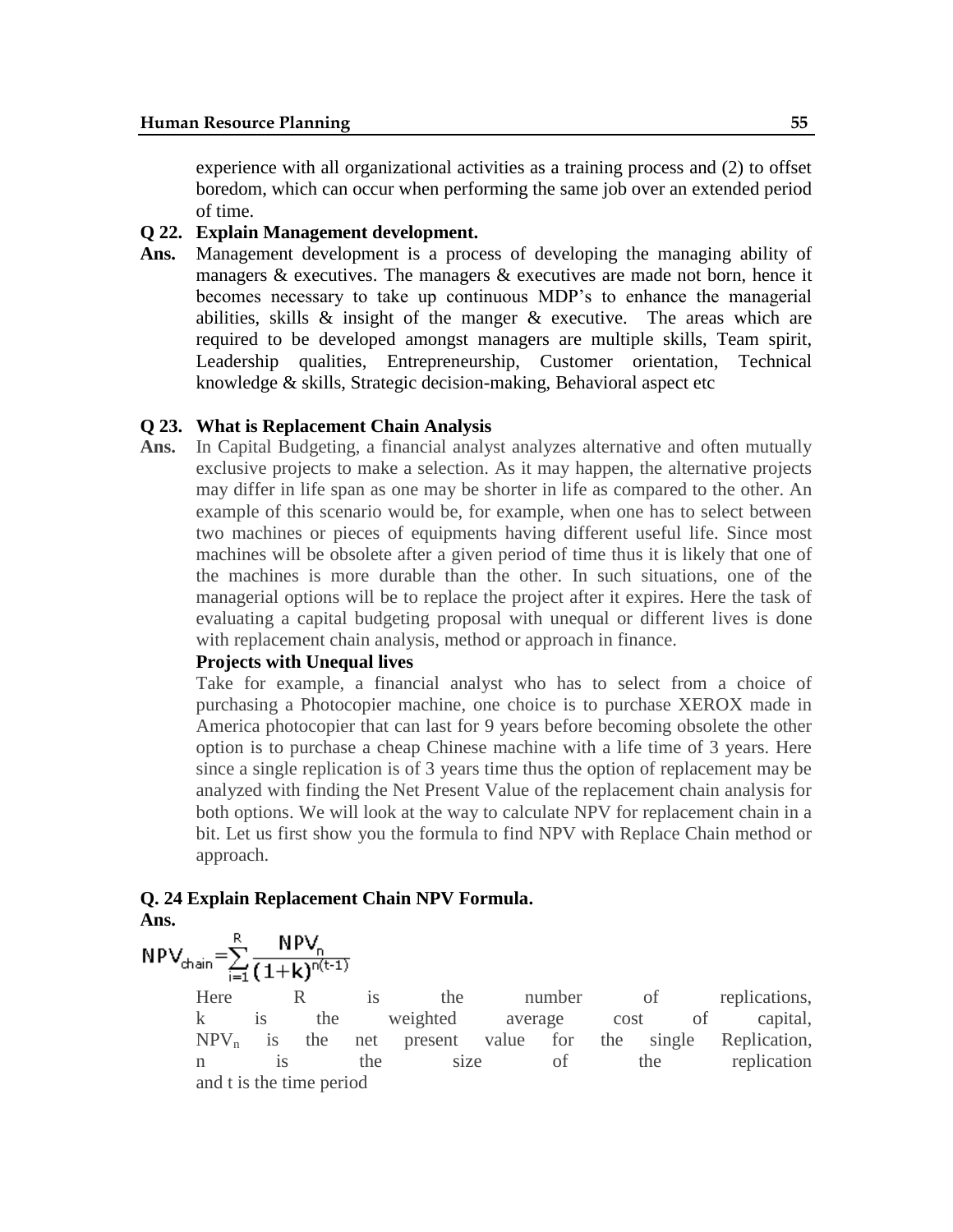## **Q. 24 What are the challenges against succession management?**

#### **Ans. Business results & company growth:-**

Nearly half the organizations surveyed identify the desire to improve business results (48%) & company expansion or growth (45%) as the main challenges driving the need for good succession management.

## **New skill requirements:-**

Approximately one-third of the organizations report that future leaders will require new skills to meet the changing demands of business. A good succession management plan helps organizations prepare potential leaders for these new skill requirements.

#### **Q. 25 Why do we audit MDP'S?**

**Ans.** 

- $\Box$  To determine the functioning & effectiveness of MDP auditing is done on the following matters:-
- $\Box$  Determining whether enough promotable manpower is available at each level.
- $\Box$  Identification of an organization's different job levels for establishing promotional channels for managers
- $\Box$  Whether career planning at all levels adequately meets financial & other long range growth plans
- Whether an organization is able to get a flow of management trainees through the annual campus interviews.
- $\Box$  Whether proper utilization of employees knowledge & skills is ensured

#### **Q.26 What are the Objectives of the Management development Programme?**

**Ans.**

The overall aims and objectives of the Management Development Programme are to:

- equip line mangers with relevant knowledge of best practice and a shared  $\bullet$ understanding in management principles
- develop self awareness
- develop management and leadership skills
- provide support to enable line managers to be more effective
- Complement employment law training.

#### **Q. 27 Explain Overall Approach to Management Development.**

Ans. People learn most effectively by 'doing' and are most receptive to personal skills development (or self-development) when they get involved in group-work activities.

> The approach to these sessions focuses on working with small groups, delivering training in an encouraging, participative way to maximize the involvement of all participants.

The practical and interactive style of the programme provides participants with the following benefits: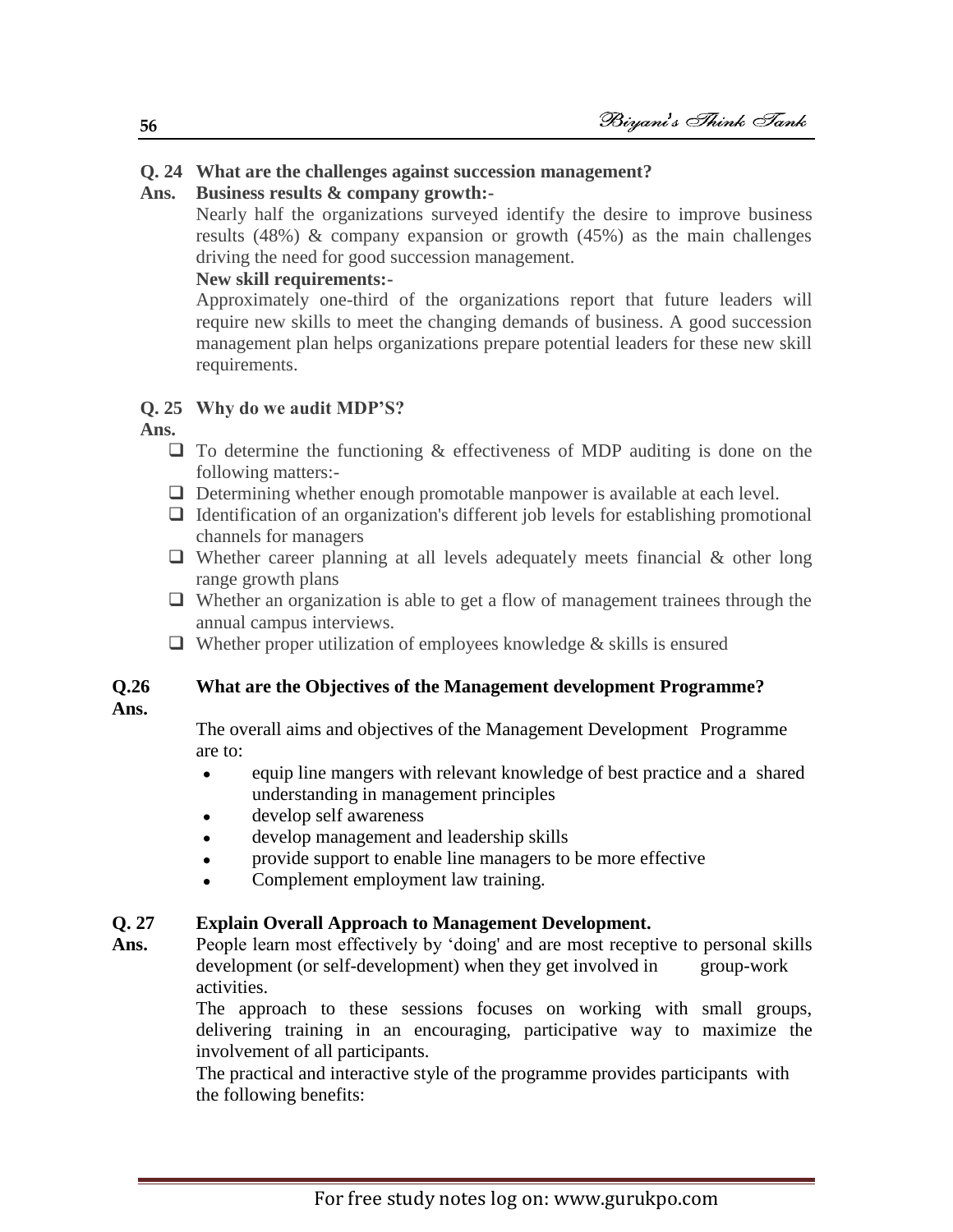- the opportunity to develop their personal skills in a 'safe and supportive learning environment' and to learn from shared experiences with others
- the opportunity to learn from participation in group-work and often from analysis/discussion of video extracts, which support the content
- focused personal development experiences, gained through participation in role-play-simulation, which develops personal skills in ways that can be easily applied at the place of work
- Enhanced self-awareness, which stimulates their ongoing selfdevelopment rather than being prescriptive in approach.

## **Client Case Study: GMAC – Engaging Employees in Career Planning and Development**

The Graduate Management Admissions Council (GMAC) has very high employee retention and well-engaged employees who are committed to GMAC's success. After a rapid growth period, the leadership at GMAC wanted to evaluate their existing career paths, promotions, and development processes. The ultimate goal was to develop programs that would keep employees engaged and committed to their own careers and to the organization. The Springboard team was tasked with; first of all, identifying which specific initiatives and programs would best keep employees engaged, and what employees wanted from GMAC for their continued career development. The team conducted an extensive analysis process including a series of focus groups and individual interviews that reached out to almost 75% of all GMAC employees. Simultaneously, the GMAC internal team conducted a survey to gather additional information. The survey, interviews and focus groups surfaced useful details on the current and desired state around career planning/management, professional development, promotions, and career paths within GMAC. By analyzing this data, the Springboard team made a series of recommendations for new and enhanced talent management programs. We then developed several critical new tools for career planning and for employee development, including an Individual Development Plan, a Career Guide for employees to consider their long-term career ambitions, and several new operating procedures, including one to provide more structure for the annual promotions process. GMAC employees were able to use the tools to take initiative for their own development while experiencing, first hand, GMAC's investment in their career growth. Meanwhile GMAC's leadership and Human Resources team had consistent processes to help set expectations regarding career paths and promotions across the organization.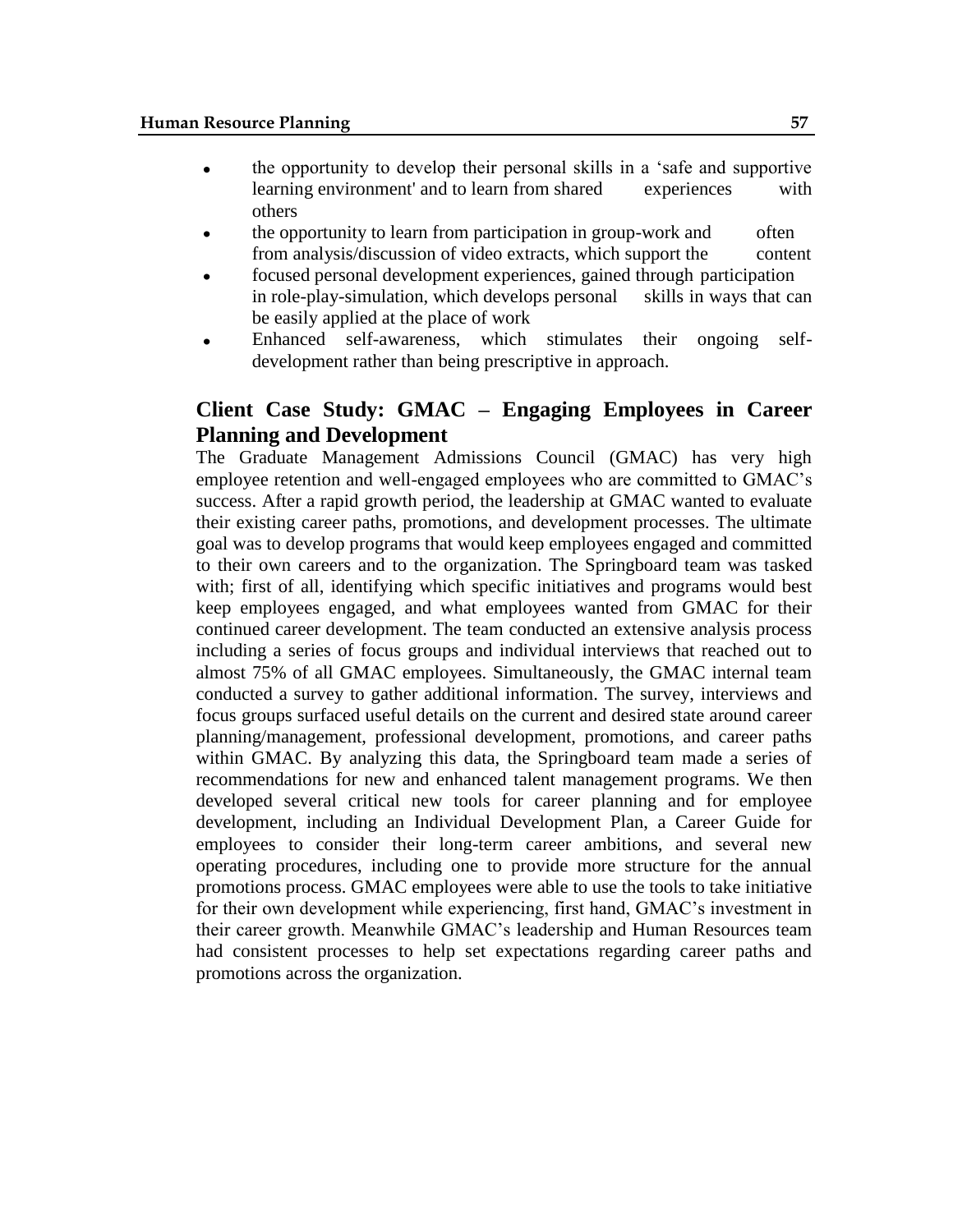## **Multiple Choice Questions**

- (1)The basic purpose of human resource planning is to:
- (a)identify the human resource requirements
- (b)identify the human resource availability
- (c)match the HR requirements with the HR availability
- **(d)All of the above**
- (2) Which of these are components of humna resource planning?
- (a) Recruitment & Selection
- (b) Induction & Development
- (c) Personal Development
- **(d) All of the above**

(3) ……… is the limitation of human resource planning:

#### **(a) Problem of surplus staff**

- (b) Corporate Strategies
- (c) Corporate Policies
- (d) None of the above

(4) Workers from different countries travel to other countries in search of job is called:

(a) Pressure groups

#### **(b) Multicultural workforce**

- (c) Human resource
- (d) Labour

(5) Demand Forecasting is the step in the process of :

- **(a) Human resource planning**
- (b) Employment
- (c) Ratio Analysis
- (d) All the above
- (6)Demand Forecasting includes:
- (a) Bottom Up approach
- (b) Top down approach
- (c) Participative approach
- **(d) All of the above**

(7) Strategic Planning cannot exist without: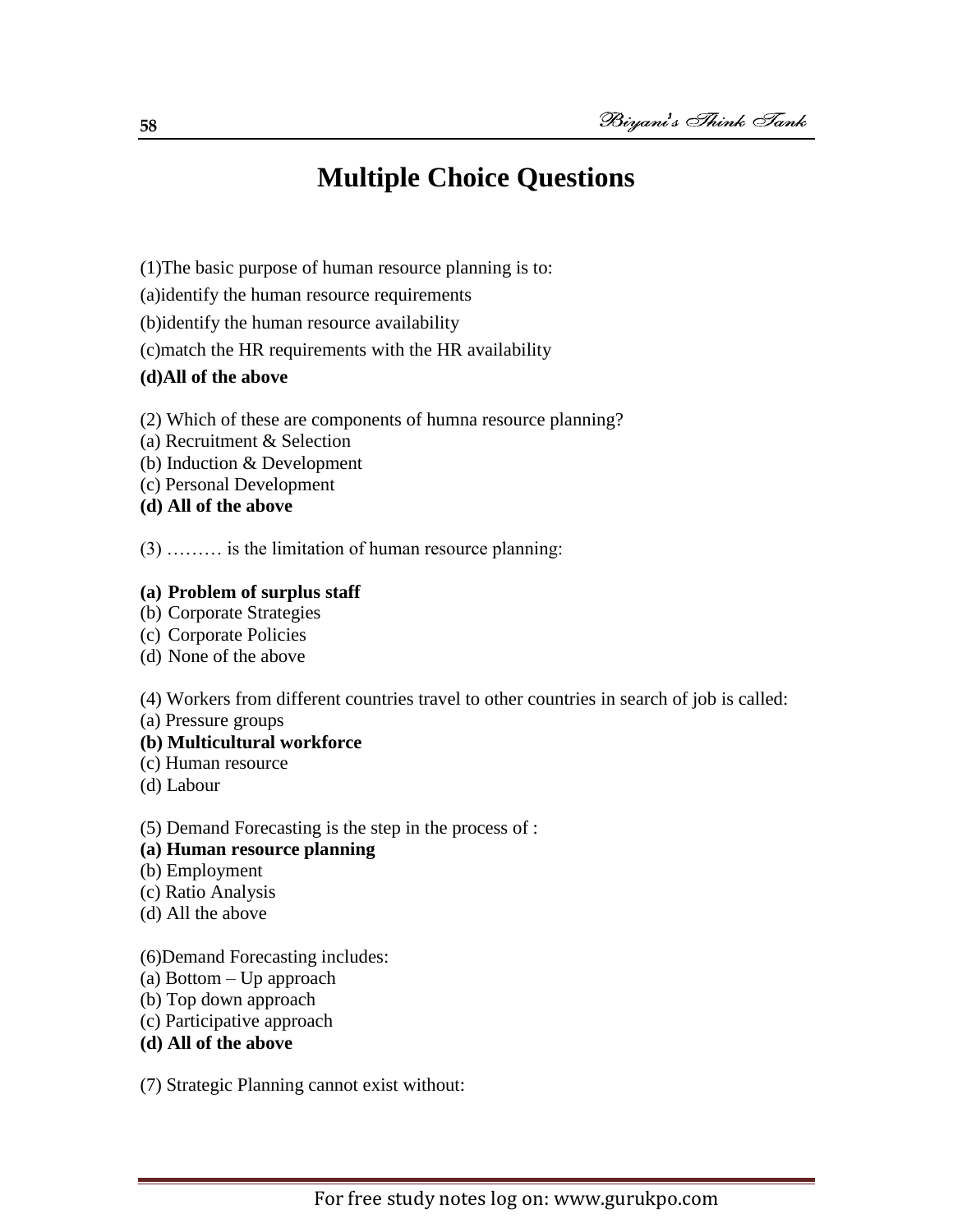#### **(a) Human resource planning**

- (b) Strategies
- (c) Policies
- (d) Workforce

(8)Strategic human resource planning model:

- (a) Setting the strategic direction
- (b) Designing the human resource management system
- (c) Planning the total workforce
- **(d) All of the above**

(9)How can we set the strategic direction?

### **(a) Conduct an external anvironmentall scan and evaluate its impact on the organization**

- (b) Planning the total workforce
- (c) Genarating required human resource
- (d) None of the above

(10) Planning the total workforce requried:

- (a) Organisation design
- (b) Workforce Planning
- (c) Job Design
- **(d) All of the above**

(11) …………..is the way of generating human resources:

#### **(a) Recruitment & Selection**

- (b) Rewards
- (c) Compensation
- (d) Development

(12) The business can achieve financial performance through its more effective execution of strategy.

#### **(a) True**

(b) False

(13) Performance Evaluation is the step in :

(a) Recruitment Process

#### **(b) Staffing Process**

- (c) Strategic planning
- (d) Induction process

(14) The process used to collect information about the duties , responsibilities , necessary skills , and work environment of a particular job is called: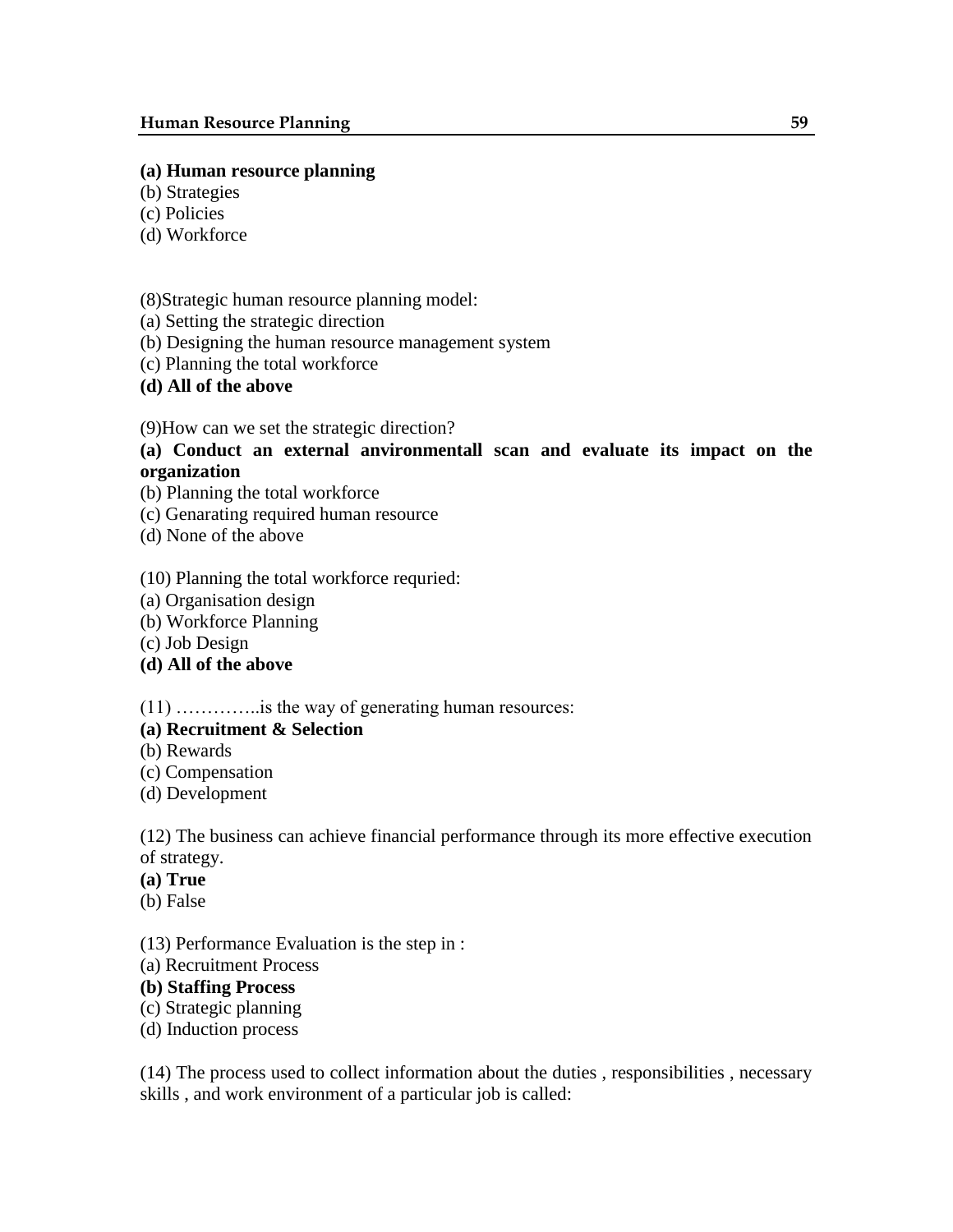#### **(a) Job analysis**

- (b) Job description
- (c) Recruitment
- (d) Selection

(15) Job analysis includes: (a) Job Description (b) Job classifications (c) Job evaluation **(d) All of the above**

(16) The process of Job analysis includes:

- (a) Identify purpose of job analysis
- (b) Selecting the analysis
- (c) Collecting data

**(d) All the above**

(17) ………..is a method of job analysis to observe and record behaviour / events / activities / tasks / duties while something is happening.

#### **(a) Direct observation**

- (b) Work method analysis
- (c) Critical incident
- (d) Interview method

(18) ………..model is a questionnaire technique of job analysis.

## **(a) Mosaic model**

- (b) Wps model
- (c) Fja model
- (d) Cmq model

(19) The competency –based approach supports the integration of various …………management activities.

## **(a) Workforce Performance**

- (b) Selection Benefits
- (c) Developmental benefits
- (d) None of the above

(20) ………….includes informal decisions , formal experts surveys and delphi technique.

- (a) Manpower planning
- **(b) Expert Forecast**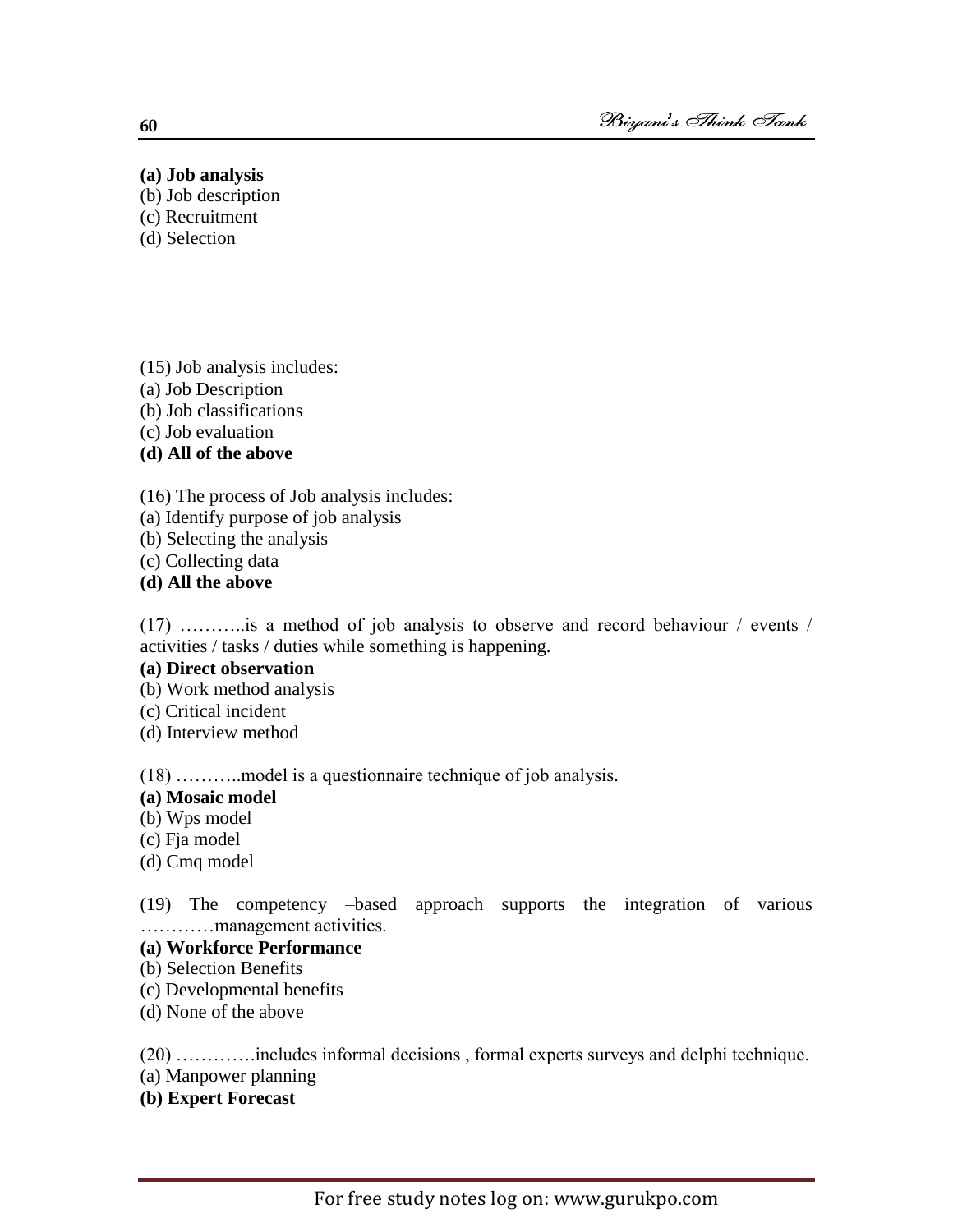(c) Skill Inventory

(d) Trend analysis

(21) Trend analysis is a form of comparative analysis that is often employed to identify current nad future movements of an investment or group of investments.

**(a) True** 

(b) False

(22) NGT is a full form of:

**(a) Nominal group technique**

(b) Normal group technique

(c) Narrow group technique

(d) National group technique

(23) To develop self awarenes is the objective of:

## **(a) Management development programme**

(b) Executive development programme

(c) Succession management

(d) Auditing

(24) …………..is a job design technique in which employees are moved between two or more jobs in a planned manner.

#### **(a) Job rotation**

(b) Job enrichment

(c) Job analysis

(d) Job design

(25) …………..is the act of process of following in order or sequence.

(a) Career anchor

(b) Self assesment

- (c) Career skill assessment
- **(d) Succession**

Answer key:

(1)D (2) D (3) A (4) B (5) A (6) D (7) A (8) D (9) A (10) D (11) A (12) A (13 ) B (14) A (15) D (16) D (17) A (18) A (19) A(20) B (21) A(22) A (23) A (24 ) A (25) D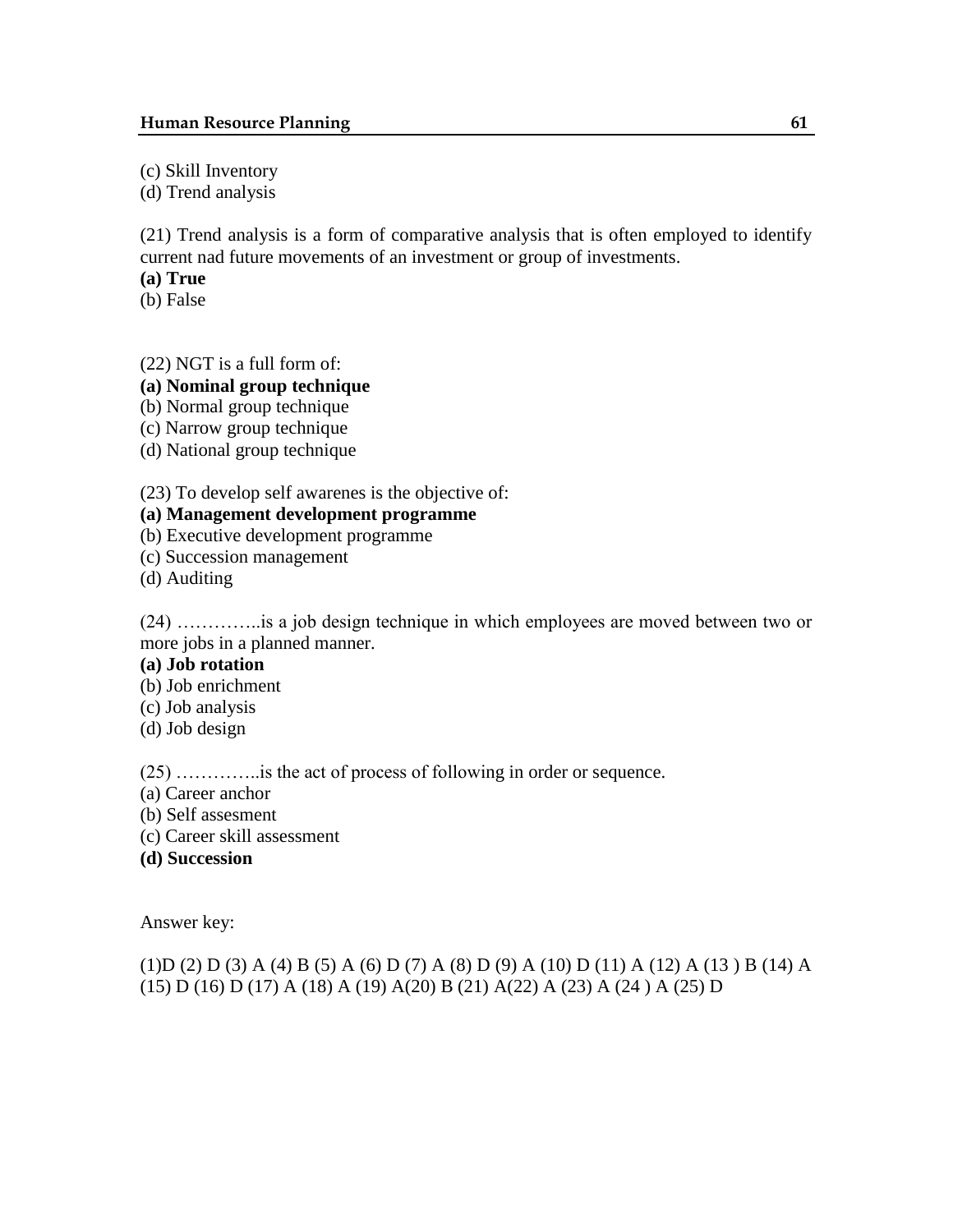## **Key Terms**

1**. Human Resource Planning**: Human resource planning can be defined as the process of identifying the number of people required by an organization in terms of quantity and quality. All human resource management activities start with human resource planning.

2. **Staffing:** Staffing is the process by which an organization creates a pool of applicants and makes a choice from that pool to provide the right person at the right place at the right time to increase the organizational effectiveness.

**3. Job Analysis**: Job Analysis refers to various methodologies for analyzing the requirements of a job.

**4. Recruitment**: The process of identifying and hiring the best-qualified candidate (from within or outside of an organization) for a job vacancy, in a most timely and cost effective manner.

**5. Selection**: The process of interviewing and evaluating candidates for a specific job and selecting an individual for employment based on certain criteria.

**6. Induction**: The action or process of inducting someone to a position or organization or formal introduction to a new job or position.

**7. Training**: is the acquisition of knowledge, skills, and competencies as a result of the teaching of vocational or practical skills and knowledge that relate to specific useful competencies.

**8. Development**: The systematic use of scientific and technical knowledge to meet specific objectives or requirements.

**9. Performance Appraisal**: is the process of obtaining, analyzing and recording information about the relative worth of an employee.

**10. Promotion:** refers to the advancement of an employee's rank or position in a hierarchical structure.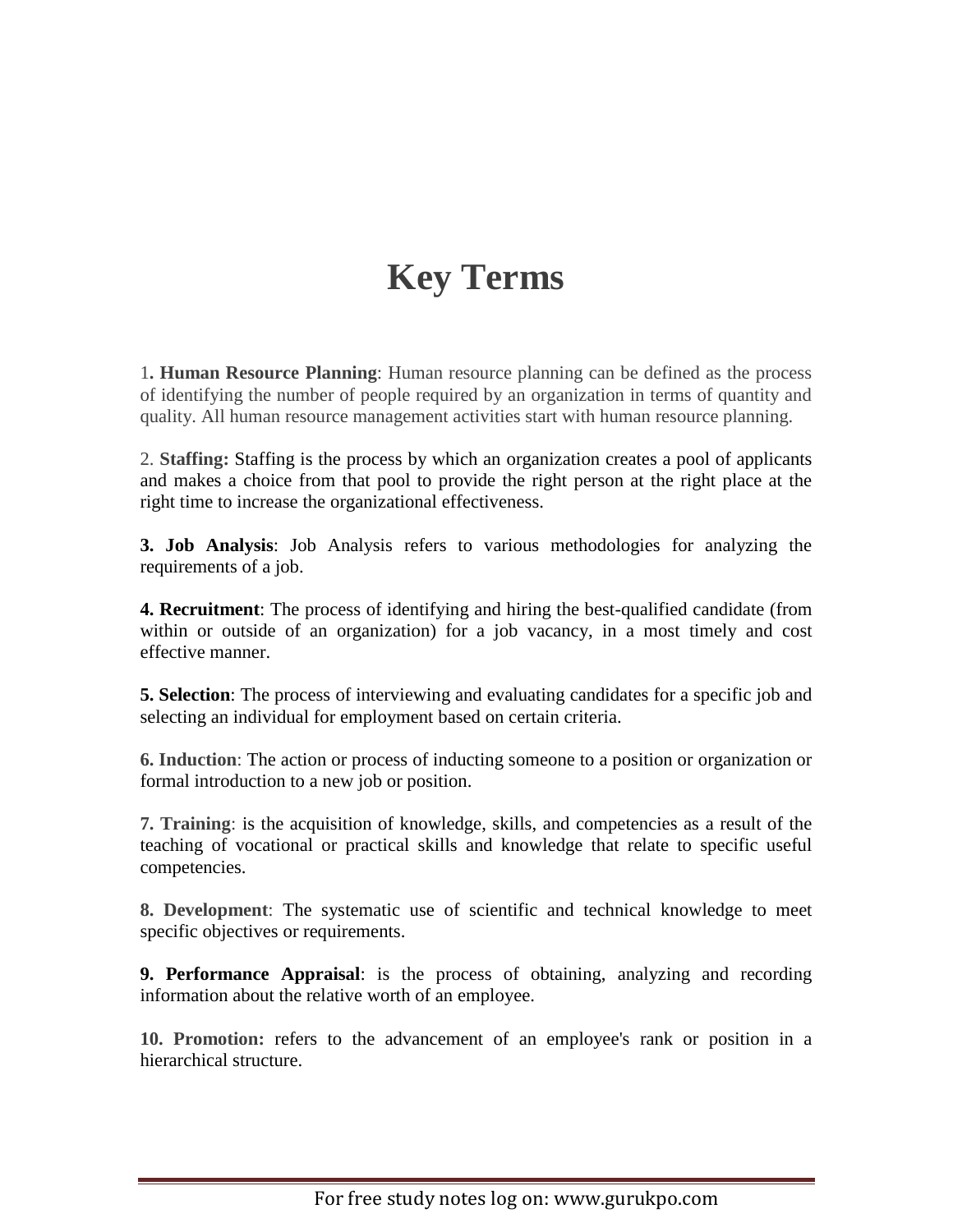**11. Placement:** The action of putting someone or something in a particular place or the fact of being placed.

**12. Succession:** Succession is the act or process of following in order or sequence.

**13. Scenario Planning:** Scenario planning also called scenario thinking or scenario analysis is a strategic planning method that some organizations use to make flexible longterm plans.

**14. Career Anchor**: A guiding force that influences people's career choices, based on self-perception of their own skills, motivation, and values.

**15. Job Rotation**: Job rotation is a [job design](http://www.businessdictionary.com/definition/job-design.html) [technique](http://www.businessdictionary.com/definition/technique.html) in which [employees](http://www.businessdictionary.com/definition/employee.html) are moved between two or more [jobs](http://www.businessdictionary.com/definition/job.html) in a planned manner.

**16. Management development:** is a process of developing the managing ability of managers & executives.

**17. Organizational Learning:** is the process by which an organization gains new knowledge about its environment, goals, and processes.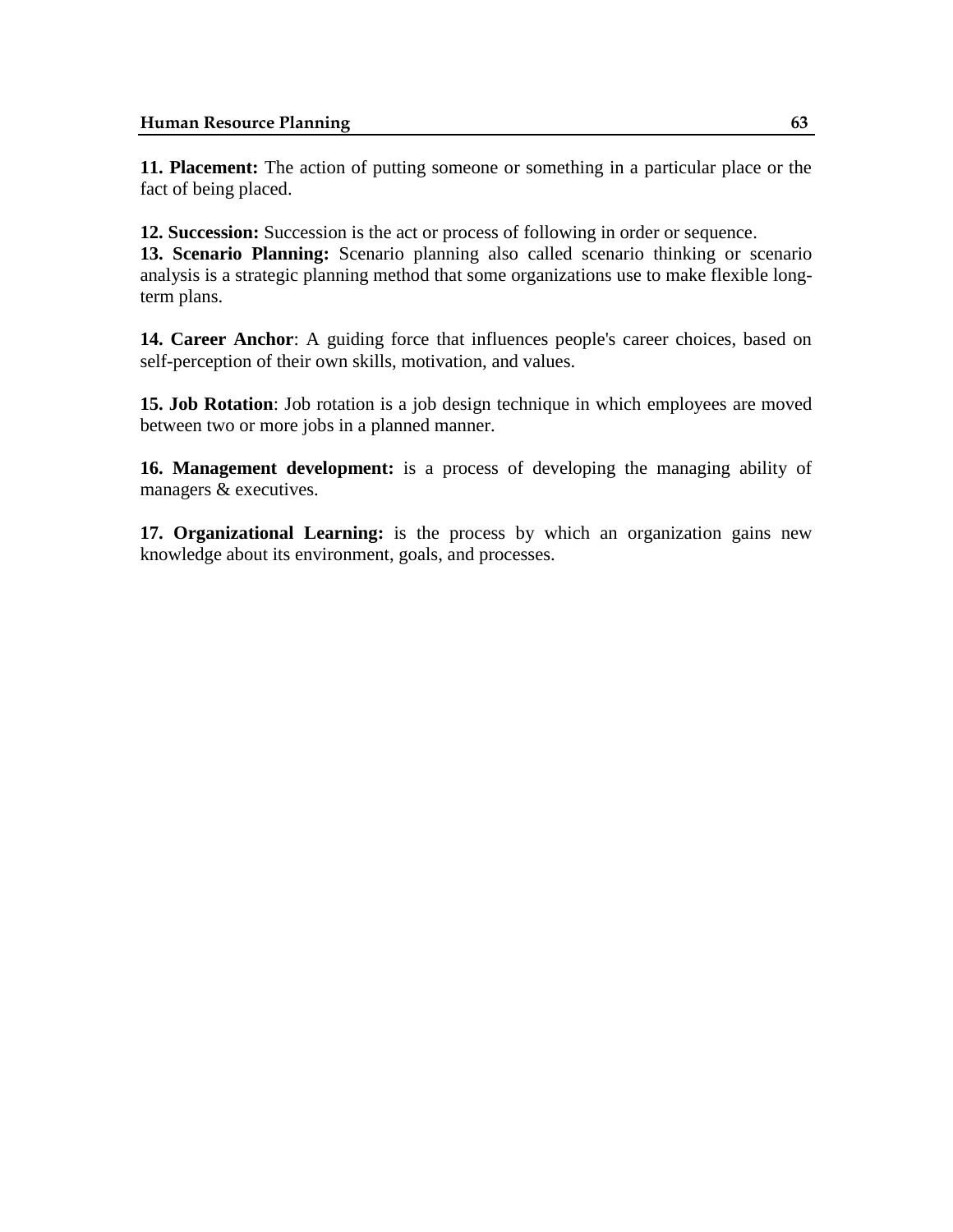**Roll No. :**  $\blacksquare$ 

# **3M6314**

**M.B.A. (Sem. III) Examination, January-2009 (Elective Major-314) Human Resource Planning Group: Human Resource Management**

#### **Time: 3 Hours**

#### **Total Marks: 70 Min. Passing Marks: 28**

The question paper is divided in **two** sections. There are sections A and B. Section A contains 6 questions out of which the candidate is required to attempt any 4 questions. Section B contains short case study/application base 1 question which is **compulsory.** All questions are carrying **equal** marks.

Use of following supporting material is permitted during examination. (Mentioned in form No. 255)

1. Nil 2. Nil 2.

#### **SECTION-A**

- **1 What are the barriers to effective human resource planning at the corporate level in India? How will you overcome these barriers?**
- **Ans**. The barriers to effective human resource planning are as follows:
	- $\triangleright$  Identify crisis
	- $\triangleright$  Lack of support of top management
	- $\triangleright$  Insufficient initial efforts
	- $\triangleright$  Improper co-ordination with other managerial functions
	- $\triangleright$  Expensive & time consuming
	- $\triangleright$  Environmental uncertainty
	- $\triangleright$  Conflict between long term and short term HRP
	- $\triangleright$  Insufficient information

In order to overcome the above mentioned barriers measures should be taken such as:

For free study notes log on: www.gurukpo.com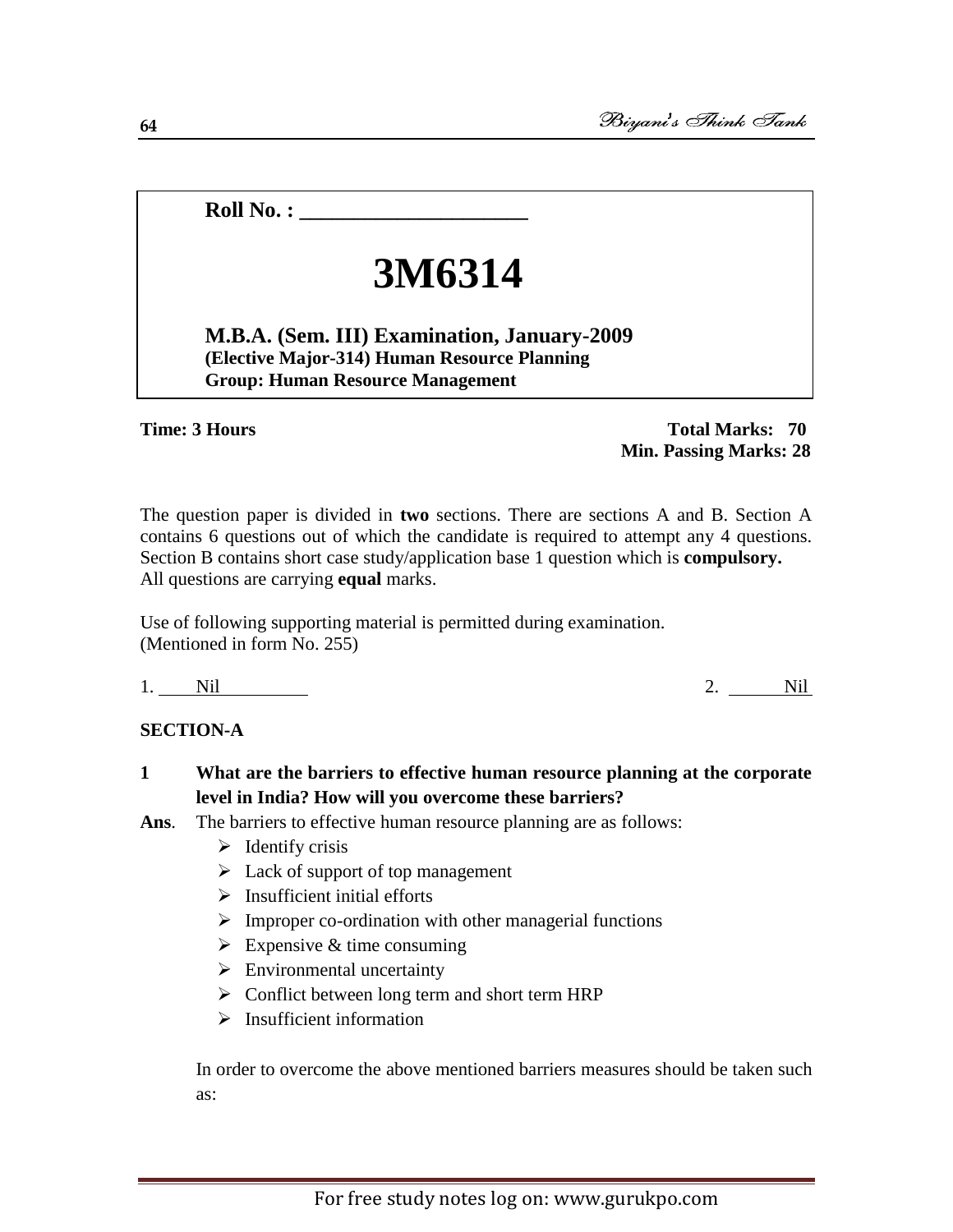- $\triangleright$  Management should recognize the limitations of planning and understand that Plans will require adjustments on an ongoing basis.
- $\triangleright$  Management should ensure effective communication of organizational plans at all levels.
- $\triangleright$  Planning compels managers to look to the future. It eliminates crisis management by obliging future-oriented management to anticipate threats in the environment, and to take steps in time to avert them Planning ensures that business keep abreast of technology. The influence of modern technology on contemporary businesses, especially in the development of complex products using complicated processes, makes heavy demands on planning.
- $\triangleright$  Planning promotes stability. Probably the most important single factor-even in smaller or less complex business-that makes planning indispensable is rapid change in the business environment. Planning therefore, encourages proactive management. In other words, management plays an active part in the future of the business.

### **2 What is job analysis? What steps are involved in the preparation of job analysis?**

**Ans.** A job analysis is the process used to collect information about the duties, responsibilities, necessary skills, outcomes, and work environment of a particular job. You need as much data as possible to put together a [job description,](http://humanresources.about.com/od/jobdescriptions/g/job_description.htm) which is the frequent outcome of the job analysis. Additional outcomes include recruiting plans, [position postings and advertisements,](http://humanresources.about.com/od/careerandjobsearchhelp/a/post_jobs.htm) and [performance development](http://humanresources.about.com/cs/perfmeasurement/a/pdp.htm)  [planning](http://humanresources.about.com/cs/perfmeasurement/a/pdp.htm) within your [performance management system.](http://humanresources.about.com/od/performancemanagement/a/perfmgmt.htm)

Job Analysis is a process to identify and determine in detail the particular job duties and requirements and the relative importance of these duties for a given job. Job Analysis is a process where judgments are made about data collected on a job.

#### **Step 1: Identify purpose of job analysis**

You should identify purpose of job analysis because that will determine what job analysis method, what data will be collected….

#### **-Step 2: Selecting the analysts**

You can choose analyst from professional human resource, line mangers, incumbents or consultants.

#### **Step 3: Selecting the appropriate method**

• Select representative positions to analyze because there may be too many similar jobs to analyze, and it may not be necessary to analyze them all.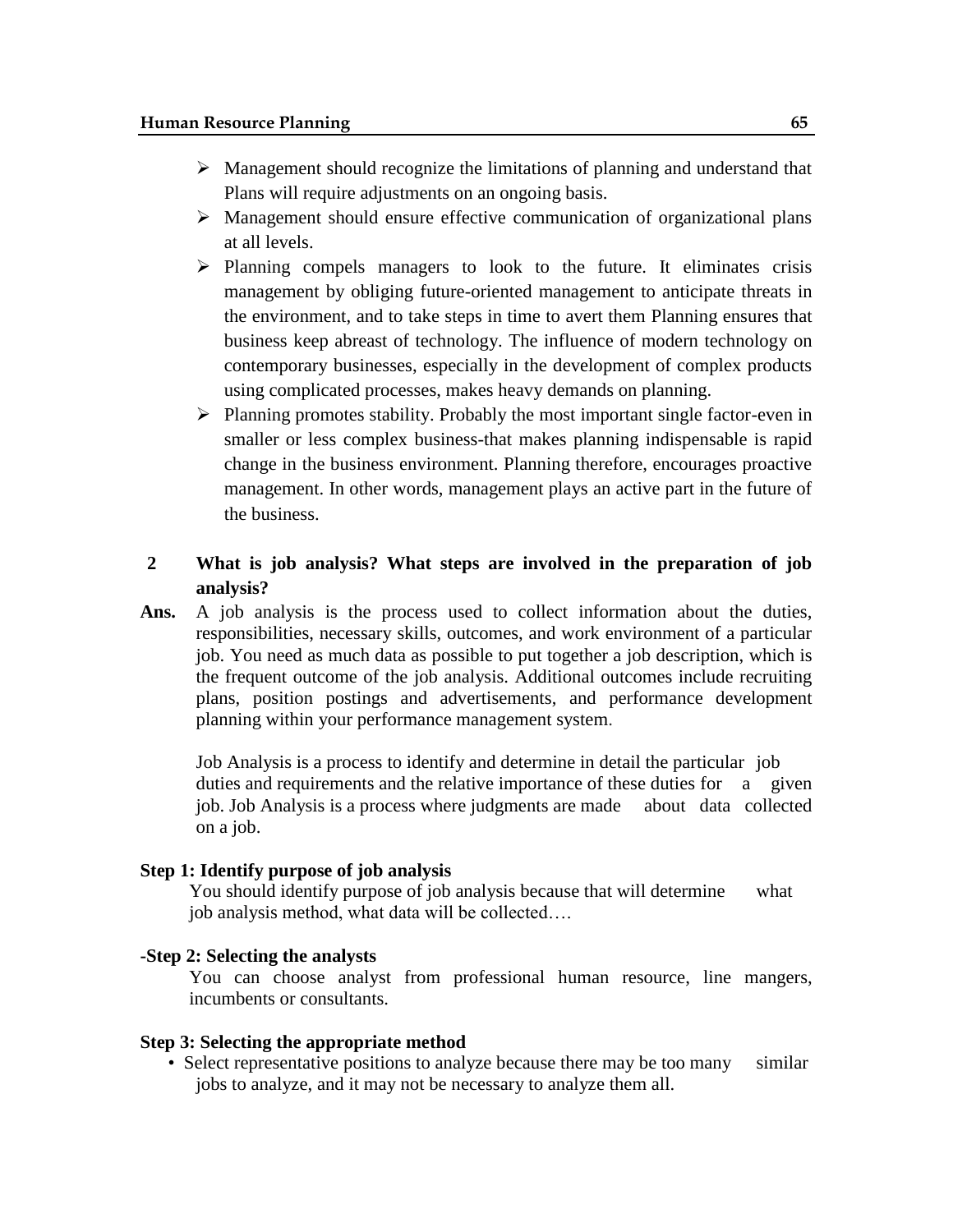- Review background information such as organization charts, process charts, and job descriptions of positions selected .
- Then identify methods of job analysis. There are many methods in job analysis, you should pay attention to advantages and disadvantages of each method in order to choose suitable one.
- Identify sample size of position.

## **Step 4: Train the analysts**

If you intend to use internal analysts you have to teach them how to use the selected methods.

## **Step 5: Preparation of job analysis**

- Communicate the project in the organization.
- Preparing the documentation, for example: interview questions, questionnaires.

## **Step 6: Collecting data**

- Collecting data on job activities, employee behaviors, working conditions, and human traits and abilities needed to perform the job…
- Using one or more of the job analysis methods to collect data.

## **Step 7: Review and verify**

required for getting the job done.

How can review information?

- Review data with his or her immediate supervisor.
- Review data by technical conference (is a job analysis method).
- Review data with incumbents by interview.

## **Step 8: Develop a job description and job specification**

Implement the results into the company procedures according to the goal-setting. Develop a job description and job specification from the job analysis information. A job description is a written statement that describes the activities and responsibilities of the job, working conditions and safety and hazards…A job specification summarizes the personal qualities, traits, skills, and background

3 If annual production of a company is 3,60, 000units. The standard man hours required to complete a unit of the product are two hours. The past experience reveals that a worker on an average can contribute about 2000 hours per year. Calculate the number of workers required.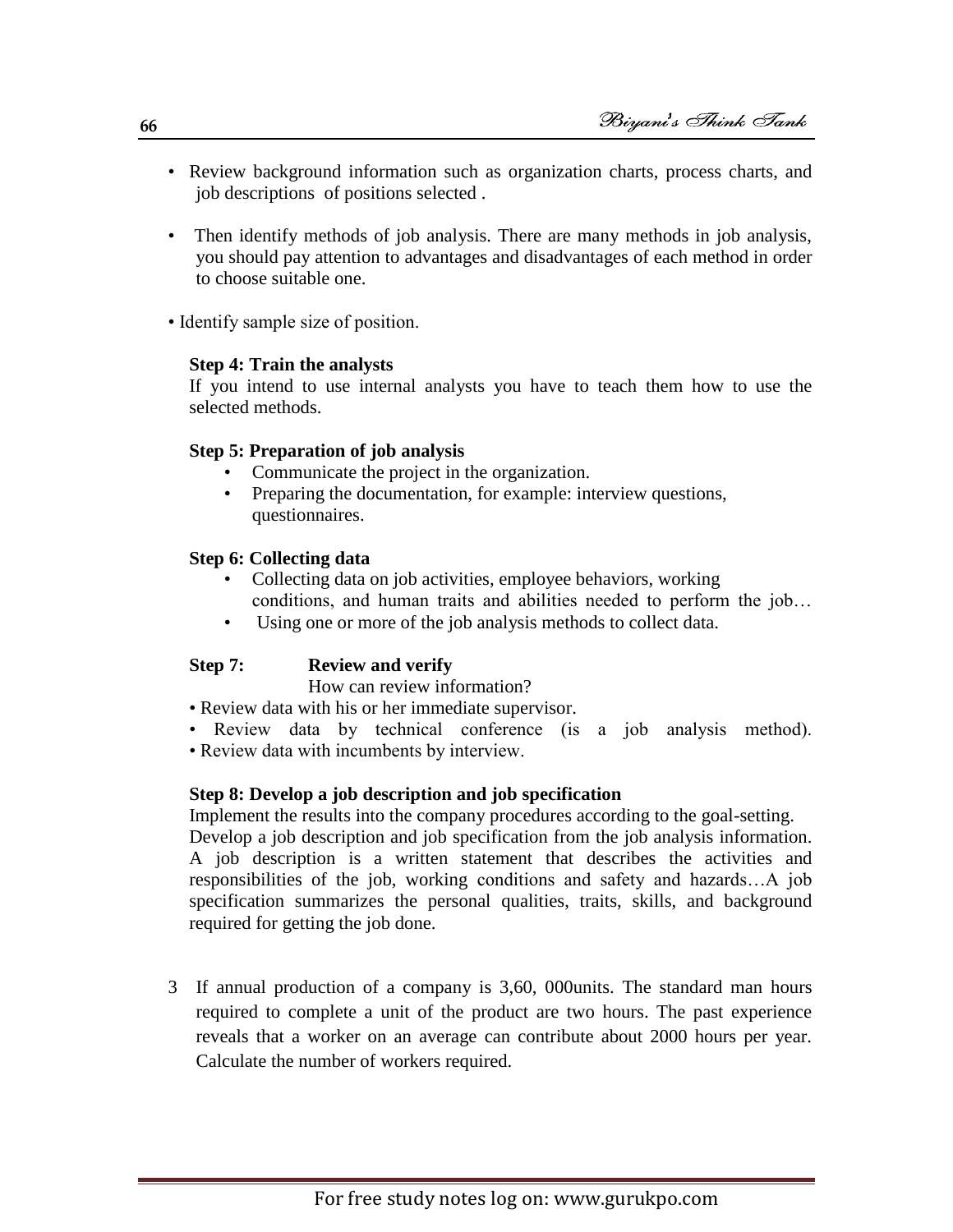- 4 What do you mean by human resource inventory? How will you prepare such an inventory for an organization?
- **Ans.** Human Resources Inventory is an inventory of skills of human resources currently employed in the organization. It tells management what individual employees can do. The profile of the human resource inventory can provide information for identifying current or future threats to the organization's ability to perform .It is necessary for a firm to identify the current capability and skills of their employees.

#### **5 What is career development? Explain the technique of career development.**

**Ans.** Career development involves managing your career either within or between organizations. It also includes learning new skills, and making improvements to help you in your career. Career development is an ongoing, lifelong process to help you learn and achieve more in your career.

Career development represents the entire sequence of activities and events related to an individual's career. Career development encompasses acquiring of educational qualifications and certifications, career path, self-actualization as an individual, shifting of careers and career growth, learning curve, family life, accomplishments and recognitions or felicitations.

- **6 "Management Development Program can be organized by an organization or it can be conducted by external agencies", discuss the statement and compare two types of program. What factors should be taken into consideration while nominating a manager for development through external program?**
- Ans. People learn most effectively by 'doing' and are most receptive to personal skills development (or self-development) when they get involved in group work activities.

The approach to these sessions focuses on working with small groups, delivering training in an encouraging, participative way to maximize the involvement of all participants.

The practical and interactive style of the Management Development Programme provides participants with the following benefits:

- the opportunity to develop their personal skills in a 'safe and supportive learning environment' and to learn from shared experiences with others
- the opportunity to learn from participation in group-work and often from analysis/discussion of video extracts, which support the content
- focused personal development experiences, gained through participation in role-play-simulation, which develops personal skills in ways that can be easily applied at the place of work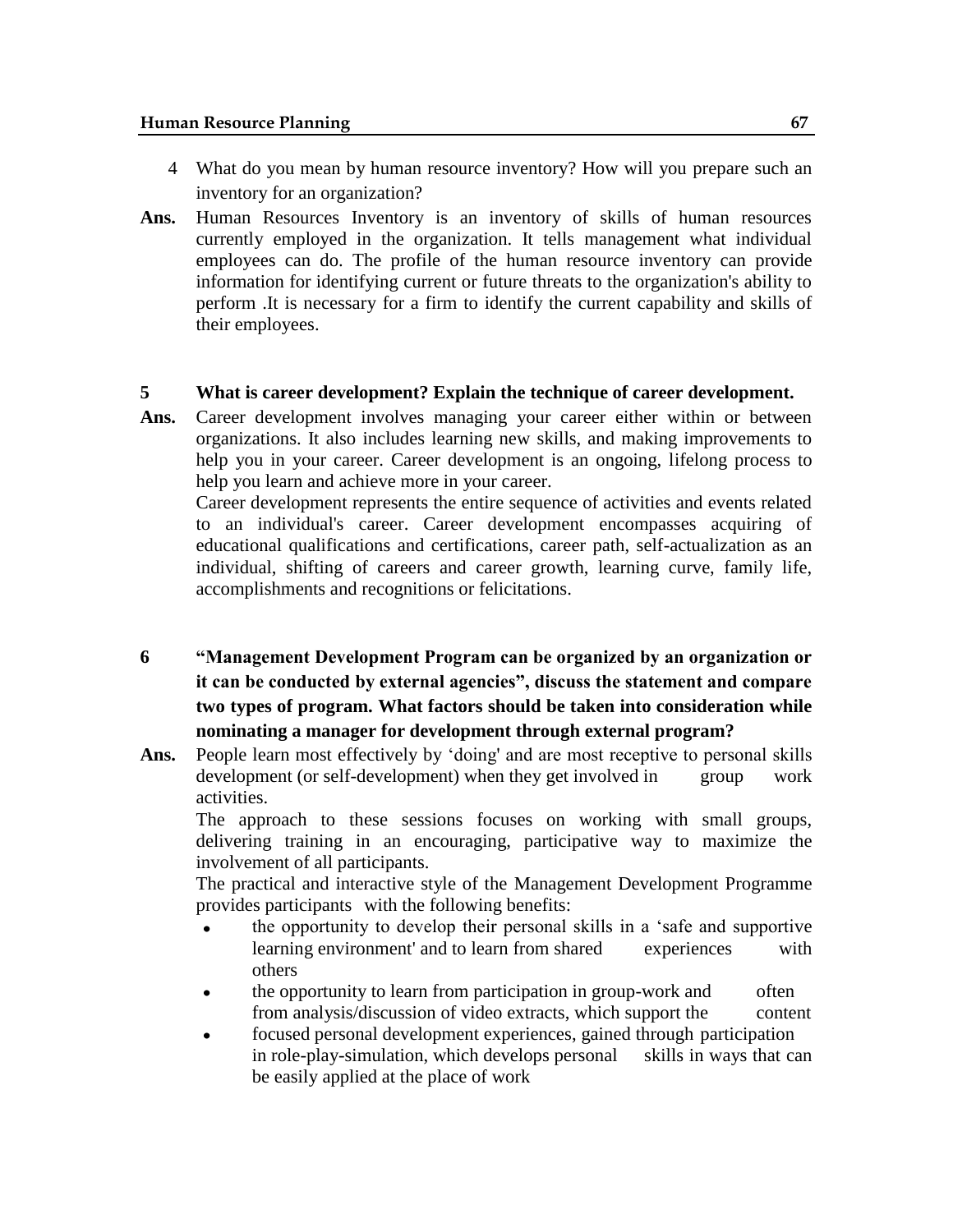enhanced self-awareness, which stimulates their ongoing self- $\bullet$ development rather than being prescriptive in approach.

## **SECTION-B**

**7 Case Study :**

Vipin Chemical Ltd. had planned for computerization of nearly 50 percent of the production, operations and control. It had taken care of all resources in the computerization plan including human resources. The inventory of human resources and future requirements of the production department were specified as given here under:

| <b>of</b><br>Category      | human     | <b>Present Inventory</b> | Requirement<br>after | <b>Surplus</b> |
|----------------------------|-----------|--------------------------|----------------------|----------------|
| <b>Resource</b>            |           |                          | Computerization      |                |
| Chemical                   | Engineers | 15                       | 08                   | 7              |
| (Operation)                |           |                          |                      |                |
| Chemical                   | Engineers | 10                       | 6                    | $\overline{4}$ |
| (Maintenance & Control)    |           |                          |                      |                |
| Mechanical                 | Engineers | 2                        | ◠                    | $\Omega$       |
| (Maintaenance)             |           |                          |                      |                |
| Supervisor                 |           | 10                       | $\overline{2}$       | 8              |
| <b>Operators</b>           |           | 30                       | 10                   | 20             |
| <b>Quality Controllers</b> |           | 5                        |                      | $\overline{4}$ |
|                            |           | 70                       | 29                   | 43             |
|                            |           |                          |                      |                |

The human resource planners suggested the redeployment of chemical engineers in their newly started sister concern. i.e Vikas Paper Mills Ltd. And retrench surplus of employees of all other categories. They also recommended that there was no need for further recruitment or for any other action plan.

The computerization was over by the end of last year 1998. When the management wanted to start the production on the newly computerized process, it was shocked to note that not many employees in the production department were suitable to the new jobs and the information supplied by the human resource planers in this regard did not match with the reality .

## **Questions:**

- 1- Identify the problem in this case :
- 2- To what extent are the human resource planners responsible for the present state of affairs?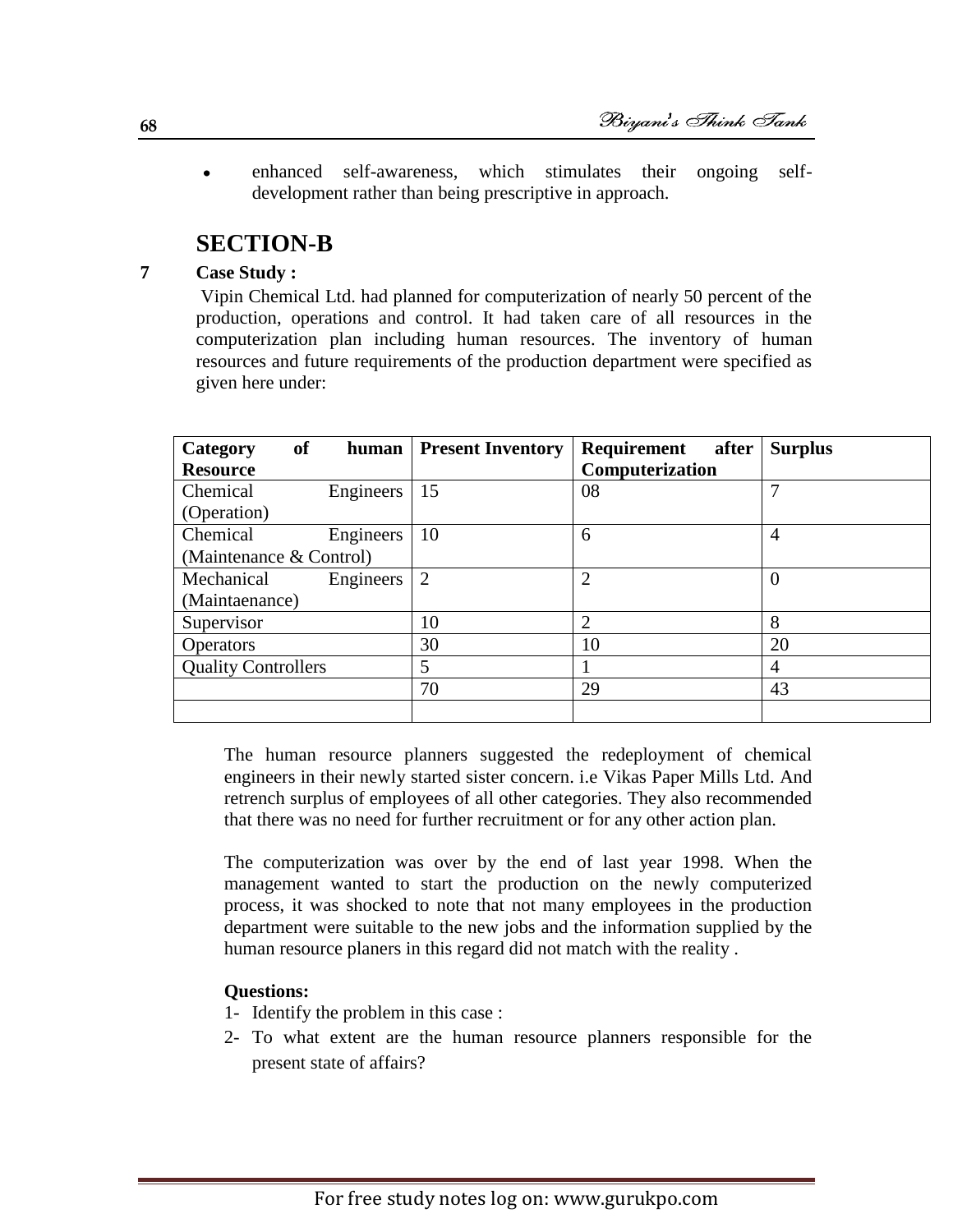3- What should the management do now to deal with the problems taking into account the both short term and long term perspective

\_\_\_\_\_\_\_\_\_\_\_\_\_\_\_\_\_